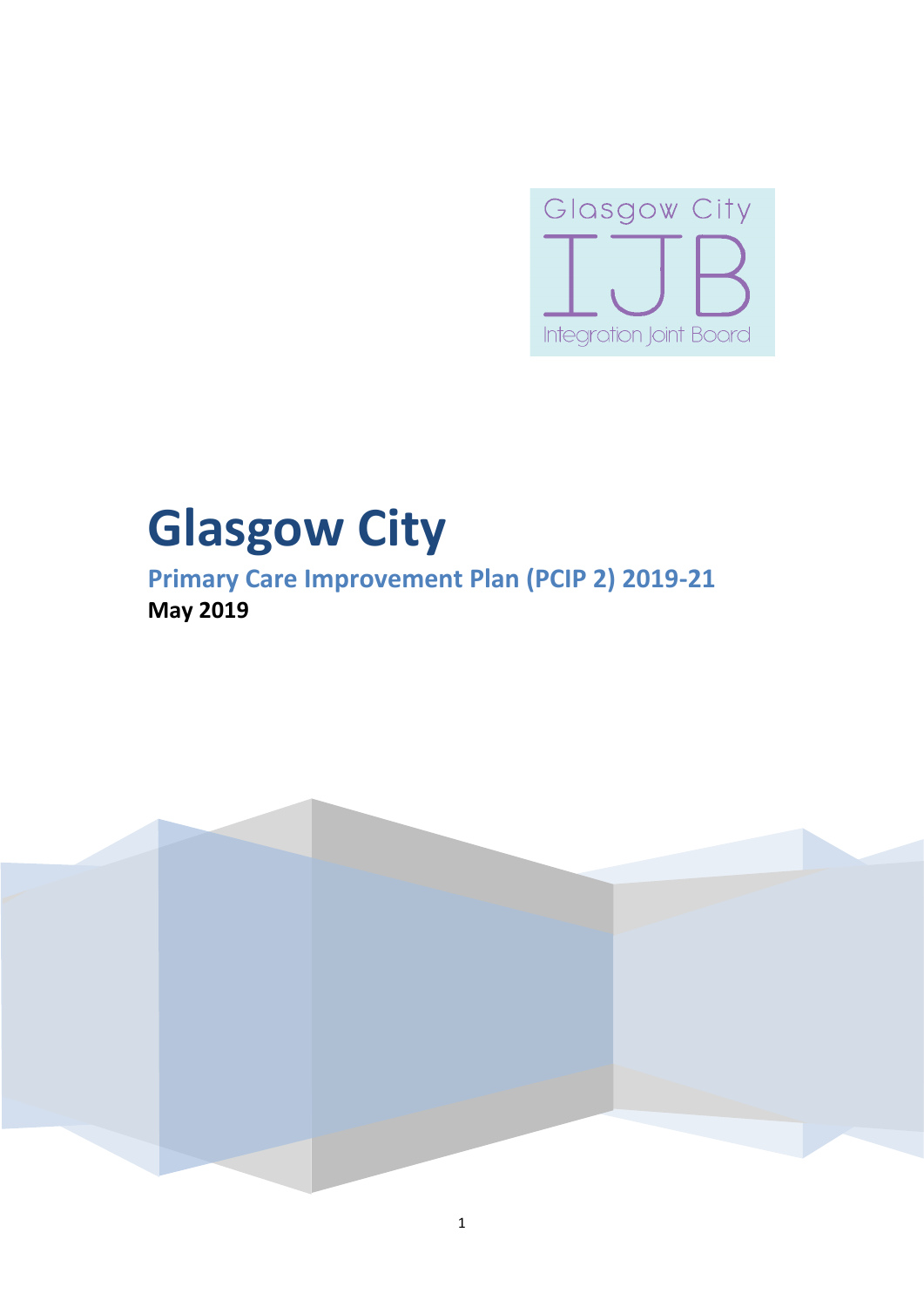# **Contents**

# **Section**

- 1.0 Background
- 2.0 Approach to Implementation
- 3.0 Work Streams: Progress and Plans
	- 3.1 Vaccination Transformation Programme (VTP)
		- $\geq 3.1.1$  Pre 5 Routine Immunisations
		- 3.1.2.2 to 5 Year Old Flu Vaccinations Programme
		- **▶ 3.1.3 School Immunisations Programme**
		- ▶ 3.1.4 Adult Immunisation (Pneumo, Flu, Shingles)
		- $\geq 3.1.5$  Travel Vaccinations
	- 3.2 Pharmacotherapy
	- 3.3 Community Treatment & Care Services
	- 3.4 Urgent Care
	- 3.5 Community Link Workers
	- 3.6 Mental Health
	- 3.7 Physiotherapy
	- 3.8 Occupational Therapy
	- 3.8 Sustainability
	- 3.9 Collaborative and Leadership Learning
- 4.0 Requirements of New Guidance
	- 4.1 Continuity of Care
	- 4.2 Local Workforce Planning
	- 4.3 Patient Engagement
	- 4.4 Infrastructure
		- $\triangleright$  Premises and Space Planning
		- $\triangleright$  Digital Infrastructure
		- $\triangleright$  Data Sharing Agreements
	- 4.5 Funding
	- 4.6 Inequalities
	- 4.7 Evaluation
	- 4.8 Policy Integration
- 5.0 Appendices
	- 5.1 New Scottish Government Guidance
	- 5.2 National Local Implementation Tracker
	- 5.3 Financial Plan including workforce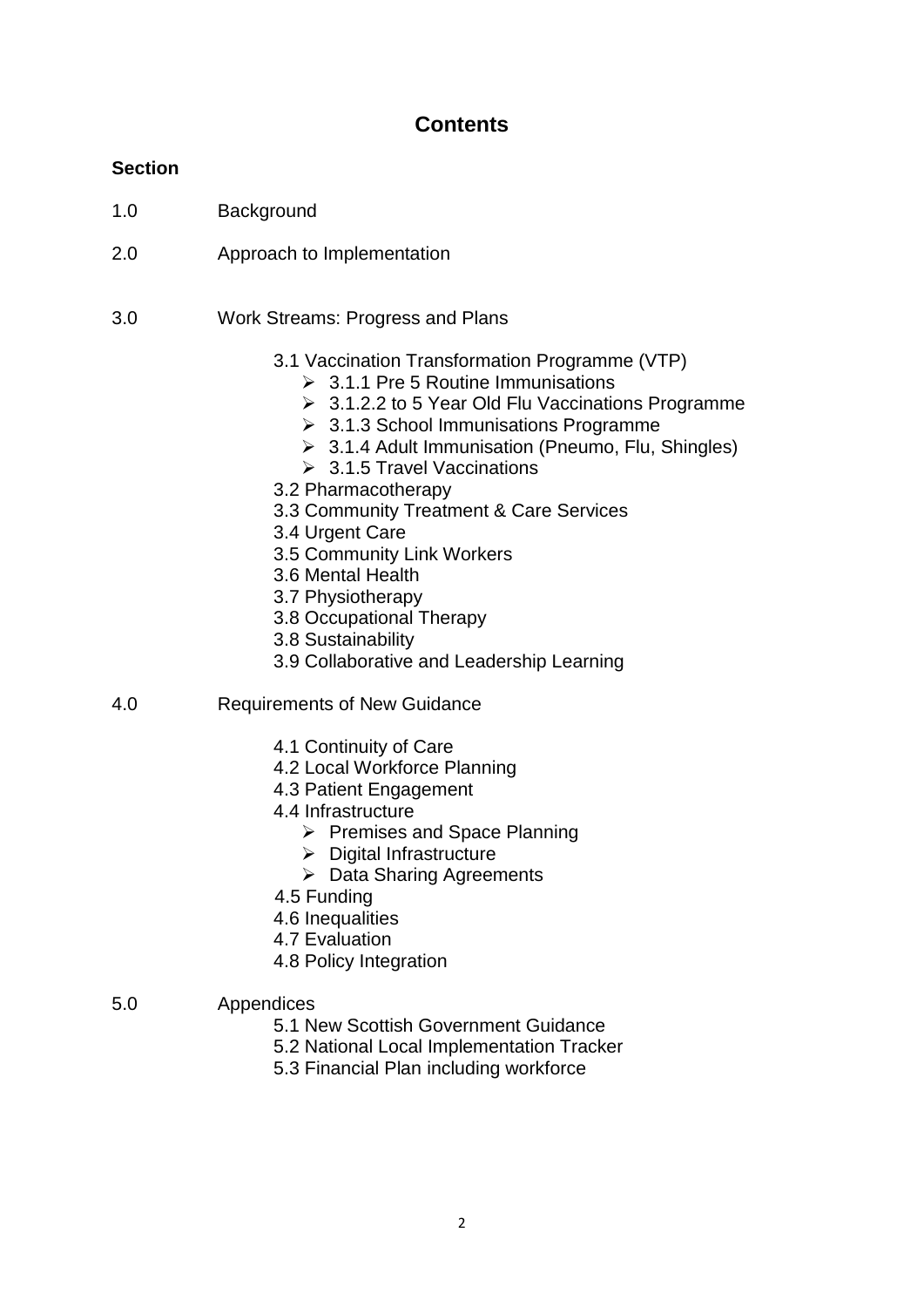# **Section 1: Background**

In 2017/18 agreement was reached by the Scottish Government and Profession on the new GP contract. The Primary Care Implementation Plans (PCIPs) are intended to explain how this will happen in each HSCP area over a three years period from April 2018 and is supported by additional funding for four years from the Scottish Government.

The initial three year period will be phase 1 of the process and the Government and British Medical Association have agreed to develop plans for a second phase, which will be subject to another poll of GPs in 2020.

The contract for 2018-21 is supported by a Memorandum of Understanding (MoU) agreed between the Scottish Government, the British Medical Association, Integration Authorities and NHS Boards. The MoU identifies six priorities for reducing the workload of GPs as part of the broader plan for sustaining primary care services. These priorities are:

- Vaccination services
- Pharmacotherapy services
- Community treatment and care services
- Urgent care services
- Additional professional services, including acute musculoskeletal physiotherapy services, community mental health services
- Community link worker services

In September 2018 the IJB approved the first PCIP for Glasgow City for submission to the Scottish Government and agreed to provide further updates (PCIP 1). Implementation of PCIP 1 has proceeded and progress and future plans are reported for each of the priority work streams. The PCIP 2 will provide a summary of progress during 2018/19 and plans for 2019/20 and later years.

In February 2019 the Scottish Government issued further guidance, appendix 5.1 and requested submission of an updated PCIP 2 from each partnership, agreed with the local GP Sub Committee. The new guidance places emphasis on specific themes and progress and plans relating to these are reported below.

The Scottish Government is also seeking completion by partnerships of a tracker every six months summarising progress since July 2018 and setting out scheduled spend and recruitment. The tracker is included as appendix 5.2 and is referenced in the body of the report.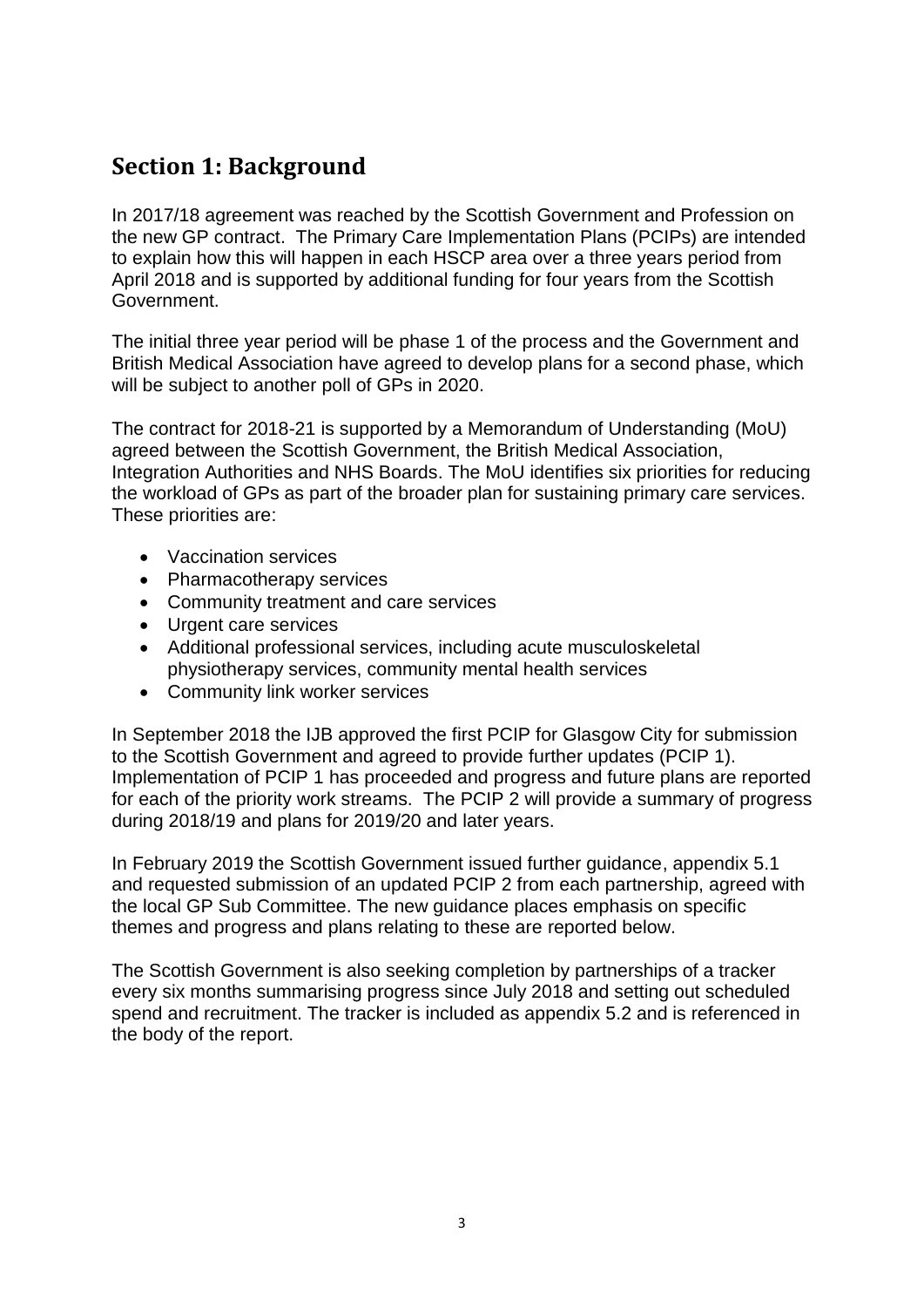# **Section 2: Approach to Implementation**

In view of the scale and complexity of the task in a partnership with 146 practices and 21 clusters, it was considered more desirable and practical to devolve implementation to the three Glasgow City Localities (North East, North West and South) where there are already close working relationships between HSCP staff, Cluster Quality Leads (CQLs) and other key stakeholders.

The devolved approach was supported over the course of two engagement events held in September 2018 attended by over 100 of the 146 practices. With the HSCP, by way of the PCIP Implementation Leadership Group (ILG), retaining overall leadership of planning, financial management and co-ordination of implementation at a city level the devolved approach maximises local planning, choice and decisionmaking and ensures that the deployment of investment fits best with GP preferences as well as increasing effectiveness and matching local needs and circumstances.

During 2019/20 it is expected that these devolved arrangements will mature, they will be informed by a series of workstream briefings and information on existing primary care resources to better fit the different circumstances and operating arrangements in each Locality, cluster and practice. By understanding the different operational management arrangements the availability of existing services and resources, as well as the diversity of GP views and their experiences of the most effective interventions to make biggest impact on GP workload, we will be better placed to collaborate in Localities on the most effective way to deploy the additional resources.

As the devolved implementation arrangements bed-in it is envisaged that a product of this will be a progressive exercising of greater influence by primary care practitioners on the delivery of city and Board wide plans and services within their local areas e.g. Vaccination Transformation Programme and treatment and care services, the adaptation of promoted models of care such as physiotherapy and the shaping of locally relevant responses for priorities like mental health.

The aim during this financial year is to keep GPs at the forefront of the evolving proposals, ensuring that engagement with GPs across the city and their influence on the programme is maximised in readiness for the significant increase in the PCIF allocation in 2020/21.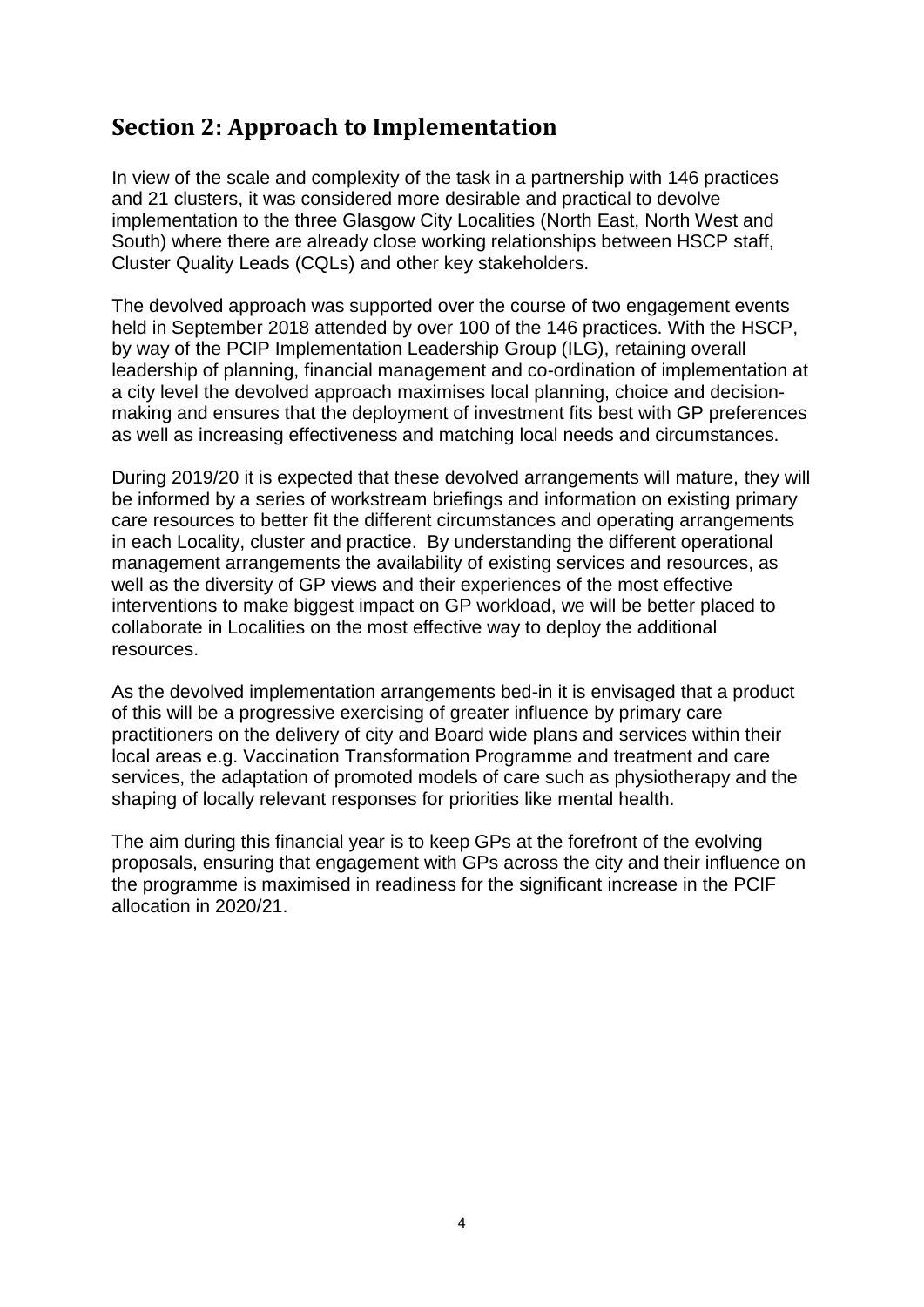# **SECTION 3: Workstreams Progress and Plans**

# 3.1 **Vaccination Transformation Programme (VTP)**

Within PCIP 1 there are five programmes of vaccination delivered by GPs and HSCP staff and the new GP contract envisages that ultimately current responsibilities held by GPs for these programmes will be transferred to the HSCP. The Vaccination Transformation Programme (VPT) is coordinated at a Board level, and progress has been variable for these programmes as a result of the lack of availability of IT systems for call and recall and data sharing arrangements between practices and the wider system. Detailed below is progress and future direction for the five programmes;

# Pre 5 Routine Immunisations Programme

Routine child immunisation has been coordinated at Board wide level with a move from being delivered in 239 practice settings to 39 (out of a total of 40) community clinics; there has been a delay in the final clinic due to accommodation problems.

# 2 to 5 year old Flu Vaccination Programme

The implementation of the pre-school flu programme has not been achieved yet due to the level of clinical risk associated with the inability to find safe solutions for call and recall and data sharing. There is a plan for 2019/20 using bank staff over 10 weeks from October to November 2019 and the VTP Programme Board is considering a joint approach with adult community clinics.

# School Immunisation Programmes

School age immunisations continues to be delivered by HSCP staff through a dedicated team for the whole of the Board area that is hosted by the North West Locality. They will also cover flu vaccination for school age children.

# Adult Immunisation (Pneumo, Flu and Shingles)

Adult vaccinations is an extensive programme which is both age and risk based covering flu, shingles, pneumococcal and the pertussis vaccine for all pregnant women. With progress being made at variable rates across the VTP programme as follows:

- A service model has been agreed for the immunisation of pregnant women for pertussis and flu and is to be delivered by Maternity Services in 2019/20 with ongoing work required for IT / data to support a call and recall system and data sharing.
- A programme for under 65s 'at risk' flu has not been established as we do not have a suitable IT system. A local model will need to be developed because of the lack of progress in the commissioning of a national system.
- The over 65's flu vaccination elements is supported by the ready identification of patients through CHI and for those who are housebound this was delivered by HSCP district nursing team in 2018/19. The plan is to repeat this in 2019/20 and to extend this element to encompass the shingles vaccines. The latter has not been possible due to the need for robust data sharing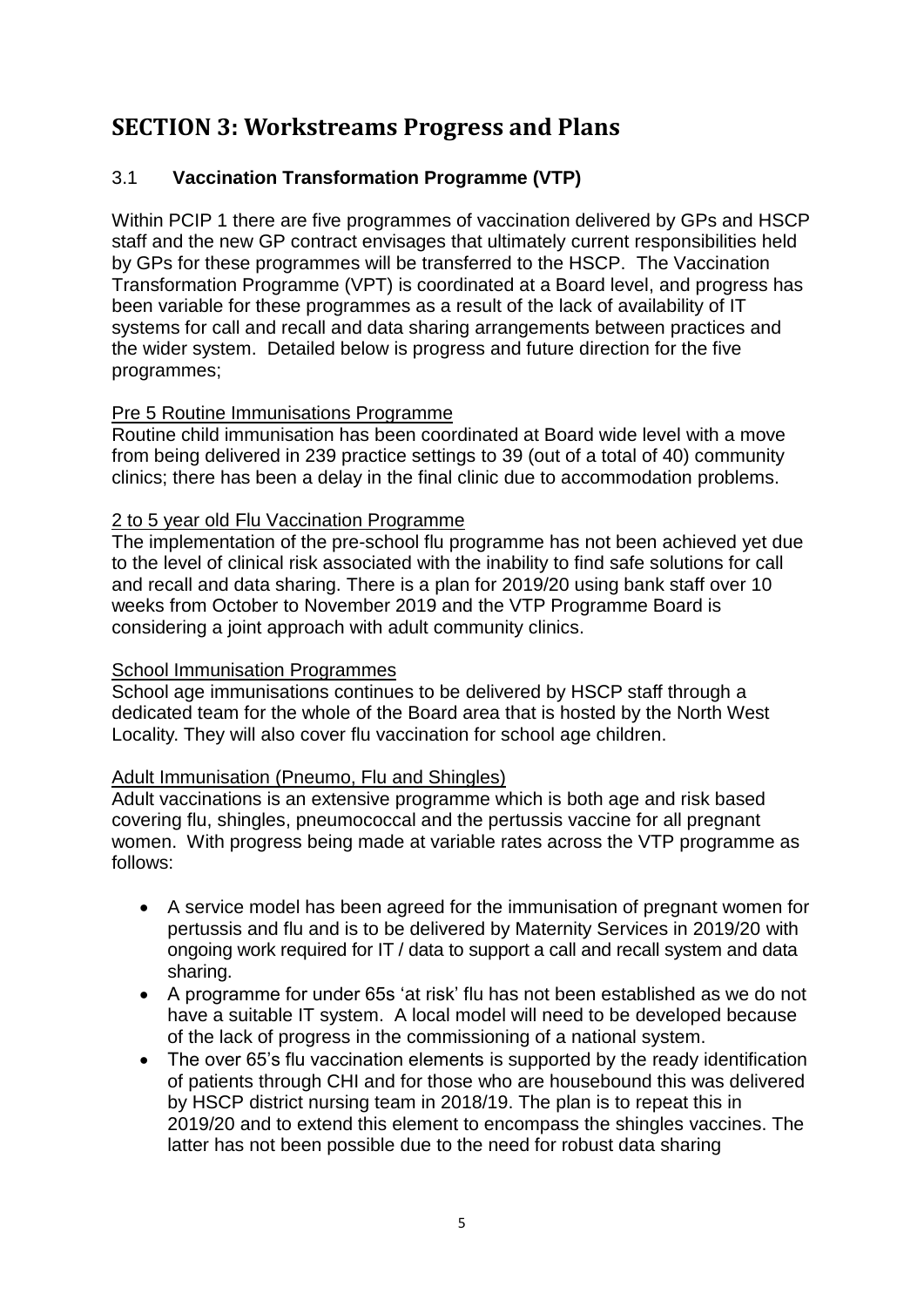arrangements given the clinical risks due to the live nature of the shingles vaccine.

• In 2019/20 a gap analysis of adult/older people's services will be undertaken with the requirement to negotiate the cost of the service provision with the community pharmacy sector in 2019/20 and consideration to additional costs for IT/Data and Pharmacy resource for 2020/21.

Travel Vaccination and Health Advice

Travel vaccines and health advice dependant on the national options' appraisal exercise that is being led by Health Protection Scotland to provide clarification of the scope of the programme.

# 3.2 **Pharmacotherapy**

The MoU provides a commitment that by 2020/21 HSCPs will deliver the pharmacotherapy commitments of the new GP contract with pharmacotherapy service being established in every GP Practice. PCIP 1 estimated Glasgow would require between 178 and 229 additional wte staff to deliver the full requirements of the contract but explained that this would be unachievable, given the challenges with recruitment of qualified staff, the constraints on our funding and our capacity to put in place the management and supervision arrangements for such a large cohort of new employees. Therefore in PCIP 1 we proposed to adopt the model developed by Inverclyde HSCP that would require us to recruit an additional 90 pharmacotherapy staff based on the ratio of 2:1 pharmacists to technicians.

# Progress 2018/19

In 2018-19, we recruited staff to 17.9 wte to reach 36.5 wte covering 43 practices and 18 clusters in the city.

# Action 2019/20

Short supply of skilled qualified staff remains the biggest single obstacle to implementation and requires urgent national action to address this issue. In 2019/20, at current supply rates it is projected that the pharmacotherapy workforce will only grow six monthly by around 10 additional staff. It is expected that this rate of growth will continue into 2020/21 and 2021/22. On this basis of this trajectory implementation at 0.5 wte per 15,000 patients will not be achieved until 2022/23.

We continue to explore how delivery of the contract can be achieved by 2021/22. Short of reducing the level of input to one day from the present two days per 5000 registered list size, a range of options are being explored, these include;

 Adjusting skill mix by increasing the proportion of technicians in the pharmacy workforce from the current 12% to closer to the national average of 28%. Tests of change of optimal skill mix, including pharmacy support workers will be undertaken during 2019/20.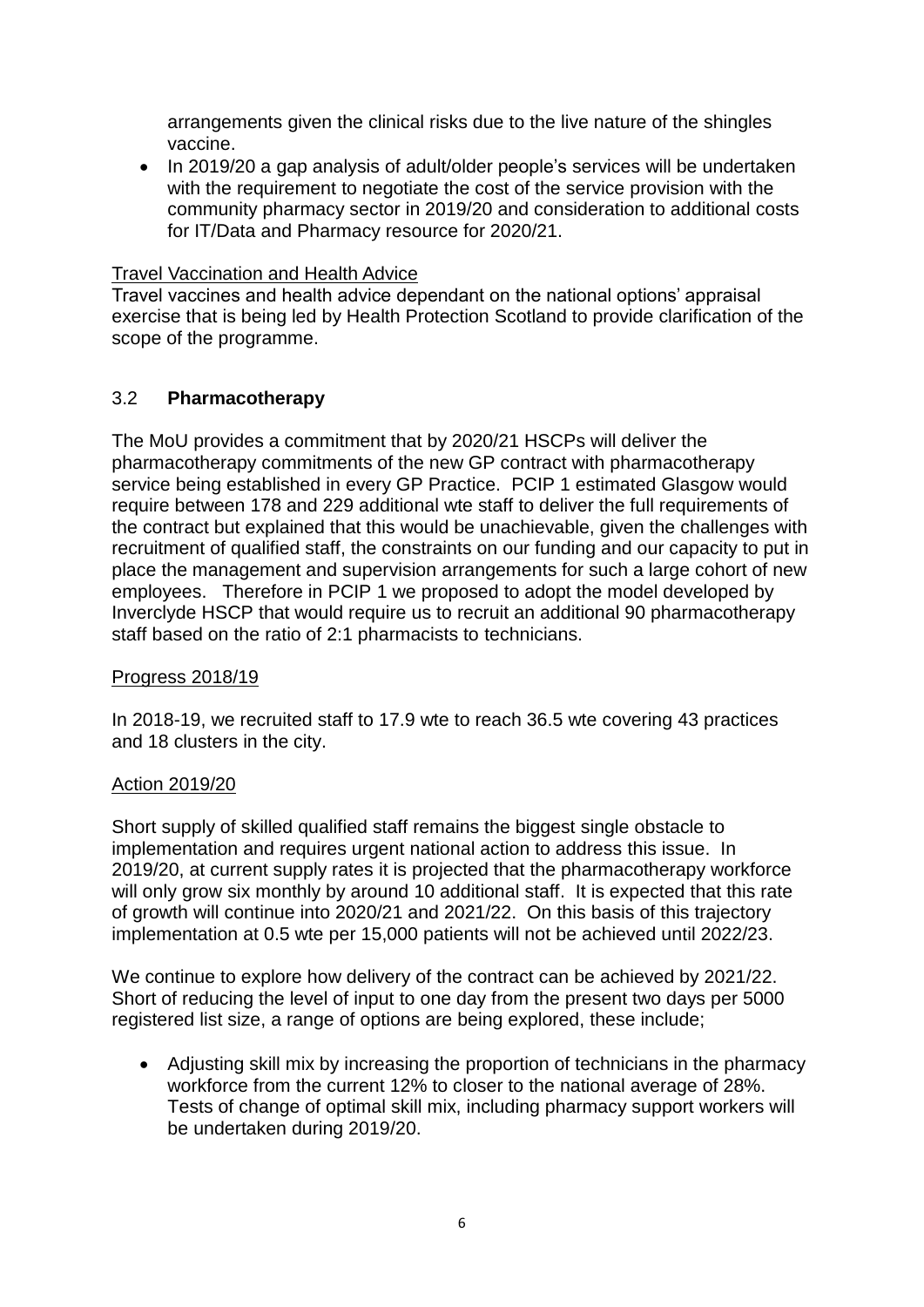- Greater use of the wider pharmacy workforce with tests of change in 2019/20 to scope out how many of the tasks could be delivered by community pharmacists.
- Developing the workforce pipeline in 2019/20 with additional capacity for education and training for student pharmacy technicians and recruitment of junior pharmacists.
- Scoping of digital/remote working solutions to reduce duplication and increase efficiency by a more integrated approach to tasks, such as medicines reconciliation.

The estimated cost of the pharmacotherapy programme may require to be increased. As well as staffing, further cost pressures are the cover for holidays, illness and maternity leave, administrative support and leadership capacity for the professional development of a growing workforce. Amongst current constraints are available space, GP capacity for mentoring and staff turnover.

# 3.3 **Community Treatment and Care Services**

The new GP contact requires community treatment and care services to be in place by April 2021. In NHSGGC we agreed that this workstream would be coordinated by a Board wide community treatment and care service development group and this group has agreed a work plan for 2019/20.

## Progress 2018/19

In 2018/19 the provision of phlebotomy services was prioritised as phase 1 of the development of community care and treatment services, with the appointment of a Team Lead and 11 wte phlebotomists working from existing treatment rooms. This service became operational in November and will investigate the feasibility of delivering phlebotomy services from other settings.

Based on work by Renfrewshire HSCP, the estimates of the number of phlebotomists required to provide a full service for all GP practices has been raised to 90 wte. As well as staffing there requires to be consideration of administration and management costs. For 2019/20 developments will focus on the upgrading and equipping of additional clinical space, a rolling recruitment programme managed at Board level, an increase in IT equipment and licences, domiciliary and mobile solutions and continued engagement with clusters as the roll out progresses.

As with phlebotomy, the full care and treatment service model is being developed at a Board level. Based on these plans community treatment and care services in the city will double in size with the proposed recruitment of 30-35 wte treatment room staff in each of the next two years together with administration and the introduction of the required leadership capacity. Our ability to upscale the treatment room service will depend on the availability of an appropriate workforce and obtaining sufficient premises and we are proposing to take forward a test of change in 2019/20 to investigate what we need to do to achieve full implementation of the model.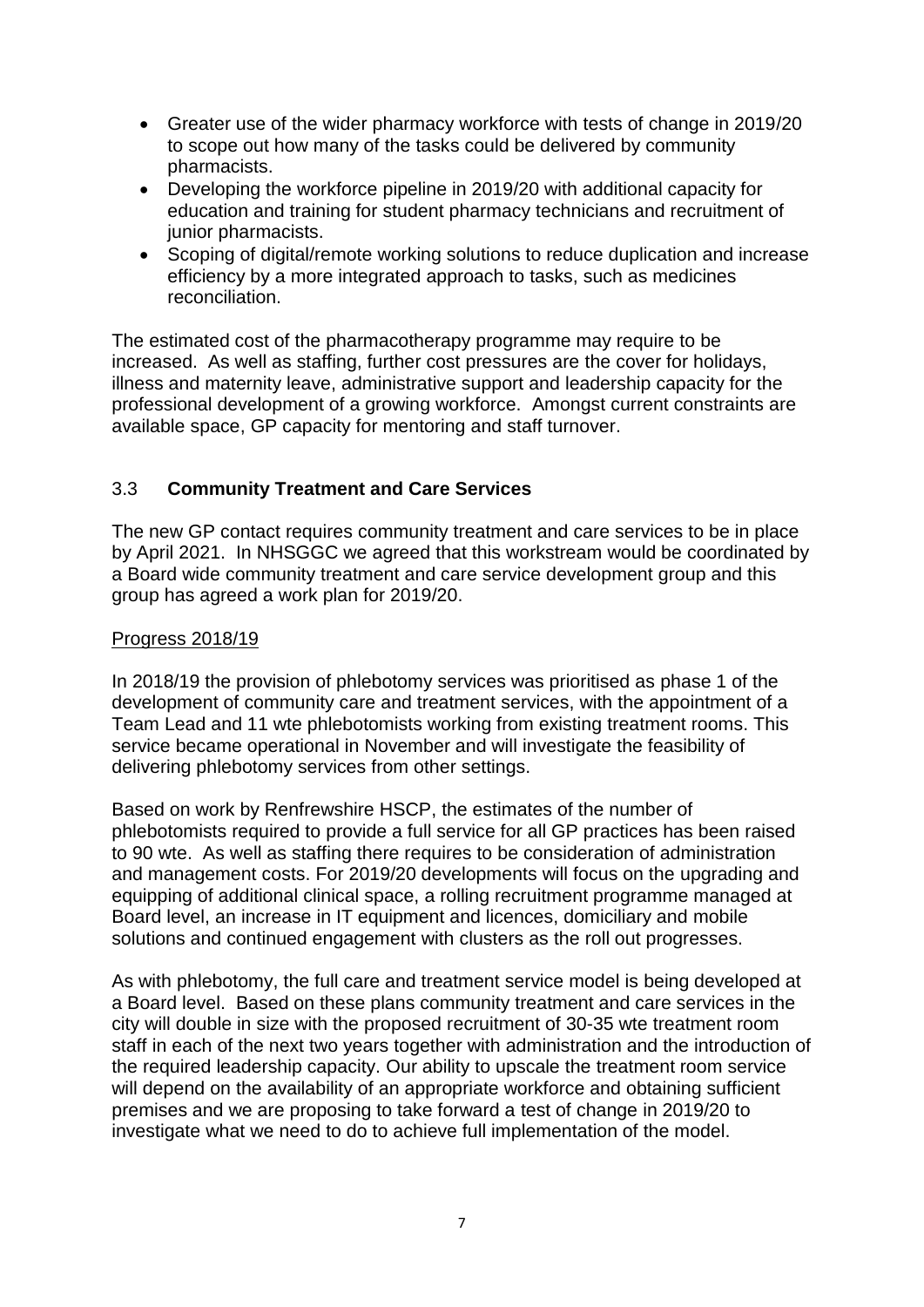The availability of accommodation remains one of the main issues to be addressed with business cases being prepared for some locations in the city and will include the consideration of alternative properties and models of delivery such as mobile units.

# Action 2019/20

The plan for 2020/21 for Phlebotomy is to review demand, capacity and resource, complete recruitment, implement a full service including domiciliary and to scope secondary care demand. It is now clear that to complete the plan for phlebotomy and community treatment and care services for the city, including the introduction of the necessary leadership capacity will significantly increase the projected budget required from the overall allocation (see 4.5).

In 2019/20 our priorities for treatment rooms will be the focus on creating sufficient clinical space, a rolling recruitment programme, the introduction of nurse prescribing and self-referral for some conditions (e.g. ear irrigation), which will continue into 2020/21 to a full range of interventions. Others issues that have emerged and are being considered include; local versus board wide approaches to delivery of the service, balancing what has been in existence with the development of new areas of service and implementation of the EMIS (IT) system.

# 3.4 **Urgent Care**

PCIP 1 noted that GPs in the city were not attracted by the urgent care model adopted in Inverclyde new ways pilot, which used paramedics or Advance Nurse Practitioners (ANPs) for urgent home visits. Glasgow City GPs did recognise, though, the shift in urgent care towards community and primary care with increasing complexity of care for those people who are managed at home and in residential and nursing home settings. In respect of residential and nursing home settings, GP's indicated that there could be potential to reduce their workload by providing support in these settings.

# Progress 2018/19

During 2018-19 a service model was developed that would employ 3.6 wte Band 7 ANPs to work alongside existing district nursing input to reduce the need for unscheduled GP visits to patients in local authority residential care units. The ANP's will exercise a high level of clinical decision making, with key roles in clinical assessment, differential diagnosis, prescribing, investigations and treatment. Two practitioners will take up post following their induction in April 2019 to join the existing 1.6 wte.

# Action 2019/20

In 2019-20 the impact of the ANP residential care service will be evaluated and modified if required before it is considered for wider implementation. In addition the consequences for GP day time services will be considered as part of the process to implement the multi-disciplinary urgent care hub in the city that is being developed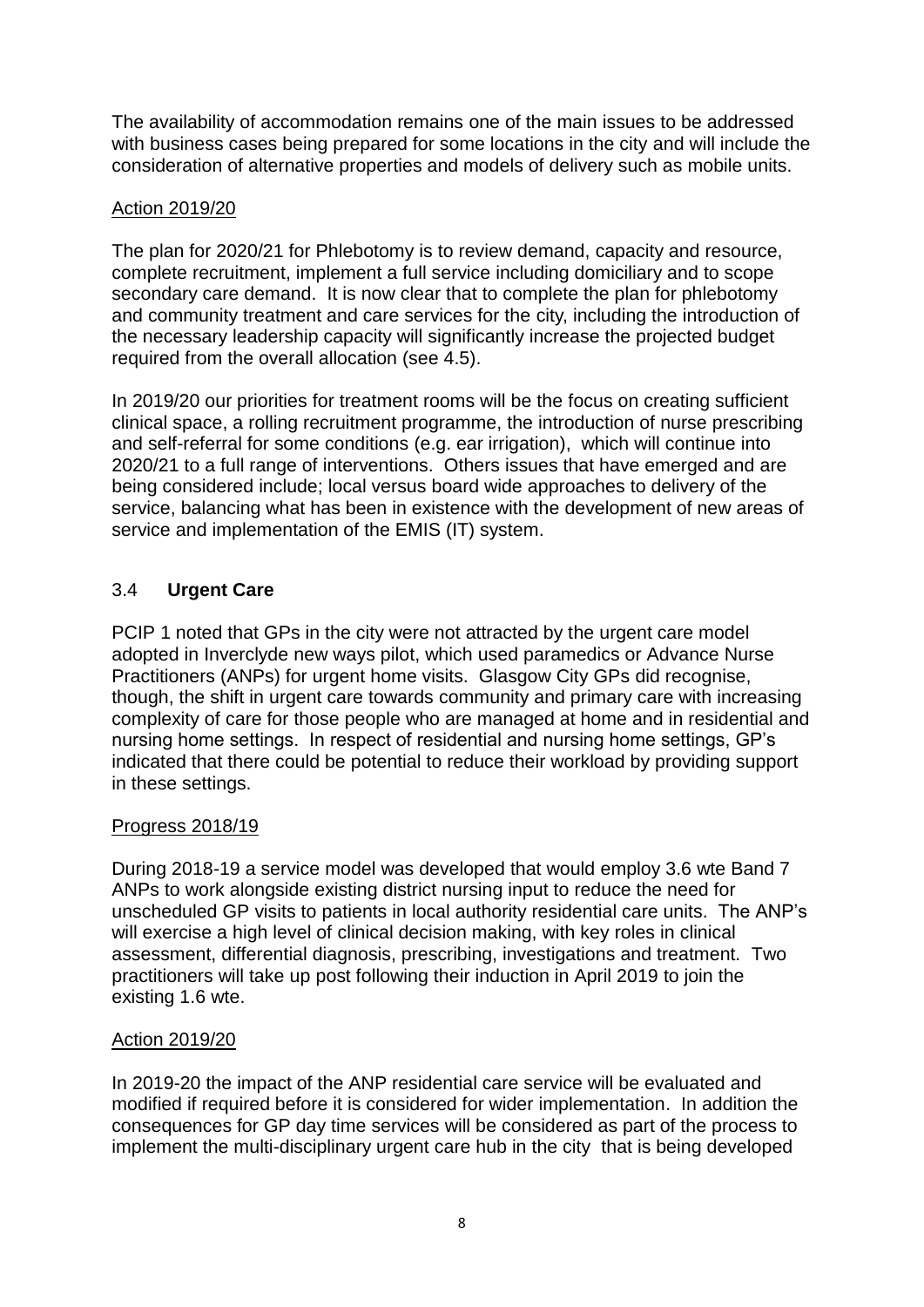as part of the out of hours review undertaken, as well as responding to the wider agenda around unscheduled care.

Two further areas of associated activity under this workstream are

- Raising awareness of the 'Knowing Who To Turn To' publicity materials
- Supporting practices to improve the management of unscheduled care through adopting work flow efficiency and care navigation approaches.

All of these elements will be taken forward with GPs through Locality work with clusters to identify local preferences and support from GPs, though this may extend into 2020/21 to build the full programme.

# 3.5 **Community Link Workers**

PCIP 1 outlined how we would deliver the national programme to increase the number of Community Link Workers (CLWs) within those practices serving some of the most deprived patient populations. The use of CLWs delivered by third sector organisations increases capacity for social prescribing and infrastructure e.g. carer centres and community connectors within GP practices.

# Progress 2018/19

In 2018/19 a public procurement process was completed to increase the numbers of CLWs in the city for the lifespan of the PCIP from 17 CLWs to 35 CLWs the end of 2019/20.

As a result of the procurement process the Health and Social Care Alliance was identified as the preferred supplier. The Alliance will continue to employ CLWs and secure the additional workforce with the requirement to go out to mini competition to provide CLWs for additional clusters when these are known. Innovatively the procurement process was undertaken in collaboration with staff in clusters (GPs and others). The on-going growth and development of the model will be supported through the appointment of a health improvement lead.

Based on the original intention that, nationally, CLWs would be deployed in the more deprived areas, we estimate that to achieve this aspiration, Glasgow city will require 70 CLWs covering 80 GP practices in the cities with the most deprived areas. There is, therefore, an ongoing dialogue with the Scottish Government to establish a funding allocation for CLWs that reflects the substantial health inequalities of Glasgow's population.

# Action 2019/20

In 2019/20, as well as the focus on our negotiations with Scottish Government to increase the number of posts, we will review the current model to ensure that it meets the needs of smaller practices. We will investigate how best to implement the model into practices, development of the thematic themes of CLWs for youth health, community justice and asylum seeker and refugee communities and progress the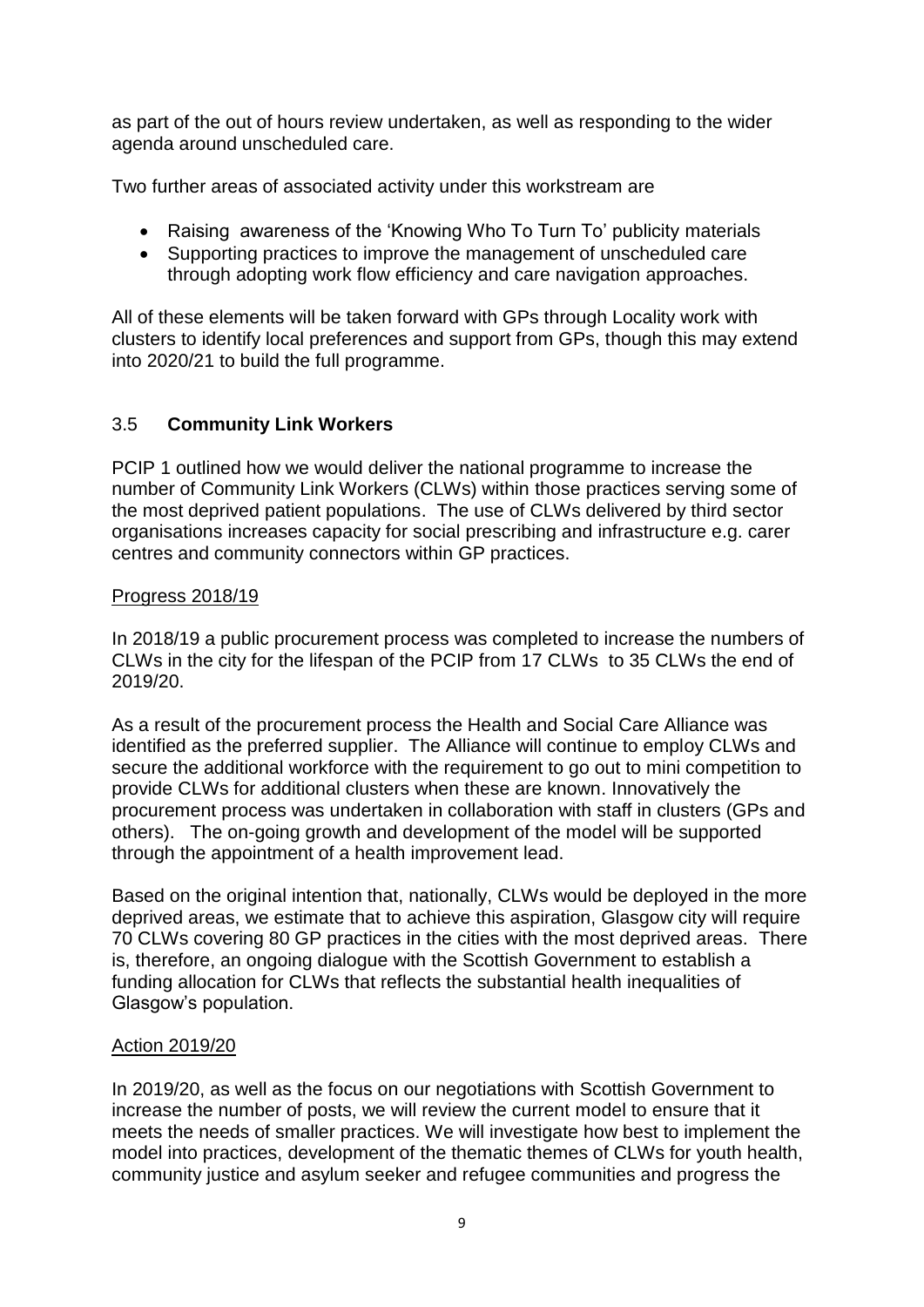monitoring and evaluation work. This requires infrastructure to support suppliers including workforce development, shared learning sessions between CLWs and practices while connecting the CLW programme with other community orientated programmes operating in primary care that support patients and communities. Future upscaling of the CLW programme in 2020/21 will be dependent upon the outcomes of the ongoing discussions and developments with the Scottish Government.

# 3.6 **Mental Health**

PCIP 1 recognised this area as a significant component of GP workload in which patients presenting with low mood, anxiety and depression would often be unable to have their issues fully resolved by the GP, thus resulting in an outcome whereby patients keep returning for help. PCIP 1 acknowledged that significant scoping work would require to be undertaken to better understand the complexity of existing pathways and therefore the most effective way to add value from any additional resources. The primary care mental health response should be part of whole system response, support the principles of trauma informed practice and build on tests of change to inform the way forward.

# Progress 2018/19

During 2018/19 attention focused on defining what was in scope in terms of the pressures faced by GP practices associated with patients mental health and mental well-being issues. This identified what might constitute an effective range of support and self-help resources for patients that could be provided beyond the GP surgery, as well as improved access to specialist mental health services when required. Together this provides the correct response for patients, takes workload from GPs and improves communication between the network of mental health services. The mental health briefing paper that is being developed for use in Localities comprises four main elements

- A mental wellbeing model addressing complex social morbidity presentations
- Designing a more comprehensive primary care response for patients presenting with low mood, anxiety and depression
- Examining the pathways from practices in and through specialist mental health services
- An acute distress response linked to work on unscheduled care, with the distress collaborative and out of hours urgent care hub

Recognising the feedback from GPs that many of their patients suffer from stress and distress as a consequence of their life circumstances, during 2018/19 funding was approved for a number of projects which would address some of issues being faced by patients. These were continuation of funding for Lifelink services and financial inclusion services embedded in a number of GP practices for a further twelve months. Funding for two years was approved to extend the youth health services delivered in North West to North East and South.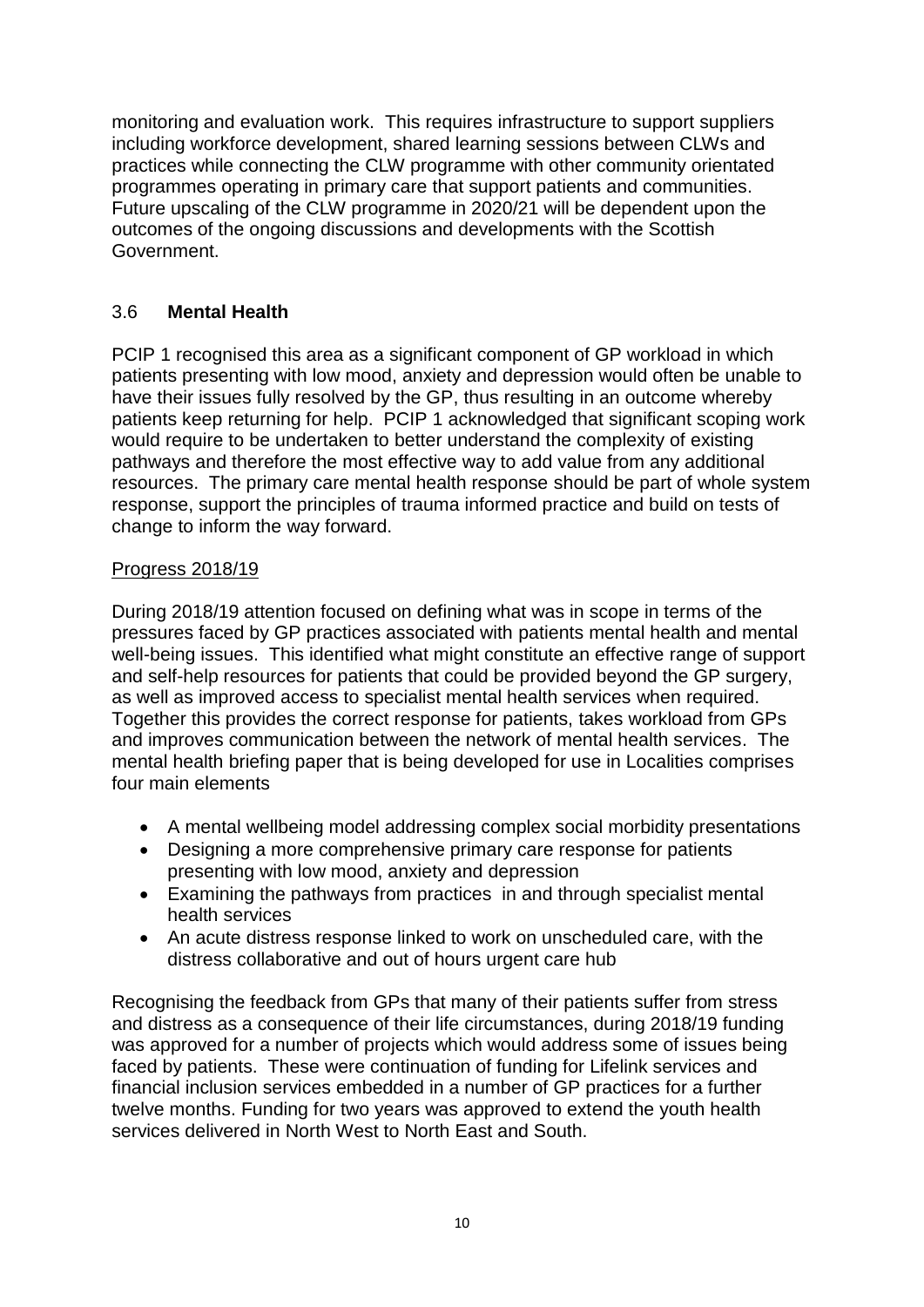# Action 2019/20

Over the course of 2019/20 it is expected that the briefings referred to above will progressively inform collaboration between GPs and HSCP staff and other stakeholders in each Locality and enable them to identify what resources are currently available in the local area and to determine what further resources would bolster and extend local infrastructure. This approach will underpin the selection of areas for tests of change in each Locality.

It is anticipated that discussions will consider shared learning of what exists and works in other areas, future use of existing resources like Lifelink and Primary Care Mental Health Teams. This will include an appreciation of the contribution that related services, such as Youth Health service hubs also make as well as the development of current small scale initiatives which have evaluated well such as financial inclusion and attached addiction nurses embedded within practices. The three Localities will be invited to identify a cluster(s) in which this composite approach can be tested.

The ongoing Locality discussions and the learning from the tests of change in 2019/20 will set the agenda for investment and development in the subsequent years

# 3.7 **Physiotherapy**

PCIP 1 that in order to meet the requirements of the contract, we estimated that we would need 51 wte posts. These planning assumptions were based on a ratio of 1 wte physiotherapist for up to a maximum of 3 practices (patient population of 14,000 to 16,000 per wte post) with an average activity of 14 to 16 consultations per day.

# Progress 2018/19

The implementation of the MSK physiotherapy recruitment is being planned on a phased basis. During 2018/19 we appointed a Clinical Lead and increased the number of Advanced Practice Physiotherapists (APP) to 6 wte covering 13 GP practices as part of multi-disciplinary teams with clinical capacity steadily increasing and we commenced data collection on the flow of patients through the service.

A significant number of our practices and Cluster Quality Leads have expressed reservations about ability of the current, MSK model to deliver the expected benefits in terms of ready access for patients, reduce MSK workload for GPs or being suitable for use with small practices. We therefore plan to evaluate the current model closely before we expand it any further. Plans to consider other models are under discussion with workstream oversight group.

We are also aware of the existing MSK services treatment performance in the city with only 41% of patients being seen within 4 weeks against a target of 90%. With the prospect of a significantly expanded workforce it is opportune to consider how we might improve the service as a whole to increase overall MSK access for patients.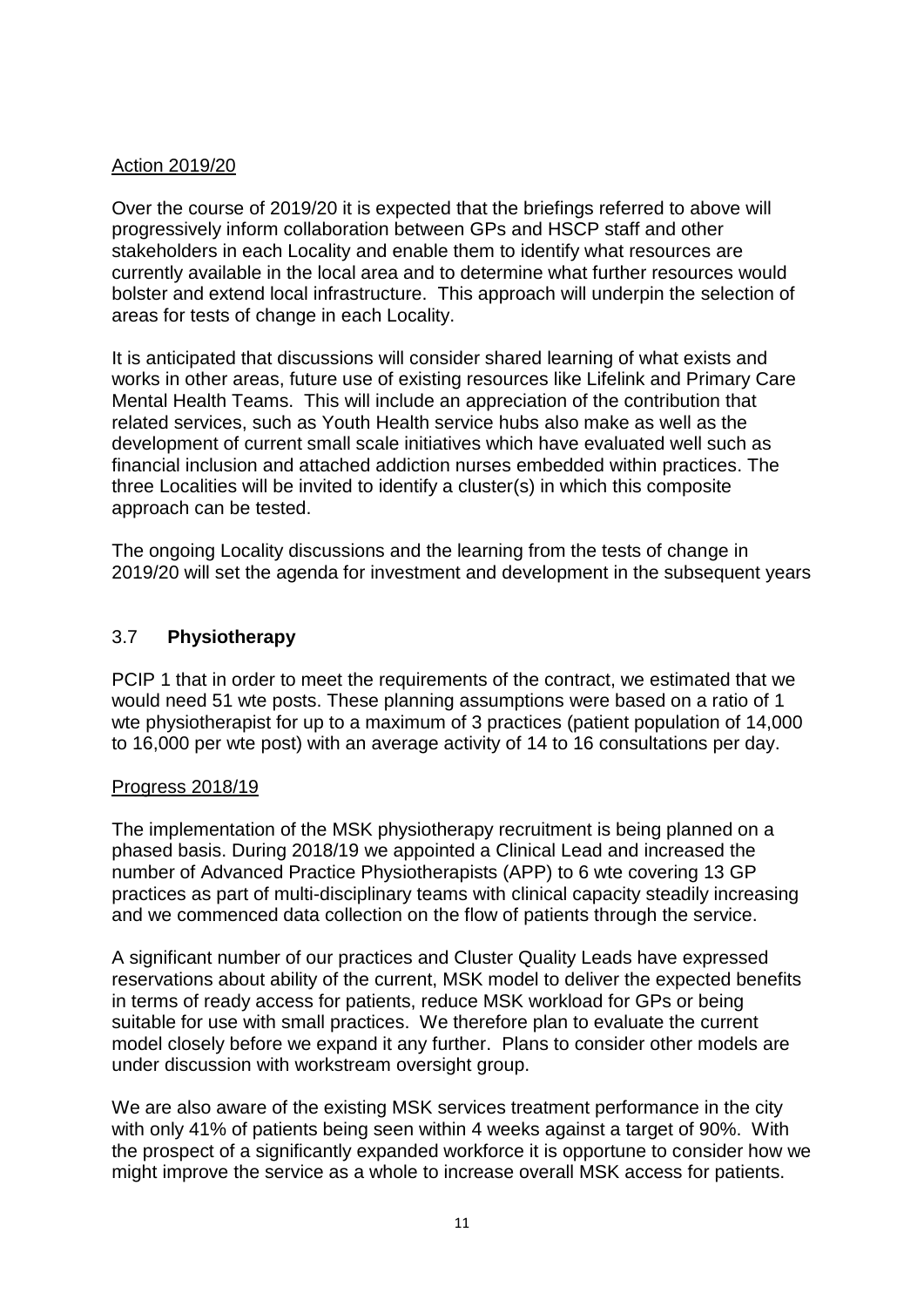The evaluation of the impact of the physiotherapist role in the Govan SHIP indicated that the patient profile using the service is very similar to the practice profile with a majority of service users from SIMD 1.

# Action 2019/20

As a consequence of constraints on the supply of suitably qualified and experienced practitioners there will be a further recruitment of only 5 wte Advance Physiotherapy Practitioners (APPs), with an additional 5 wte and a team leader in 2020/21. With no significant change in the national supply of practitioners envisaged at this point, it is likely that this limited growth rate may continue.

In 2019/20 we will scope out what is required to deliver the plan on time and assess the ability of the current model to meet its objectives, this scoping out will include finalizing the budget needed, the appropriate skill mix of practitioners and how to meet needs of small practices. The pace of delivery is dependent on availability of clinical space and a skilled workforce with the need for national action to increase the number of graduates to meet the growing demand for this workforce. As well as consideration to the model for small practices consideration will be to the possible role of other Allied Health Professions in reducing GP workload.

# 3.8 **Occupational Therapy**

Following a successful test of change in NHS Lanarkshire where Occupational Therapy was developed within 2 GP practices and a substantive service has now been funded, consideration has been given to a similar model of service delivery in Glasgow with the delivery of a test of change in 2019/20. The service offers occupational therapy assessment and intervention to a diverse patient population aged 16+ with multiple long term conditions across the spectrum of both physical and mental health care to prevent functional decline, building resilience, enabling earlier return to work and keeping people safe to reduce the need for homecare and social services input. It is anticipated that the establishment of OTs within GP practice will reduce the burden on GPs. Based on Lanarkshire findings, 50% of patients had reduced GP appointments.

# Action 2019/20

In 2019/20 a test of change is proposed in General Practice, initially within 2 practices in the one area for a 12 month period. If successful, this would extend to further practices in 2020/21.

# 3.9 **Sustainability**

PCIP 1 acknowledged the challenges currently being faced by city GP practices such as an ageing workforce, changing work patterns, demands and complexities of working in deprived areas and changing population demographics.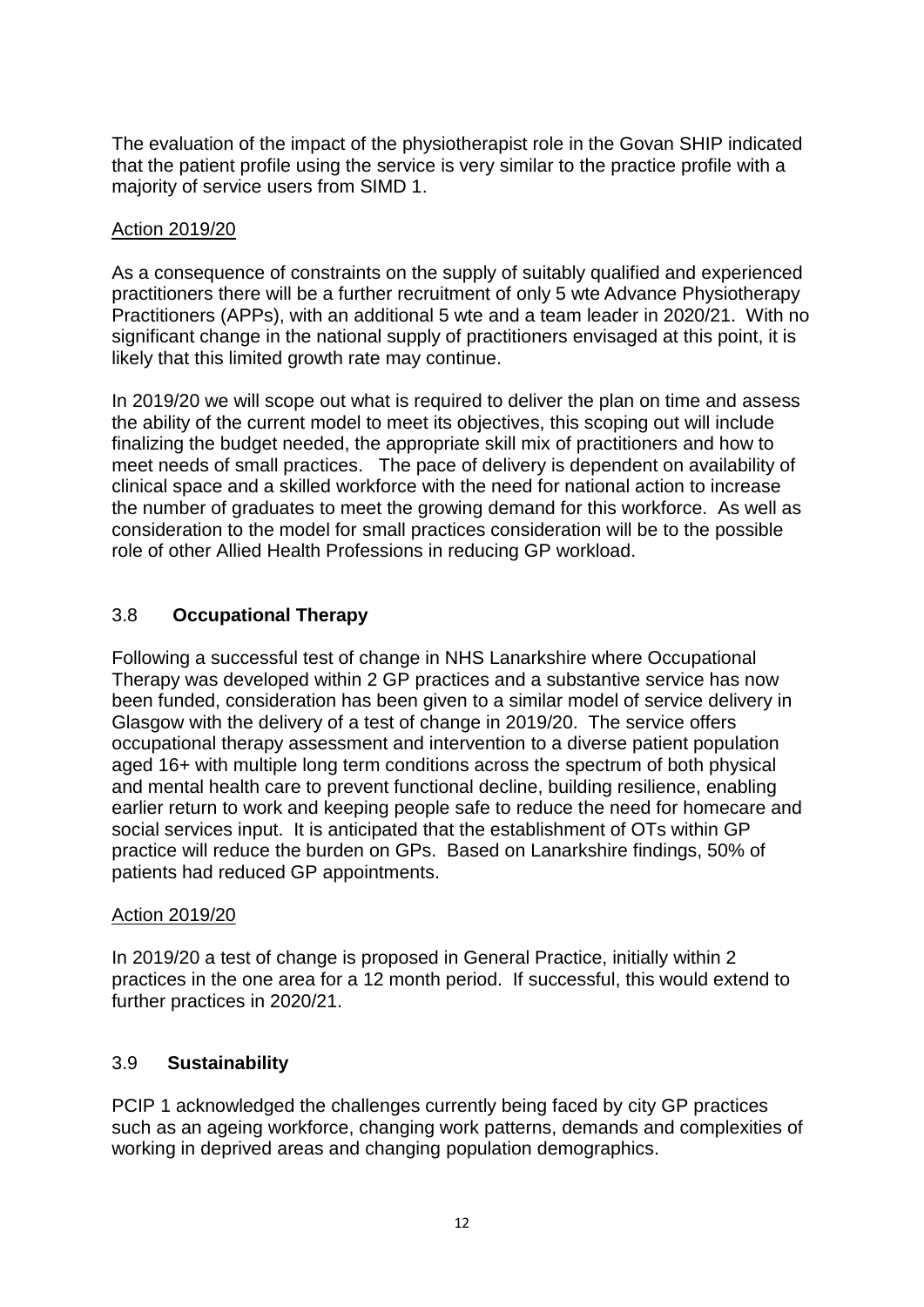Although PCIP 1 intended to support the sustainability of the GP role and by extension GP practices, primarily by transferring workload and risks from GPs to a range of other practitioners and services, it is also committed to taking as proactive an approach as possible to the identification and addressing of sustainability challenges at an individual practice level. This increasingly systematic approach will build on existing work to ensure that all possible steps are being taken to identify and address practice sustainability issues.

# Progress 2018/19

Actions taken in 2018/19 from PCIP 1 Include:

- Work with the SHIP and Pioneer project leads to develop an inclusive approach that incorporates learning from this experience, as well as other 'new ways' experience in the Board area for example, the New Ways work in Inverclyde.
- This has resulted in the drafting of a plan, currently out for consultation with colleagues in the three Localities in Glasgow City that proposes to test a more systematic and proactive approach to promoting the sustainability of primary care in Glasgow, that also fits with wider local (board) and national (Scottish Government) plans.

# Action 2019/20

- Continuing the current sustainability working whilst testing more systematic and proactive approach to the identification of sustainability challenges for example combining our current intelligence with the offer of a proactive survey of all practices in one Locality.
- Strengthening support to practices could primarily take the form of ensuring that the wider supports are available to the practices in greatest need, examples of these include; multi-disciplinary team (MDT), workflow, administration support, training and other ways of meeting practice specific needs.
- Identify how Pioneer learning and legacy are taken forward under sustainability workstream.

# Action 2020/21

 Evaluating the above 'systematic' Locality approach and rolling out a version that incorporates the learning from the test site across the other two Glasgow City Localities. The rolled out version would include plans for regularly updating our intelligence to the sustainability of practices in the city, as well as a continually evolving a set of responses to the issues that are identified.

# 3.10 **Collaborative Leadership and Learning**

Over the 2018/19 we have considered the collaborative thinking and leadership that are needed to develop the relationship skills to develop trust and respect to deliver on new ways of working. A leadership group has been set up to share learning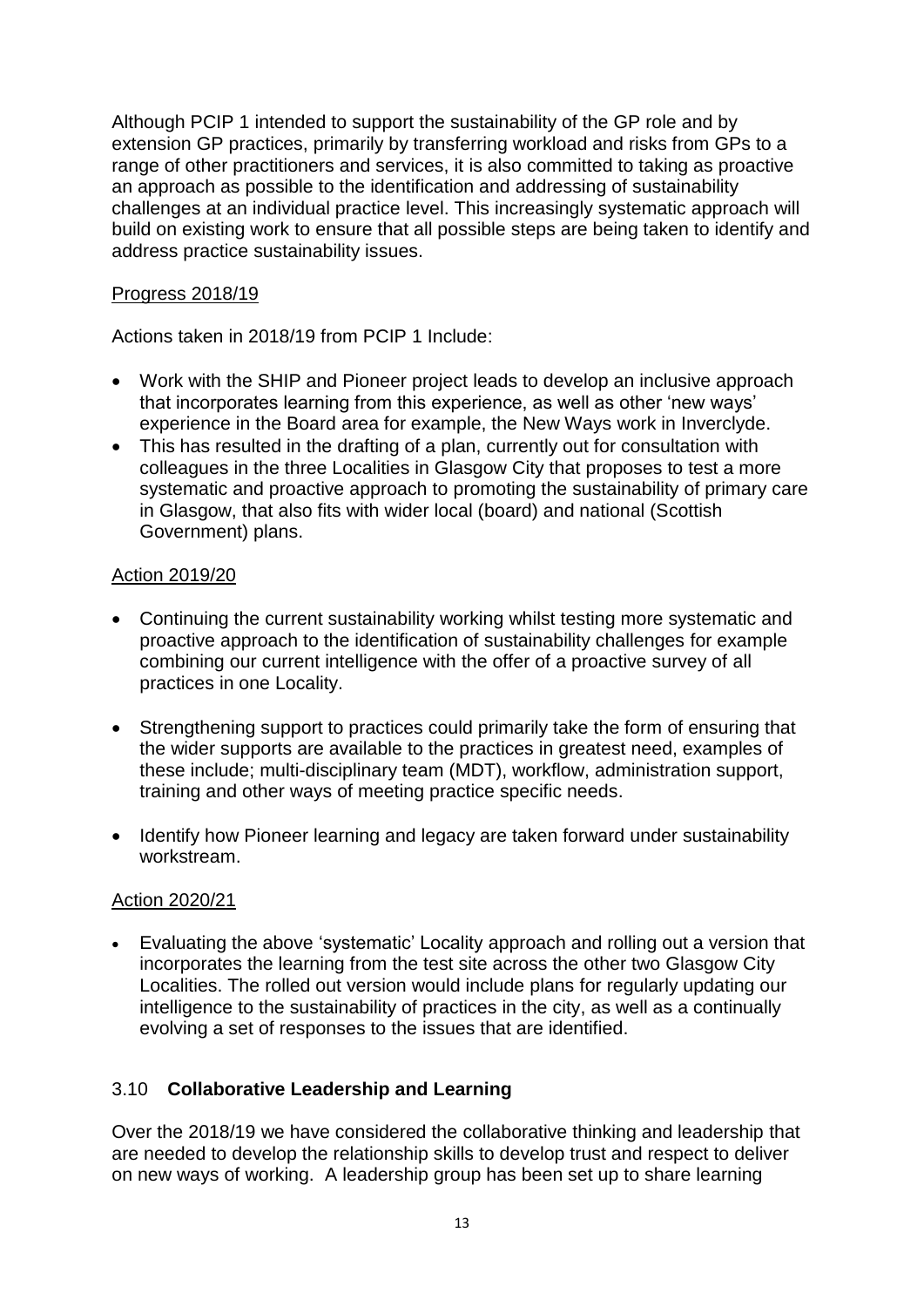approaches to the changing issues arising from the PCIP to coordinate learning activity and to identify stakeholder engagement that will be necessary to support changes in values, attitudes and behaviours.

# Progress 2018/19

During 2018/19 we reached agreement on the

- Principles of how we involve all the stakeholders at city wide and locality levels,
- Where and how decisions will be made on expenditure of the PCIP
- Provided clarity on where decisions are fixed because workstreams are being developed at a Board or city level and where flexibility can be given to the three localities and clusters to decide how the resources will be deployed
- How this work links to the role of clusters, while identifying the support for induction and development.

Taking cognisance of learning in earlier adopter sites it is apparent that we need to recognise the readiness for change and how embedding additional staff in the practice processes leads to success. This is supported by the recruitment of a workforce with the relevant value set and skills, matching them appropriately with practices, taking an integrated MDT approach, while being able to support an evolving process and at each step sharing the learning, with a need to understand the roles and relevance of what each profession brings to the expanded MDT. This also requires risk sharing and delegation within practices.

# Action 2019/20

Moving forward in 2019/20 there needs to be consideration of practice and Locality need, developing and maintaining the skills of people we already have and what they are learning. We also need to create time and space to have discussion, collaborative thinking and support in order to implement transparency and honesty while developing effective and efficient working tools and embedding them into practice.

This will require us to develop the 'offer' of a menu of support options for practices and clusters, covering both individual and team training and development needs, and in turn to have an 'ask' that practices and clusters work with us to help identify what those individual and team training and development needs might be and who/which practices and practitioner might need them.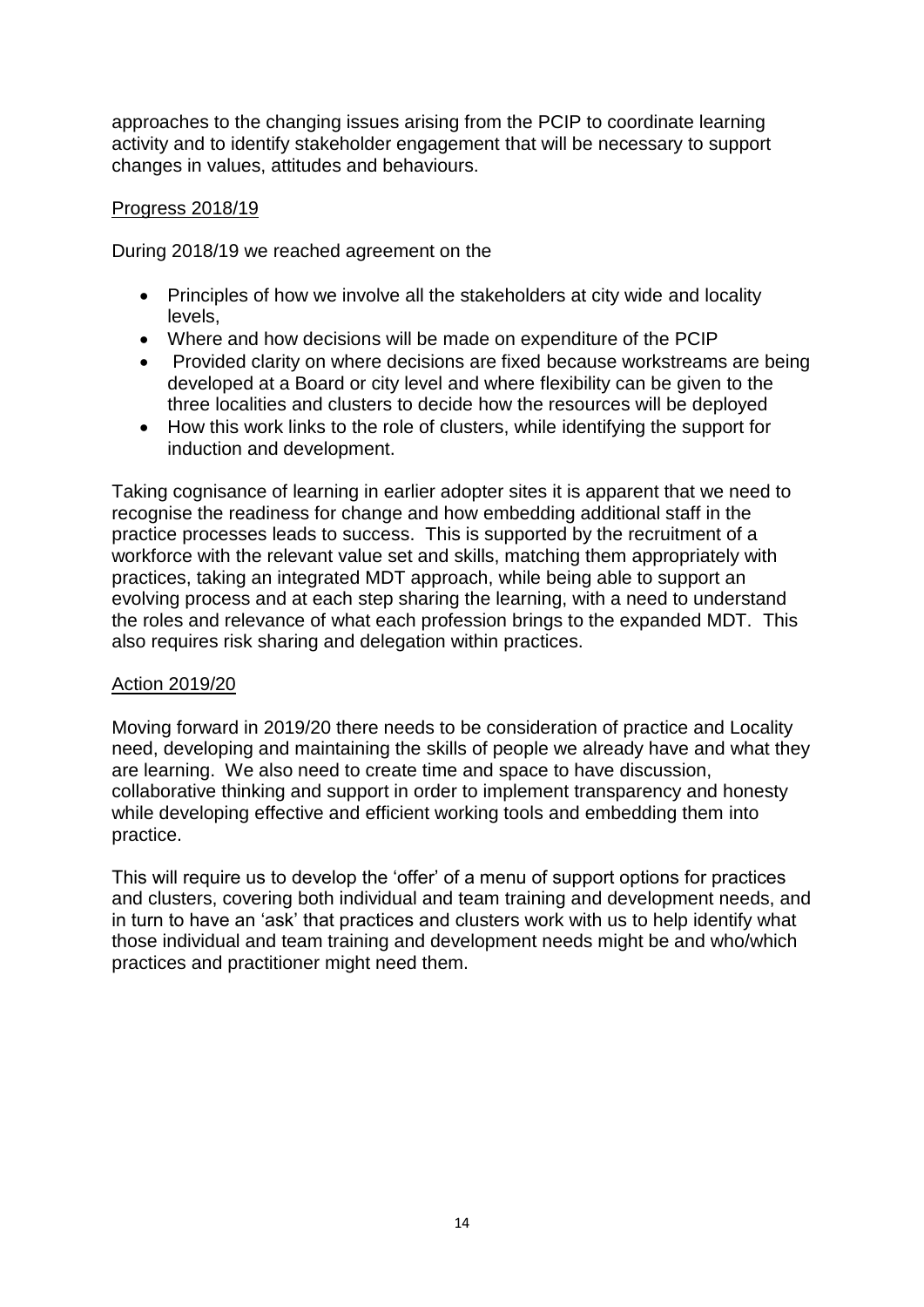# **Section 4: Requirements of New Guidance**

# **4.1 Continuity of care**

Continuity is one of the four Cs initially identified by Barbara Starfield and subsequently supported by the RCGP and others as being core to good general practice. The other three C's being Contact, Comprehensive, and Co-ordination.

Some have voiced concerns that the changes heralded by the 2018 GMS contract could have an adverse impact on continuity i.e. the focus on GPs as Expert Medical Generalists (EMGs) and the development of expanded MDTs could 'fragment' GP/patient relationships and in turn impact adversely on patient experience and on the use of specialist services – good continuity is related to lower use of specialist services, including the use of unscheduled specialist services.

In order to address these concerns it may be helpful to consider some wider contextual factors;

For some time now doctors have not been the exclusive providers of care continuity in practices. Instead supported by wider primary care from other independent contractors through practice attached to practice employed staff a whole range of other professionals have been meeting the care needs of patients in a GP practice supplemented by self-care, informal carers and local third and voluntary sector organisations.

By focusing on an EMG role, which includes complex care, undifferentiated illness and quality and leadership roles, GPs will be seeing patients of all ages, at all stages in their lives and indeed one of the key aims of the 2018 contract is that they (GPs and patients) will have more time to establish and develop those long term relationships that will be needed/utilised over those life stages.

We don't currently have, and probably never will have, enough GPs for them to be the ones to see/support every patient with every symptom or illness, nor could we justify the cost, even if there were enough GPs, that that would present to society.

On the other hand, we do have a whole range of professionals who can safely and appropriately support patients with care needs, freeing up GPs (and increasingly, relevant others) to spend more time with individuals when that is necessary e.g. when those individuals have complex or undifferentiated needs. Continuing to provide non-GP care with GPs when we don't have enough GPs not only adds to the unmanageable workload of GPs, thus impacting adversely on sustainability, but also undermines the roles and potential of the other professions to deliver the support that they can safely deliver to patients.

Taking steps to address the increasingly unsustainable workload and risks in primary care will also free up GP time for a role in improving continuity across the whole of the local health and social care system e.g. when GPs (as PQLs, CQLs, Clinical leads, GP sub members and CDs) are enabled to support that quality and leadership role it is expected that they will work across health and social care, in and out of hours, to ensure that patients' journeys are as seamless as possible.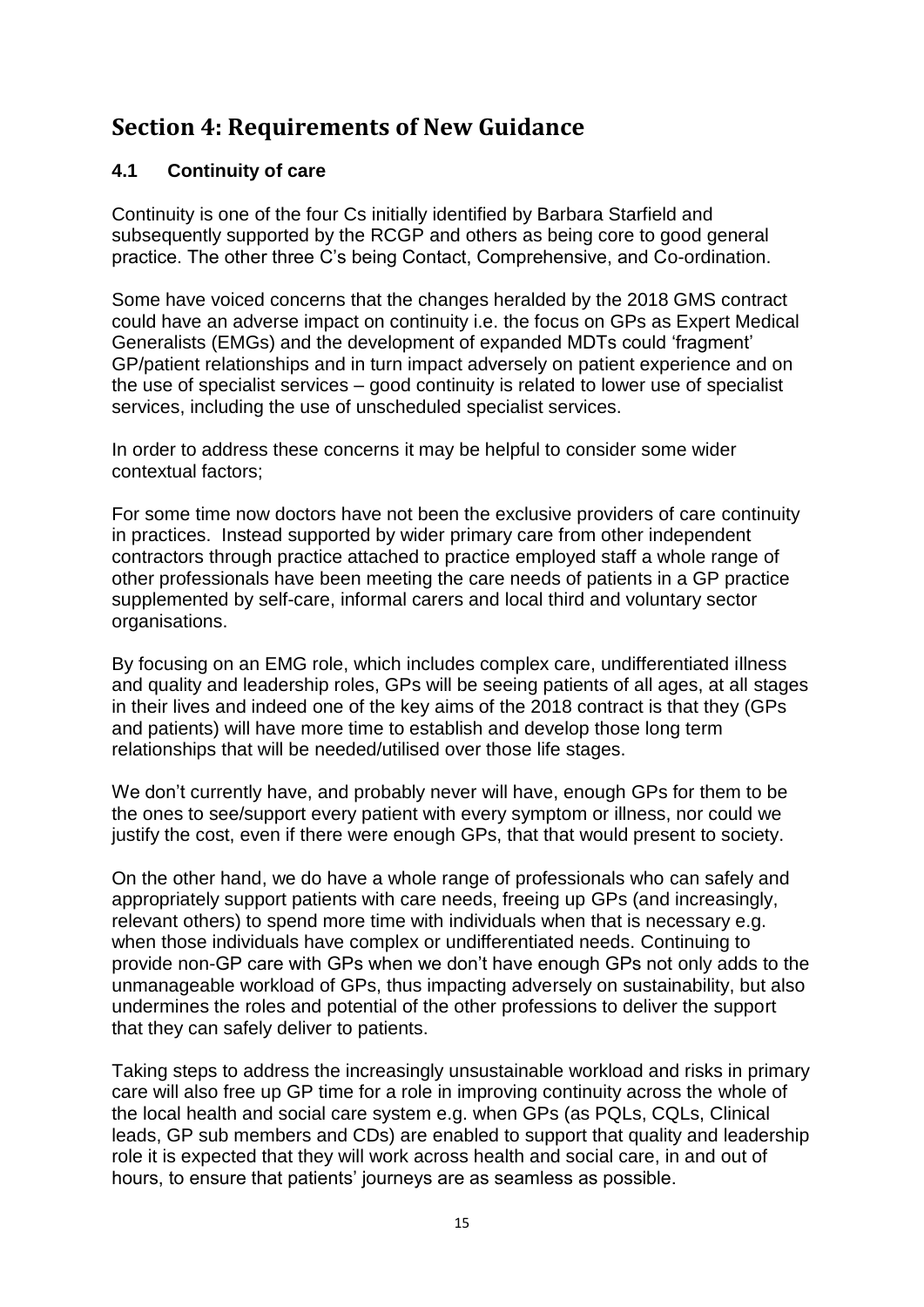This is an aspect of continuity of care that is wider than the continuity that is experienced within practices and possibly touches on elements of the other 3 Cs e.g. co-ordinate , contact (first) and comprehensive. It might also be thought of as expanding the original 4 Cs to include another 2 - coherence and connectedness of patient journeys– across the whole of the local health and social care system and across primary and secondary care.

Despite this it is clear that, almost by definition, if a patient is seeing someone other than a GP for care, even if that care is safely and appropriately provided by another, and the GP is then free to have more time with the patients that he/she really needs to see, that some patients may perceive that as a reduction in continuity. We therefore need to be aware of this risk and manage it appropriately.

# Action 2019/20

During 2019/20 we will therefore promote the issue of continuity in discussions with CQLs and clusters to ensure that the investment from the Primary Care Improvement Fund is used in ways which optimises continuity of care whilst obtaining the full range of benefits of the new ways of working.

# **4.2 Local Workforce Planning**

Workforce planning is one of the most significant challenges highlighted in the development and implementation of the Primary Care Improvement Plans, both in terms of availability of workforce at a sufficient scale to support all practices across GGC and in terms of the change process required to support effective working for new teams. In order to meet all requirements of the new contract and develop the MDT across all practices in Greater Glasgow and Clyde, an estimated additional workforce of between 800-1000 posts may be required.

Within the Board area HSCPs are committed to the following principles:

- Approaches across GGC should share consistent principles and pathways, role descriptors and grading, scale (numbers of staff per practice/ patient population)
- Recruitment should be co-ordinated across GGC where appropriate taking account of existing professional lead and hosting arrangements.

Across NHSGGC workforce planning for the Primary Care Improvement Plans is being considered in conjunction with the Board's wider Moving Forward Together strategy which sets a vision and direction for clinical services in the future. Staff Partnership representatives are involved at all levels. Specifically for the PCIPs, the key aspects of the approach include:

- Modelling to identify the work, tasks and skills required for the new roles
- Assessment of the numbers of staff required to fill those roles
- Modelling of the existing workforce including turnover
- Consideration of changes in other services and competing demands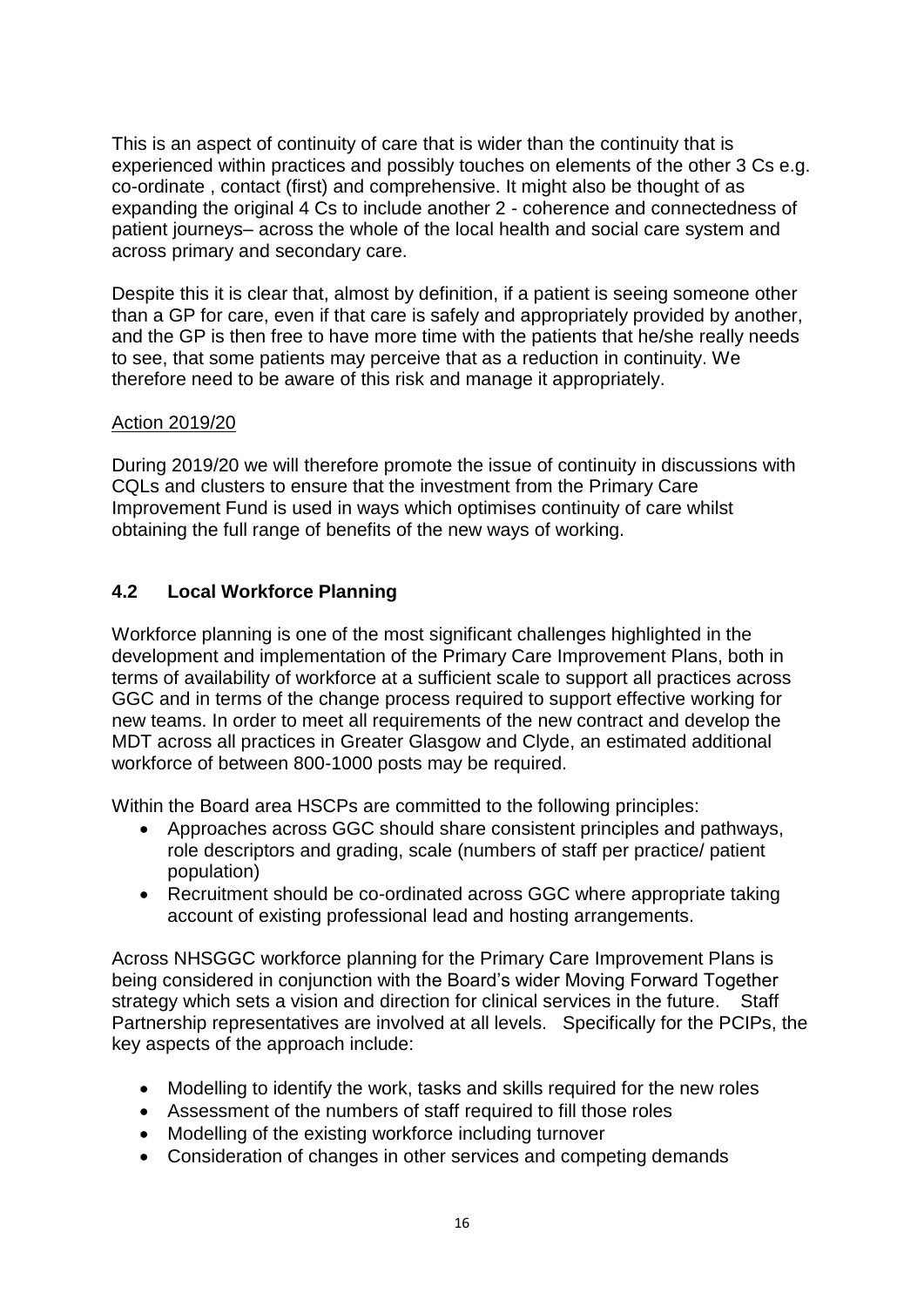- Reviewing different skill mix models and creative approaches to delivery both within and across professions.
- Developing approaches to supporting Multi-Disciplinary Team working within practices and between practices and wider community services

This approach is being tested initially within Pharmacy as one of the early priority areas, but will be adapted to other professional groups as part of year 2 and 3 implementation.

Work is underway in partnership with General Practice in transforming the roles of District, Community and General Practice Nursing. Nursing will play a key role in meeting the requirements of people with more complex health and care needs in a range of community settings to support people to stay longer at home and in their communities. This will build on current roles in prevention, early intervention, supported self-management, reducing inequalities and planning, providing, managing, monitoring and reviewing care.

The availability of key staff groups continues to require action at national level, particularly to ensure sufficient training places and development of skills for primary care.

The estimated recruitment targets for Glasgow City HSCP derived from the PCIP are included in the HSCP workforce plan. In total this amounts to a need to recruit around 450 additional wte staff to achieve full implementation. These estimates will be subject to continuing refinement. Securing an adequate, skilled workforce timeously, particularly pharmacotherapy and physiotherapy, represent one of the biggest challenges of fully implementing the PCIP within the timescale envisaged in the Memorandum of Understanding.

| Workstream Projection for 2021-22 (WTE) by Priority Workstream |                                                                         |  |      |  |  |  |  |  |  |
|----------------------------------------------------------------|-------------------------------------------------------------------------|--|------|--|--|--|--|--|--|
| <b>VTP</b>                                                     | MН<br>Total<br><b>MSK</b><br>Treatment   Urgent<br><b>CLW</b><br>Pharma |  |      |  |  |  |  |  |  |
|                                                                |                                                                         |  | Care |  |  |  |  |  |  |
| 193<br>90<br>456<br>41                                         |                                                                         |  |      |  |  |  |  |  |  |

# **Table1. Workforce Projection for 2021-22 (wte) by Priority Workstream**

In terms of local recruitment;

- We wish to avoid destabilizing core workforces like district nursing in the pursuit of recruitment of advanced roles. In fact this effect has been reported as adversely affecting other parts of the NHS system with the loss of pharmacists and ANP's to primary care from acute hospitals and pressure on community pharmacies from loss of staff.
- Need to consider growing our own staff, like technicians, in conjunction with local colleges
- Develop IT eHealth based solutions to reduce labour dependency
- Review different skills mix models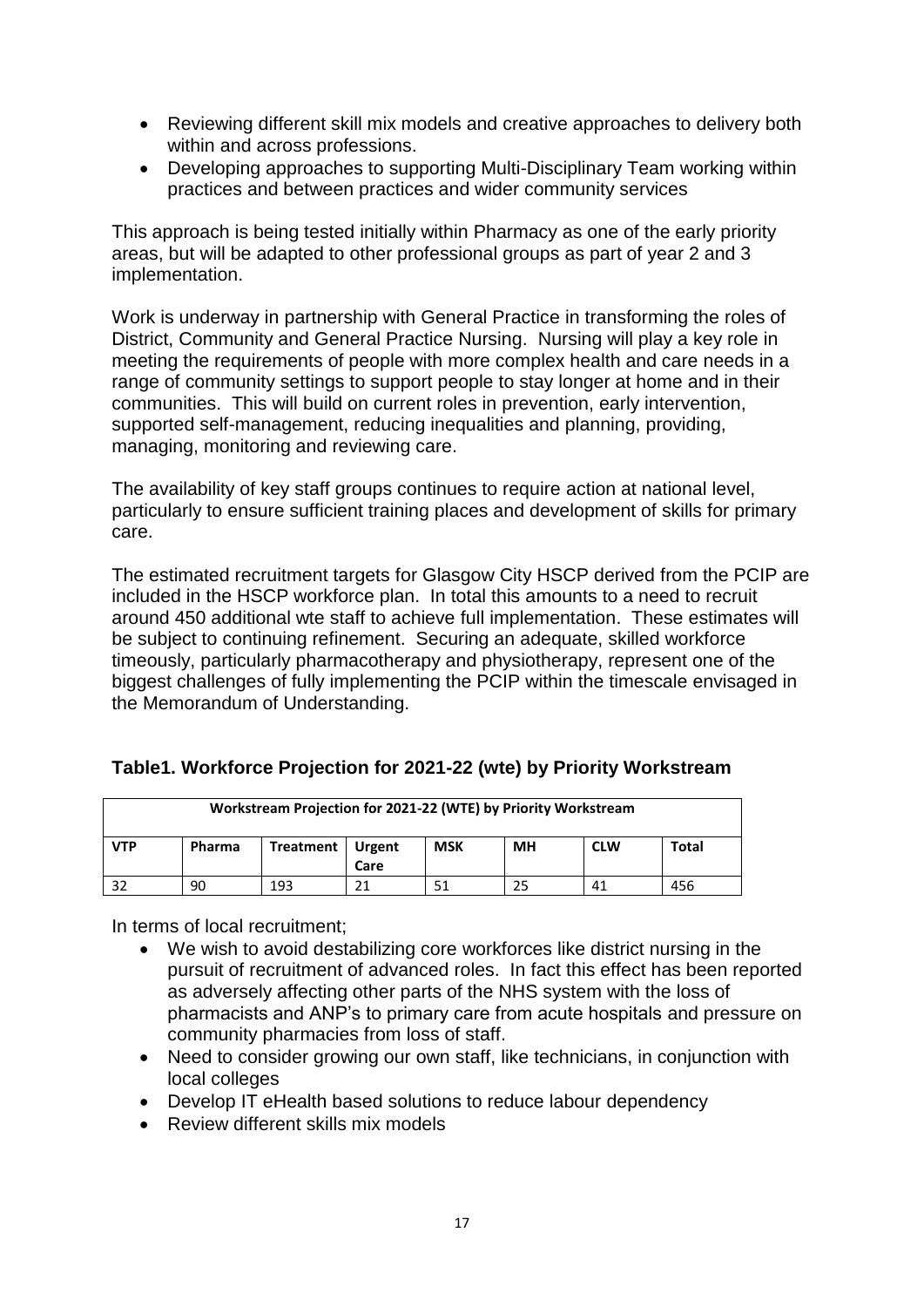# Action 2019/20

During 2019/20 we will consider service models in relation to staff numbers and skills mix to meet the requirements of the plan. We will also agreeing consistent approach to recruitment across the programme, exploring models with local colleges to provided identified workforce and monitoring impact of turnover on deliver.

# **4.3 Patient Engagement**

# Progress 2018/19

During 2018-19 we used the public partnership's participation and engagement infrastructure in each of the three Localities to raise the issue of the PCIP, its purpose and opportunities and to gauge reaction. This feedback contributed to the drafting of PCIP 1.

One of the key areas for development will be to engage with patients and carers about the changes they will see over the next few years in their GP practices. This requires an effective, joined up and consistent communication and engagement strategy that is planned and delivered at national, board wide, city, local and GP levels.

# Action 2019/20

Over the course of 2019/20 we shall continue to use the Locality Engagement Forums as a means to continue this dialogue and further work with clusters to consider ways in which we can support GP practices to engage with their patients.

One patient group of particular interest is the views of people with complex and chronic conditions as their care needs can be the most challenging to manage and will provide the greatest test for joint working of GPs and the extended multidisciplinary teams.

Beginning this financial year we will also extend this engagement specifically to include carers using the well-established mechanisms in the city and within Localities as well as linking with other city wide groups such as the Mental Health Network.

# **4.4 Infrastructure**

# **4.4.1 Premises and Space Planning**

The NHSGGC Property and Asset Management Strategy includes independent contractor owned and leased premises. Oversight of GP premises developments is provided through the Board's GMS Premises Group which reports to the overarching Primary Care Programme Board.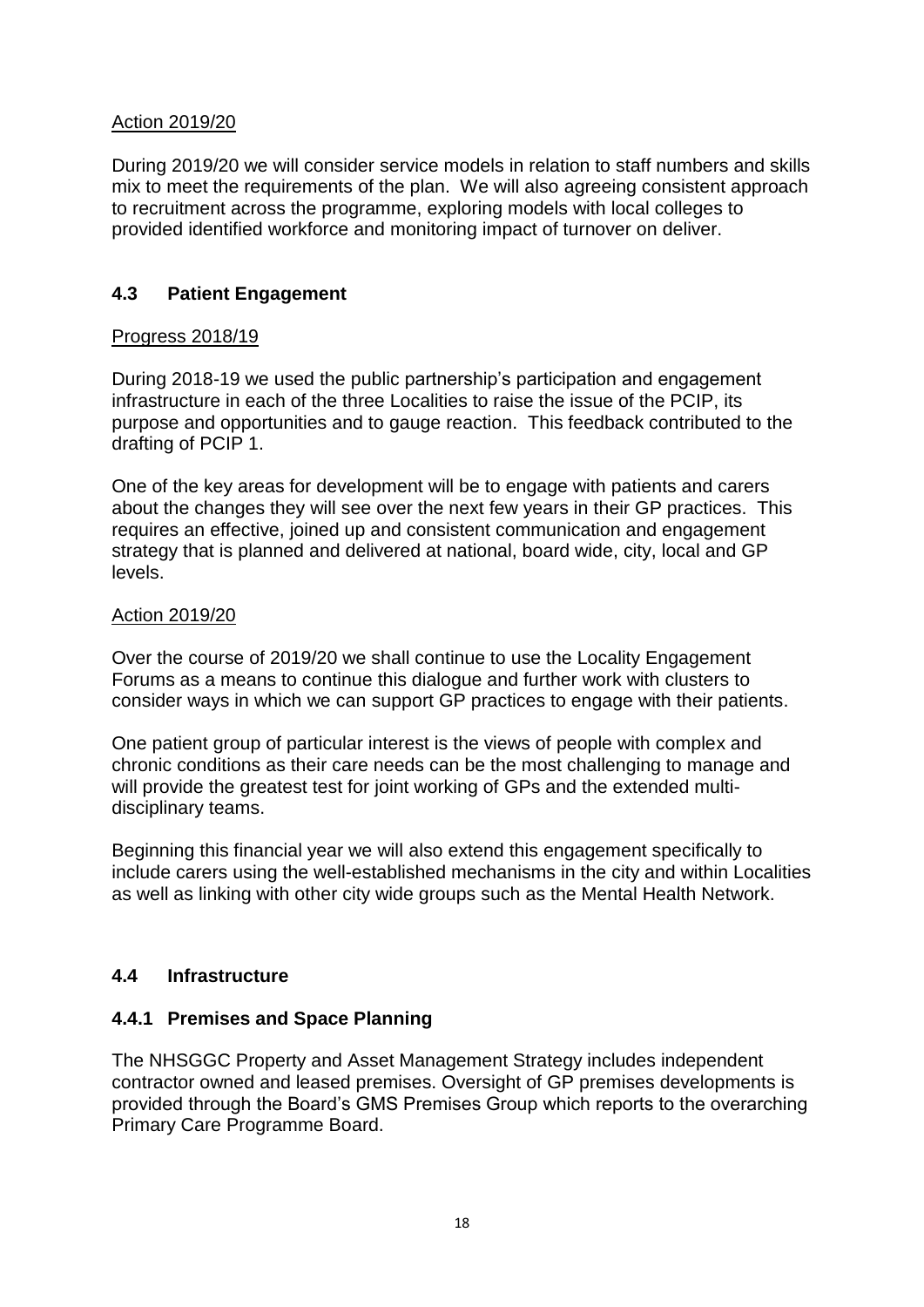In year 1 of the PCIPs, existing mechanisms such as improvement grant funding have been used explicitly to support the requirement for additional space as part of PCIPs and this will continue.

There is a comprehensive programme of back scanning underway to free up space within practices to enable more clinical and administrative space to be provided, as well as supporting digital infrastructure through the removal of paper records.

The national survey of GP premises will report shortly and will be used to inform future planning and investment including prioritisation for premises improvement grants and planning for capital developments, and will also support the due diligence and impact assessment process where there is a request for the Board to consider taking on an existing lease or an option to purchase.

Specific challenges have been noted in ensuring sufficient accommodation for services within small practices, and also for services being provided in one location for several practices in a Locality. Supporting new developments to create additional space and accommodate Board employed staff is also challenging within independent contractor owned/ leased premises in line with the existing Premises Directions.

In the City there are 146 practices located in a combination of health centres and GP owned/leased premises. During consultation on our PCIP GPs expressed concern about the lack of both office and clinical space to provide accommodation for the development of MDTs and to develop community treatment and care services. However, the amount of capital funding made available to provide and or improve accommodation for the additional staff will be a major constraint on our ability to meet the conditions of the contract to locate staff within or near GP practices.

# Progress 2018/19

During 2018/19 we took a number of actions to help us develop our plan:

- We highlighted in the HSCP property strategy the need for sufficient investment to upgrade premises to meet the requirements of the PCIP.
- When space becomes available in health centres we now investigate the potential for the accommodation to be set aside for the new staff.
- We issued a room usage questionnaire to all GPs who own/lease their premises and to our health centre managers to seek information on available space.
- Work stream leads are highlighting premises/space problems and identifying opportunities to use accommodation to support the PCIP implementation.
- We have agreed additional investment in a programme of back scanning of GP patient records with a first tranche of 15 practices to go ahead early in 2019/20.
- 23 sustainability loan agreements for practices in Glasgow are waiting final sign off by the Scottish Government and the BMA.
- 6 expressions of interest from practices seeking assignation of leases, 3 of which are in the same building.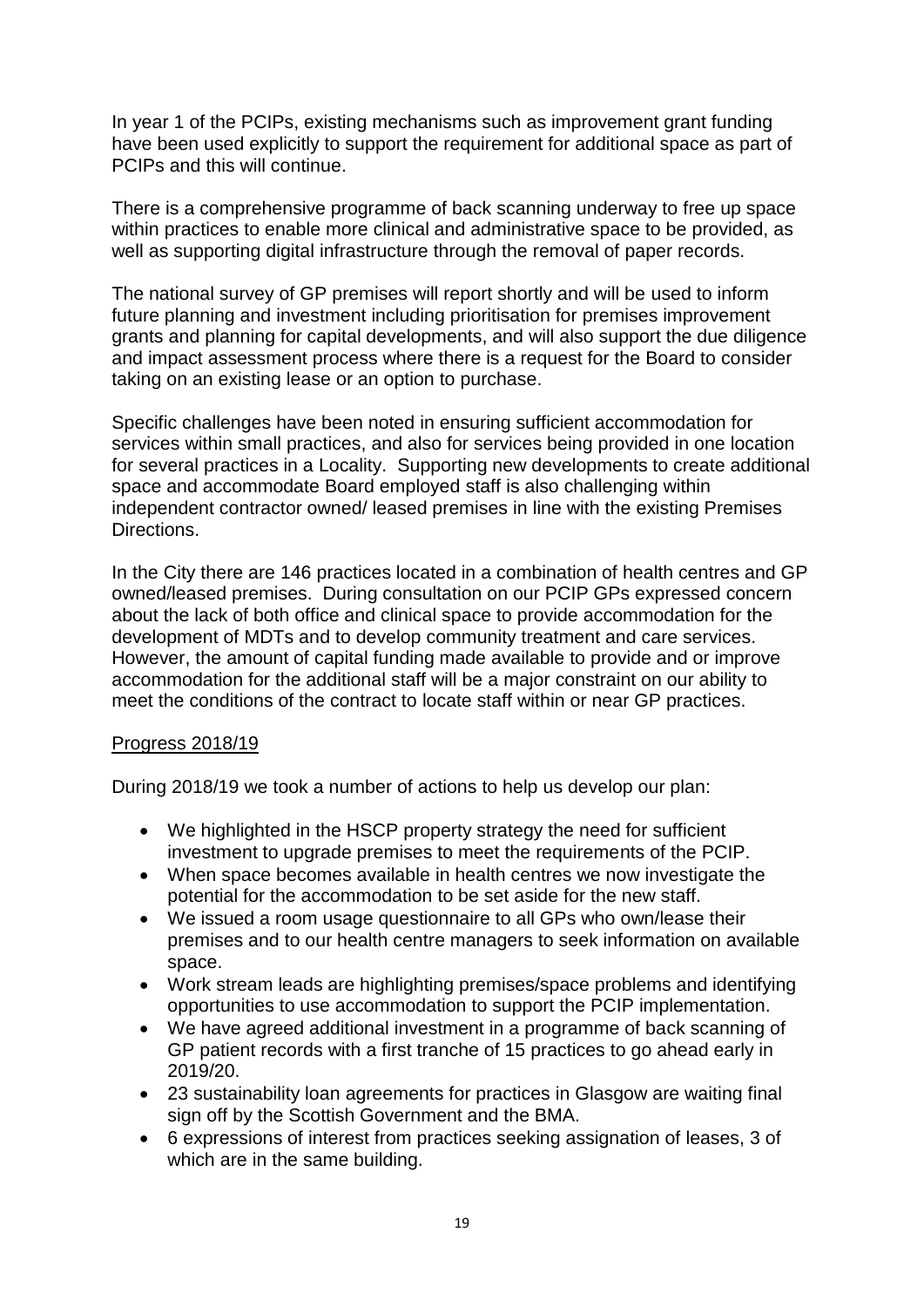We issued letters to local GPs to offer them space in our future health and social care hub in north east Glasgow.

During years 2019/20 and 2020/21 there will be a further focus on strategic planning for primary care premises in the medium and long term, in the light of the new GP contract, Primary Care Improvement Plans and the wider context of Moving Forward Together (see 4.8) which sets out ambitions for the development of an extended range of community services based around virtual or actual community hubs. The strategy for GP premises will be developed in conjunction with the wider property strategy for community services and included within the capital plan associated with the Moving Forward Together programme.

# Actions 2019/20

- Continuing to work with the Board and GPs to improve co-ordination of planning for premises to ensure suitable space is available for the new staff/services.
- Finalising our survey of room usage to identify any available space and to find out in more detail where there will be challenges in providing suitable accommodation.
- Maximising our available budget for minor works to upgrade buildings where this will be used to provide space for the new staff and clinical services.
- Continue to support the programme of back scanning.

# **4.4.2 Digital Infrastructure**

Within NHSGGC, the eHealth team works in conjunction with HSCPs in the introduction of new services and processes within practices. This ensures where possible the standardisation of approach, fit to the Digital Strategy, use of core enterprise systems and minimal cost overhead. Costs have been supplied by eHealth to HSCPs to enable this to be incorporated into overall costs for new MDT members.

eHealth maintain an inventory of IT assets and software deployed to practices and for wider HSCP and Board operations. Development staff and eHealth joint working will ensure that as new services are deployed to support the MOU, and as significant estate changes occur (i.e. GP Practice back scanning of records, New Premises) that these are reflected in the introduction of new technology solutions and amendments to operational processes and Business As Usual working.

During GP engagement with the HSCP, GP's have fed back that a joined up IT system is vital for the success of the programme. Currently systems across GP practices and the HSCP do not support multi-disciplinary working and this is a priority to deliver on the programme.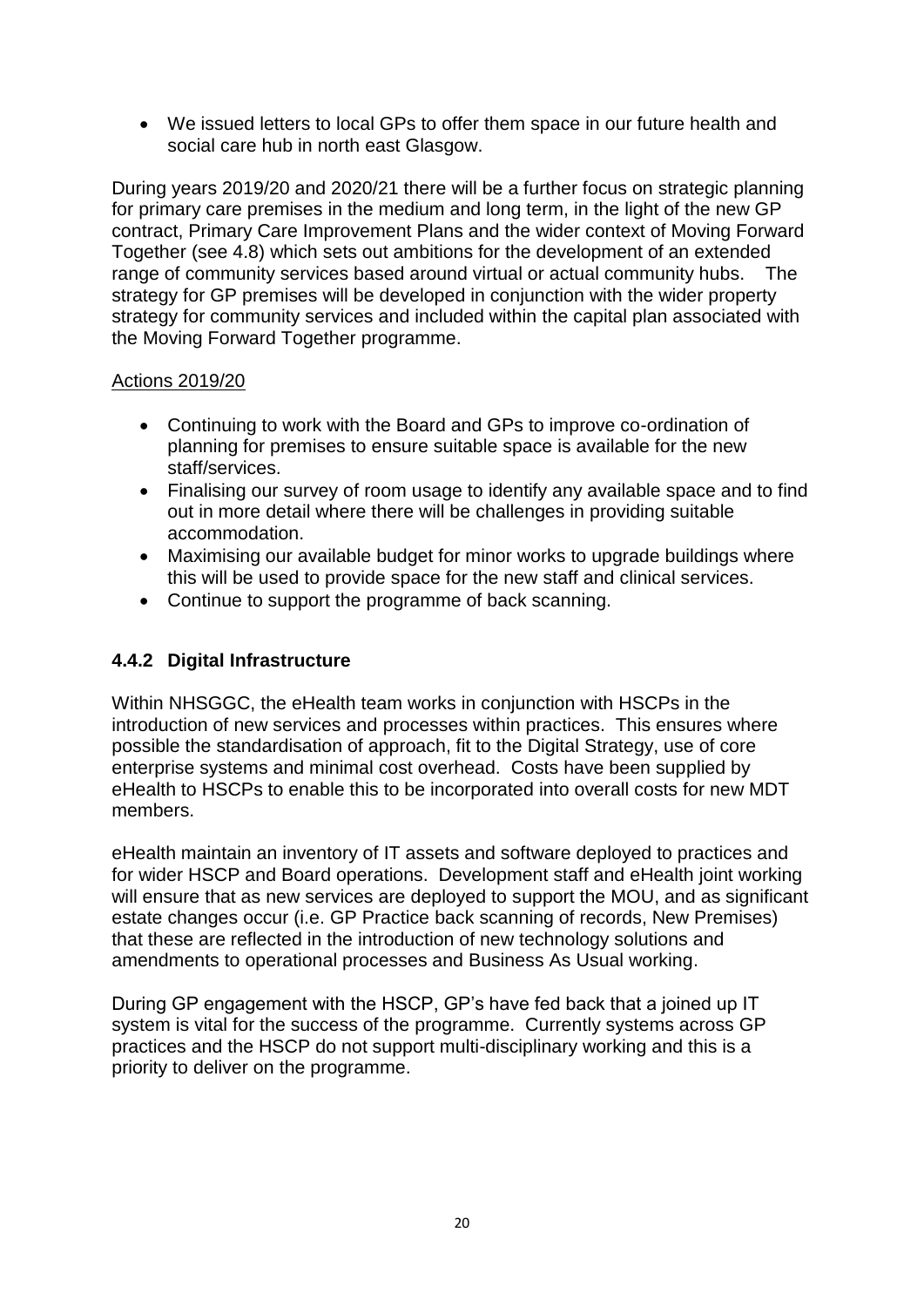# Action 2019/20

During 2019/20 we will strengthen our links to the city and board eHealth groups to ensure primary care development needs are prioritised to support the development of MDT working and reduce reliance on staffing.

# **4.4.3 Data Sharing Agreements**

The new GP contract introduced a joint data controller arrangement between Health Boards and GP Contractors relating to personal data contained within GP NHS patient records. Sharing of information between the people who are involved in the care of patients is increasingly important to the safe and effective delivery of health and social care, and to the delivery of services by the new Multi-Disciplinary Teams (MDT) working within and with practices. The PCIP plans for development of MDTs need to be supported by robust information sharing agreements with all practices for the delivery of clinical care, for audit and review purposes and for service, workforce and public health planning.

An information sharing agreement which lays out the rules to be applied by a Health Board and a GP Contractor when sharing information with each other is being developed nationally. This is a key enabler and is required as a matter of urgency to support the implementation of the PCIPs.

## Action 2019/20

In 2019/20 we anticipate the sharing of the national data sharing agreement which we will require to review and agree implementation for the city supported by the data sharing officer resource to boards.

# **4.5 Funding**

A major challenge is to manage the City's Primary Care Improvement Fund allocation fairly in ways that are equitable and transparent whilst recognising the scope for local discretion. To help ensure overall affordability, manage spend against the rising allocation and ensure financing of all the MoU priorities the Implementation Leadership Group has undertaken some preliminary financial forecasting.

In the first PCIP our preliminary estimates identified that our projected level of spend to deliver the full programme could breach the end point allocation. But we noted that this was still work in progress and that further work would follow to refine these costs. Following the completion of much further work many of the workstreams are considerably better developed in terms of service models, staff numbers and funding requirements. This is laid out in Appendix 5.3 and summarised below in Table 2.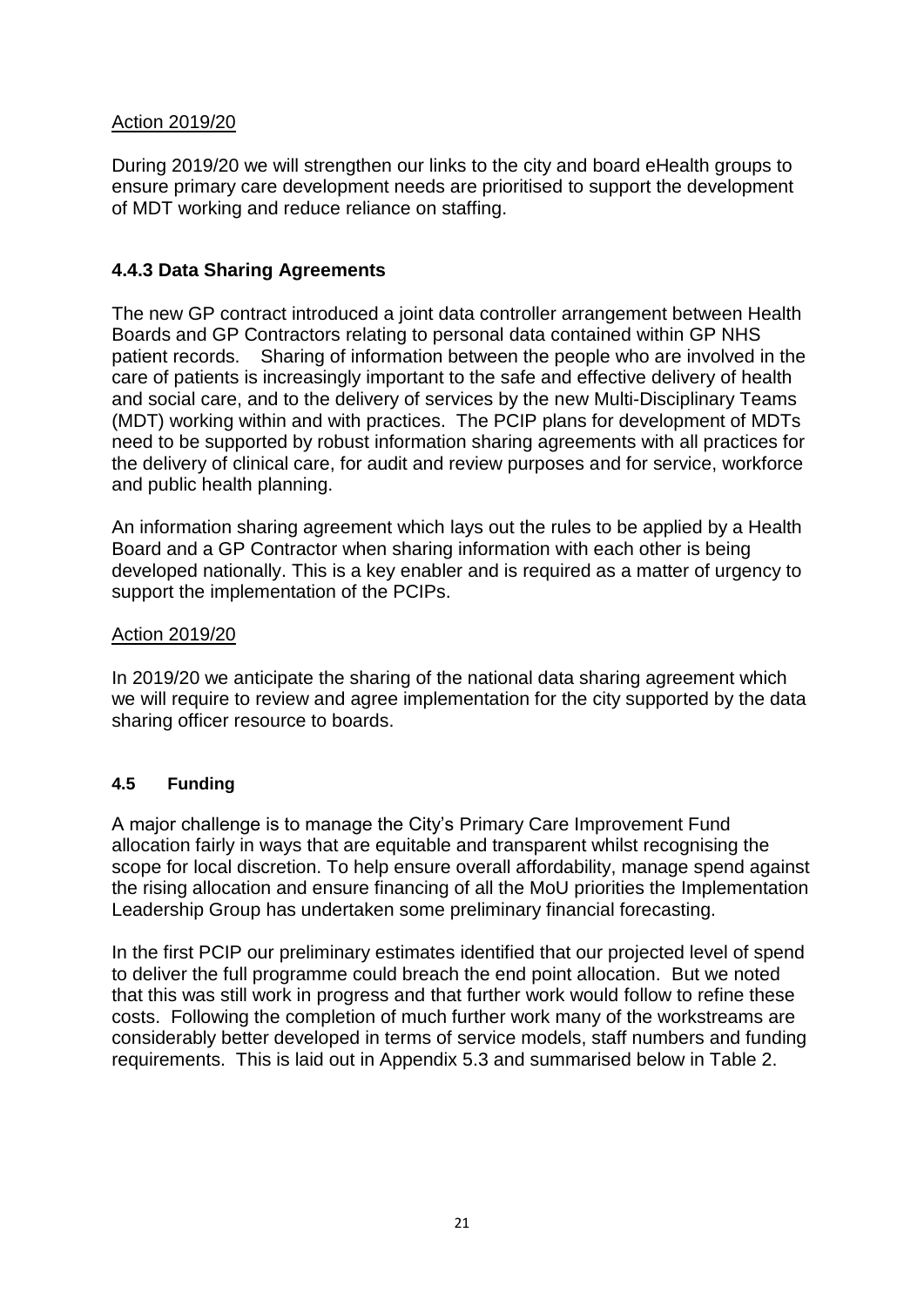| <b>Projected Spend</b> |          |          |           |          |                                |  |  |  |  |
|------------------------|----------|----------|-----------|----------|--------------------------------|--|--|--|--|
| £M                     | 18/19    | 19/20 ** | $20/21**$ | 21/22    | <b>Full</b><br><b>Delivery</b> |  |  |  |  |
| Allocation             | $5.529*$ | 11.618   | 15.748    | 18.792   | 18.792                         |  |  |  |  |
| Planned<br>Spend       | 2.574    | 9.164    | 16.870    | 20.367   | 22.931                         |  |  |  |  |
| <b>Balance</b>         | 2.025    | 2.454    | $-1.122$  | $-1.575$ | $-4.139$                       |  |  |  |  |

# **Table 2. Projected Spend for PCIP Programme**

\*£930k of funding held in Pharmacy Prescribing Support Unit in 2018/19 \*\* Including carry forward from previous year

From Table 2 our concerns regarding the affordability of the programme identified in PCIP 1 have not receded. While the pattern fluctuates across the planning term the projected end point demonstrates that the financial allocation of £18.8m is insufficient to fund the full programme of commitments without significant compromise. In brief the position over the next three years is as follows

- We underspent in 2018/19.
- In 2019/20 we expect to underspend overall the full year Scottish Government allocation of £6.6m plus the carry forward of £2.1m from 2018/19 and the transformation fund of £2.9m
- The situation facing us in 2020/21 looks very different with the projections pointing towards an overspend if no corrective action is taken. This could include slowing down some or all of the workstream implementation programmes
- By 2021/22 the allocation continues to be overspent; while some workstreams are fully delivered by this point others will remain to be completed
- Full delivery will not be accomplished until after 2021/22 and will exceed the available allocation by £4.1m

Appendix 5.3 shows what that the end point of full delivery of the contract commitments is expected to be enabling investment across all of the contract commitments. This is summarised at Table 3 revealing that the total cost of full delivery of the contract commitment is likely to total £22.9m against the city allocation of £18.8m leaving a gap without further investment of £4.1m.

# **Table 3. Projected Full Delivery Allocations**

| <b>Allocations</b>                                                                                                                         |    |    |    |   |   |   |      |   |       |
|--------------------------------------------------------------------------------------------------------------------------------------------|----|----|----|---|---|---|------|---|-------|
| <b>MSK</b><br><b>VTP</b><br>Other<br>MН<br><b>CLW</b><br>Workstream<br>Pharma<br><b>Urgent</b><br><b>Treatment</b><br>Care<br><b>Rooms</b> |    |    |    |   |   |   |      |   | Total |
| 2.5<br>2.5<br>າ າ<br>0.64<br>5.5<br>6.4<br>£m<br>$\overline{A}$<br>2.0<br>. .                                                              |    |    |    |   |   |   | 22.9 |   |       |
| $\%$                                                                                                                                       | 11 | 24 | 28 | 5 | л | 9 | 10   | ◠ | 10C   |

The figures remain provisional and further work will be undertaken to depress costs where possible and to examine more cost effective means of delivery.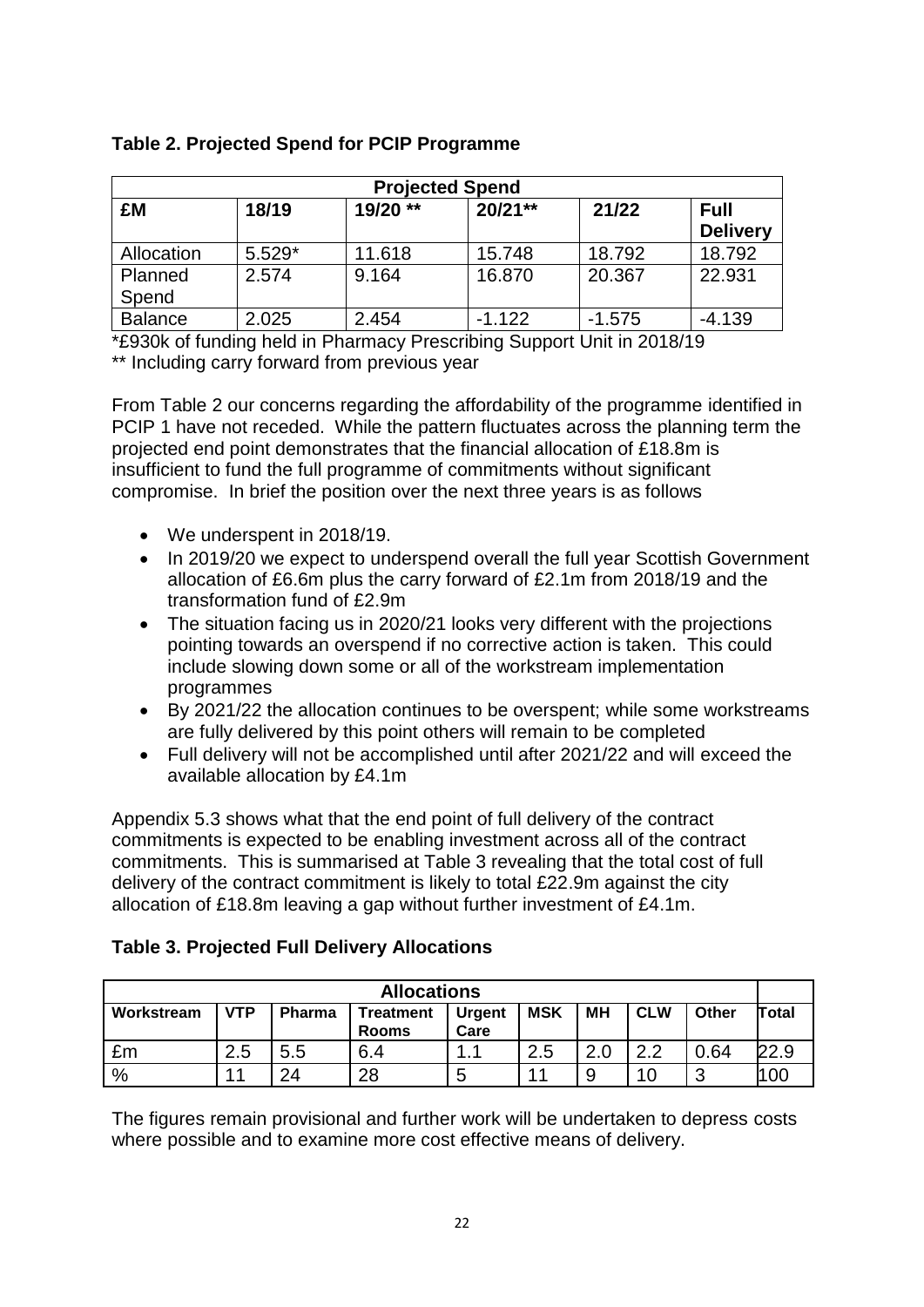These estimates include the costs of the 6% uplift to superannuation at a minimum cost of £0.615m and could rise as plans develop. This highlights the need for additional funds to cover both this and pay uplifts which will be raised with the Scottish Government.

The solidity of the projection in Table 3 varies across the workstreams. City wide plans in areas like vaccination transformation programme, pharmacotherapy, community treatment services physiotherapy and community link workers are specified in some detail including staff numbers and funding (Appendix 5.2). We anticipate that these estimates will be refined to reflect the outcomes of discussions with CQLs and GPs in each of the Localities about their priorities.

For other areas like urgent care and mental health, the estimates are notional and we are looking to the Locality deliberations with CQLs and clusters to identify substantive proposals to deliver these particular priority workstreams. We would expect this to become clearer during 2019/20.

Faced with the currently projected deficits illustrated in Table 3 it is likely that the plan can only be delivered in balance, either before or after April 2021, if diluted across some or all of the workstreams. While this will balance the financial plan it will not meet GP expectations of the contract.

The Scottish Government is committed to engaging with GPs via their contract on the 'first' £250m ('in support of general practice), of an additional annual increase in a £500m total that was pledged to primary care, within the life of the current parliament. There has been little discussion on what the 'second' £250m would be used to resource, other than an agreement/understanding that it would be part of that £500m total that would go to primary care.

It could be anticipated that any further investment would go towards the cost of primary care commitments that are out with the 2018 GP contract e.g. the 800 additional GPs, and possibly the premises costs noted above. But if all of the 2018 commitments are to be realised in full then some consideration requires to be given as to whether some of any additional funding from the second primary care tranche should be directed to meet the anticipated PCIP shortfall. It is arguable that failing to do so could put GP and therefore primary care sustainability at significant risk.

The national local implementation tracker at Appendix 5.2 is designed to report on implementation, spending and recruitment for the Scottish Government every 6 months. For 2018/19 expenditure has been slower than anticipated and we are committed to accelerate progress during 2019/20. In terms of future years it is difficult to be absolutely certain on precise numbers of staff required as we are still in the midst of assessing the feasibility of redesigning service models, adjusting skill mix and embracing e-health solutions to reduce dependency on staff recruitment (see 4.2).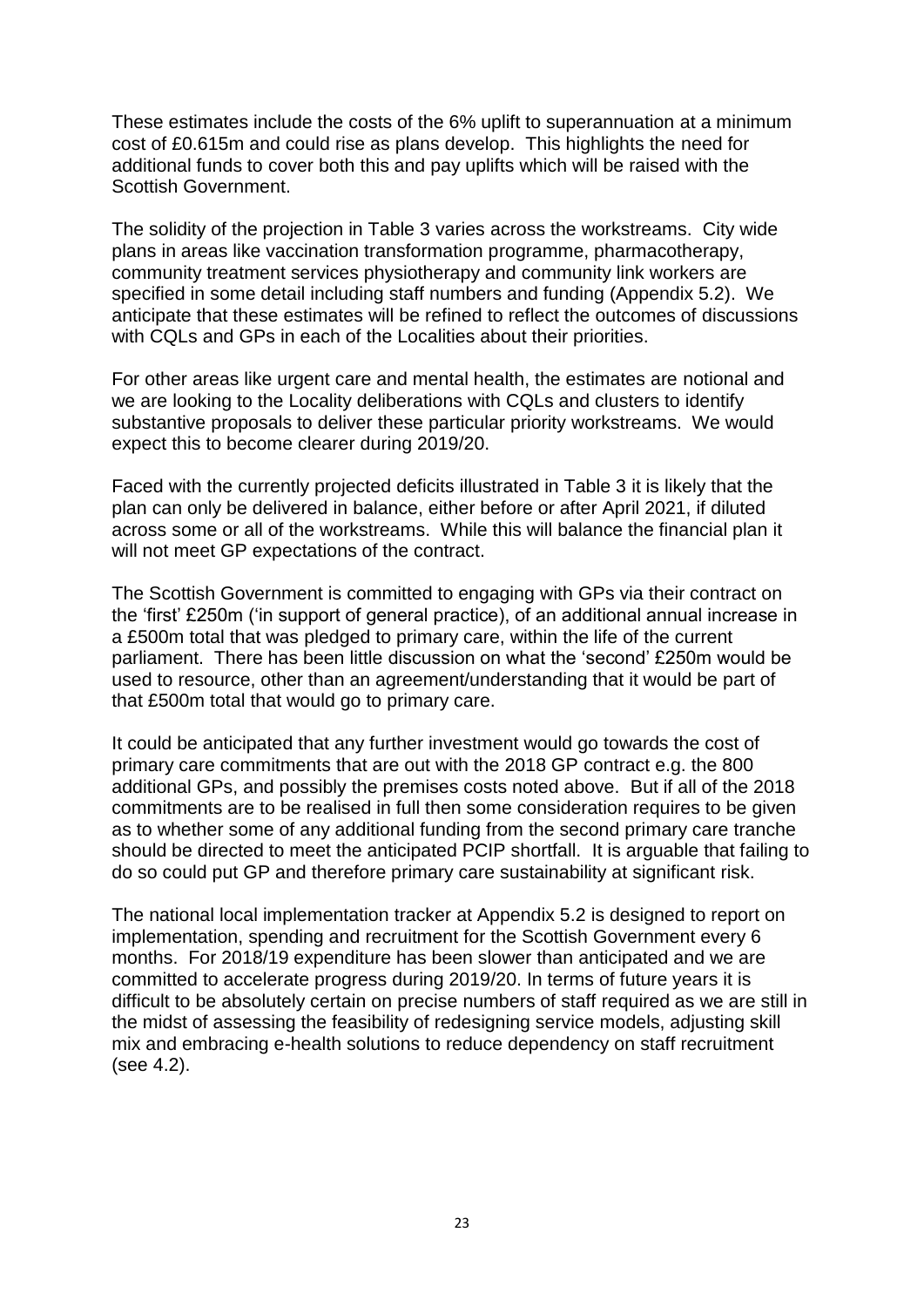# **4.6 Inequalities**

Though not a specific requirement of the Scottish Government's PCIP 2 guidance it was stated in the MoU that there is the opportunity to strengthen the role of general practice and primary care in mitigating inequalities and all PCIPs should address how services and service development will contribute to tackling health inequalities.

# Progress 2018/19

For PCIP 1 there was a national requirement to consider the impact of inequalities within the plan and therefore this has been a key requirement of the devolved approach within the city to ensure that there is a fair and equitable distribution of resources and support across Localities as well as to clusters and practices. With that in mind advice has been taken from Finance, Public Health and the Centre for Population Health about the most appropriate allocation formula to adopt to allocate the PCIF monies across the city between the three Localities.

A series of options have been identified. The issues which primarily differentiate the various options are registered versus resident populations, the composition and degree of weighting given to the deprivation factor and the make-up of demand comprising GP workload. While NHS resources are customarily distributed through NRAC on the basis of resident population with a deprivation factor there is a view that within the city the eventual formula adopted should be more closely aligned to factors driving GP workload principally the number of patients and degree of illness, taking account of the effect of deprivation and poverty. A decision has yet to be taken on the selection of a specific formula.

# Action 2019/20

Our priority will be to reach an agreement on the methodology for the distribution of resources to each Locality.

# **4.7 Evaluation**

During 2018/19 work was undertaken across NHSGG&C on behalf of all six partnerships to develop a proposal to evaluate PCIP implementation.

The work in GCC is structured around six questions, using quantitative and qualitative methods, aimed at measuring the impact on GP workload, patient and professional satisfaction, better patient outcomes and navigation of new systems, improved equality and wider effect on health and social care.

Glasgow has committed £40,000 as its share of the total cost to support the development and delivery of this evaluation approach.

# Action 2019/20

Within priority workstreams consideration is also being given to how to demonstrate the shifts in GP workload. In pharmacotherapy an audit tool has been developed for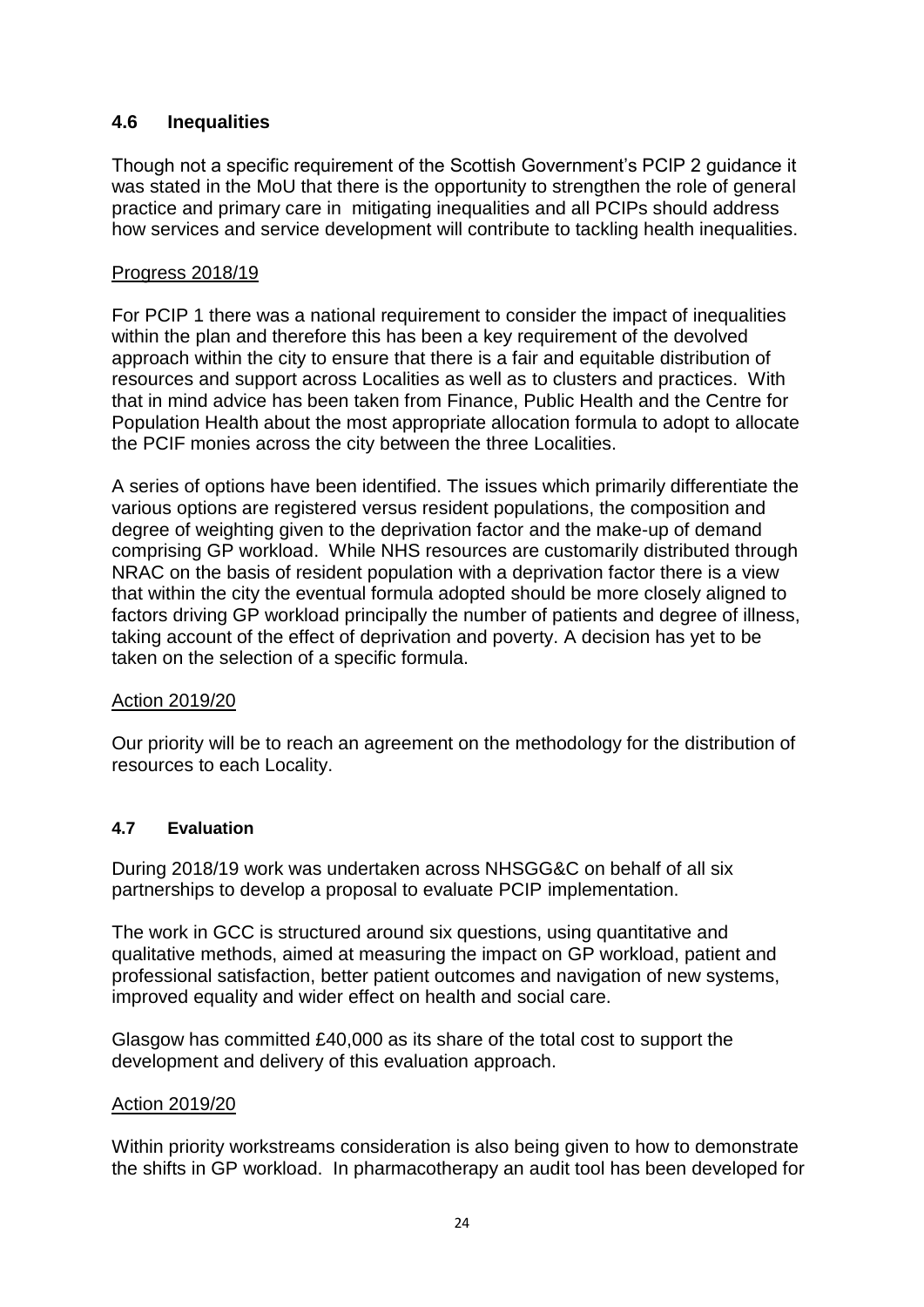use through negotiation to show the responsibilities being taken on by the new pharmacotherapists in terms of specific tasks and estimated direction and the consequent freeing up of GP time. We are looking to apply this approach to other priority workstreams in 2019/20.

# **4.8 Policy Integration**

The Moving Forward Together (MFT) programme for Greater Glasgow and Clyde sets out a future vision for health and social care. This describes a whole system approach in which services are delivered by a network of integrated teams across primary, community and specialist and hospital based care. The MFT programme has been developed in parallel with the primary care improvement plans and builds on the direction of travel for the new GP contract, including the expert medical generalist role and the development of the multi-disciplinary team. MFT envisages the development of an enhanced community network, which goes well beyond the changes identified in PCIPs and describes some of the enablers and infrastructure required to support this. While there will be an opportunity to build on the foundation of the multi-disciplinary teams established through the PCIPs, the further detail and investment required for the enhanced community network will be developed as part of the next phase of MFT within work streams of planned care, unscheduled care, mental health and local care.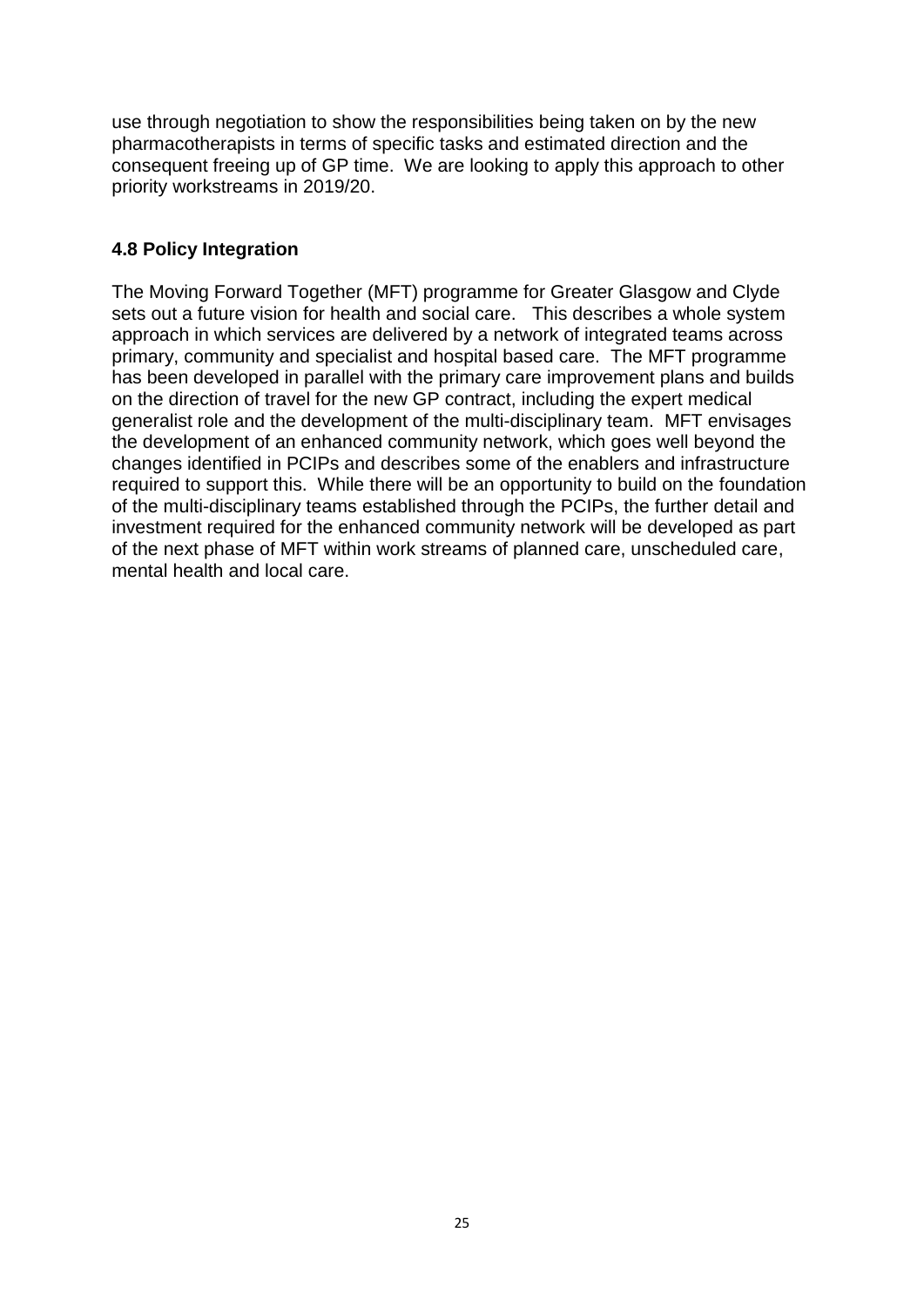# **Section 5: Appendices**

# **5.1 New Scottish Government Guidance**

Primary Care Improvement Plans – Iteration 2 – 2019/2020 - Guidance Context 1. The National GMS Oversight Group comprises senior representatives of the four signatories to the Memorandum of Understanding on implementing the 2018 GMS contract: Scottish Government; British Medical Association; Integration Authorities and NHS Health Boards. The Oversight Group most recently met on 23rd January 2019, where it agreed the future reporting cycle of Primary Care Improvement Plans.

2. The first iteration of local Primary Care Improvement Plans were required to be shared with Scottish Government by end July 2018. These plans covered the period April 2018 to end March 2019. As we approach a new financial year, we expect all Integration Authorities to be creating the second iteration of these plans to cover the period April 2019 to end March 2020.

3. As stated in the 18th February 2019 letter from Richard Foggo, Head of Primary Care, Scottish Government, the second iteration of PCIPs should be drafted in collaboration with the GP Sub Committee and agreed with the relevant Integration Joint Board as soon as practicably possible after 1st April 2019. In addition, an agreed Local Implementation Tracker, covering the period July 2018 to March 2019 inclusive, is required to be completed collaboratively by local partners and shared with Scottish Government by 30th April 2019. All updated Primary Care Improvement Plans and Local Implementation Trackers should be developed and agreed by the relevant GP Sub Committee.

# Memorandum of Understanding

4. The Memorandum of Understanding (MOU) effectively provided agreed guidance from the four parties of the Oversight Group to local partners for use in developing the first iteration of PCIPs. The core tenets of the MOU remain agreed and in place – in particular, that the development of primary care redesign in the context of delivery of the new GMS contract should accord with seven key principles to ensure that services are:

- Safe
- Person-Centred
- **Equitable**
- Outcome focussed
- **Effective**
- **Sustainable**
- Affordable

5. Importantly, the MOU also sets out an agreed understanding that the specific nature of implementation and related service redesign is required to reflect local

circumstances. No one size fits all. While the contract offer1 and the MoU set out six key priorities for service redesign, the MOU states: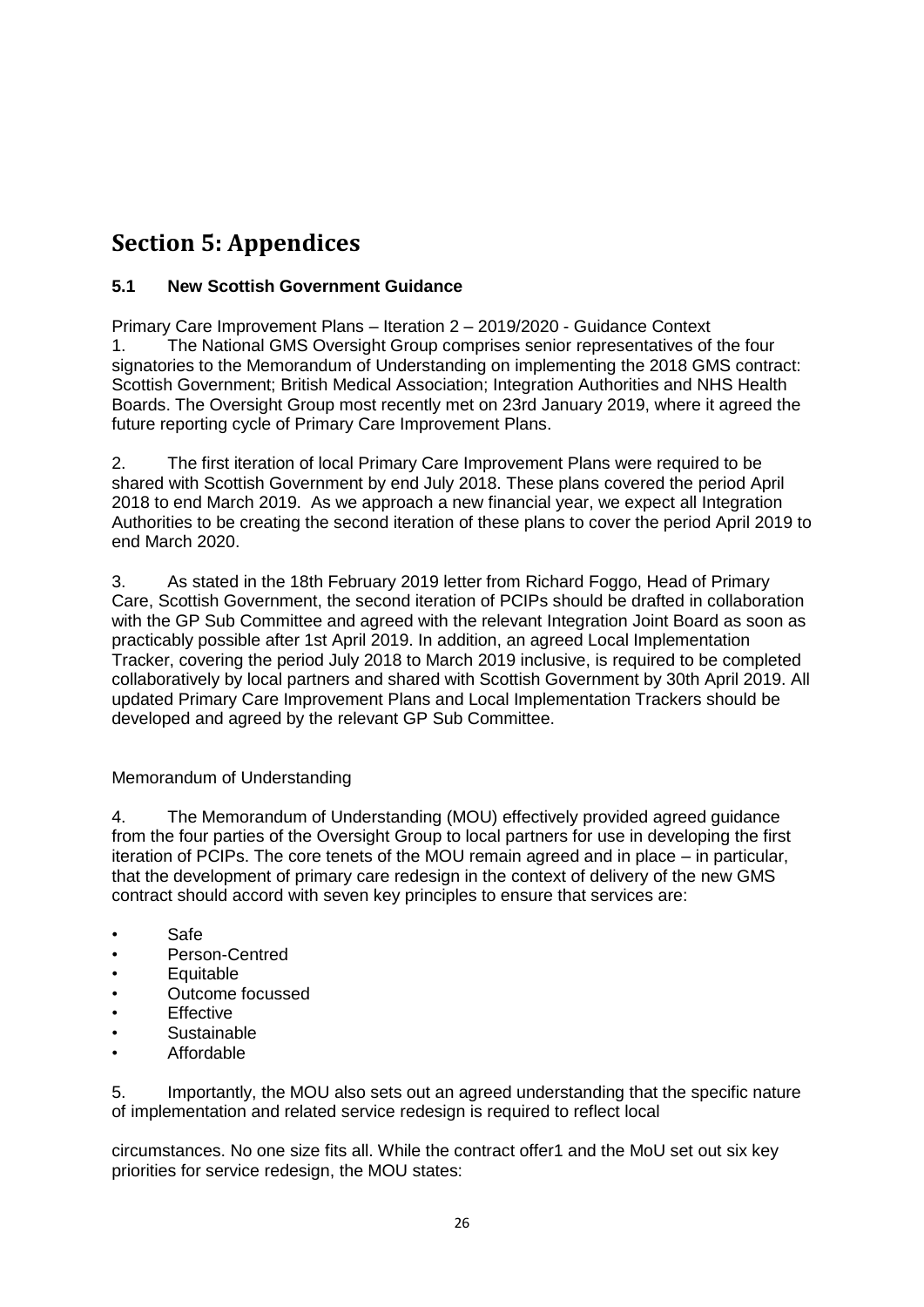"Plans must determine the priorities based on population healthcare needs, taking account of existing service delivery, available workforce and available resources".

6. This is relevant for all different geographies and communities across Scotland. For example, for remote and rural geographies, the contract offer states "in rare circumstances it may be appropriate for GP practices, such as small remote and rural practices, to agree to continue delivering …services through locally agreed contract options". We would expect to see evidence that options appraisals have taken place, and agreed with the local governance arrangements relating to primary care redesign, before this decision is taken.

7. Continuity is one of the core values of primary care as set out in the contract offer – this must be reflected in PCIPs to maximise continuity of care in establishing the new services and expanding the multidisciplinary team.

8. The second iteration of PCIPs should set out how local partners are ensuring continuity of care as implementation of the MOU progresses. In this context, it may be helpful to note the MOU states:

"The expectation should be that, where appropriate, reconfigured general medical services should continue to be delivered in or near GP practices".

## Local Workforce Planning

9. The new Local Implementation Tracker will capture intelligence on a regular basis on local workforce recruitment activity and projections as the multidisciplinary team expands.

10. Effective workforce planning to enable primary care reform requires actions at national, regional and local levels. The forthcoming National Integrated Health and Social Care Workforce Plan will include proposed national actions building on the insight and intelligence provided by the first PCIPs.

11. The analysis of the first iteration of PCIPs found that the expression of local workforce planning approaches was generally weak across the plans and description of specific local actions and levers to increase workforce supply (including consideration of workforce skill mix) were generally absent from plans.

12. Plans to address workforce supply should be complemented by plans to address issues of workforce capability that go beyond those of professional competence. It is expected that these will consider the skills necessary to deliver successful user-led service redesign in a collaborative, multidisciplinary environment.

1 The 2018 General Medical Services Contract in Scotland. https://www.gov.scot/publications/2018- gms-contract-scotland/

13. The second iteration of PCIPs are required to have clear sections on local actions related to workforce planning and supply and how potential gaps will be addressed.

Patient Engagement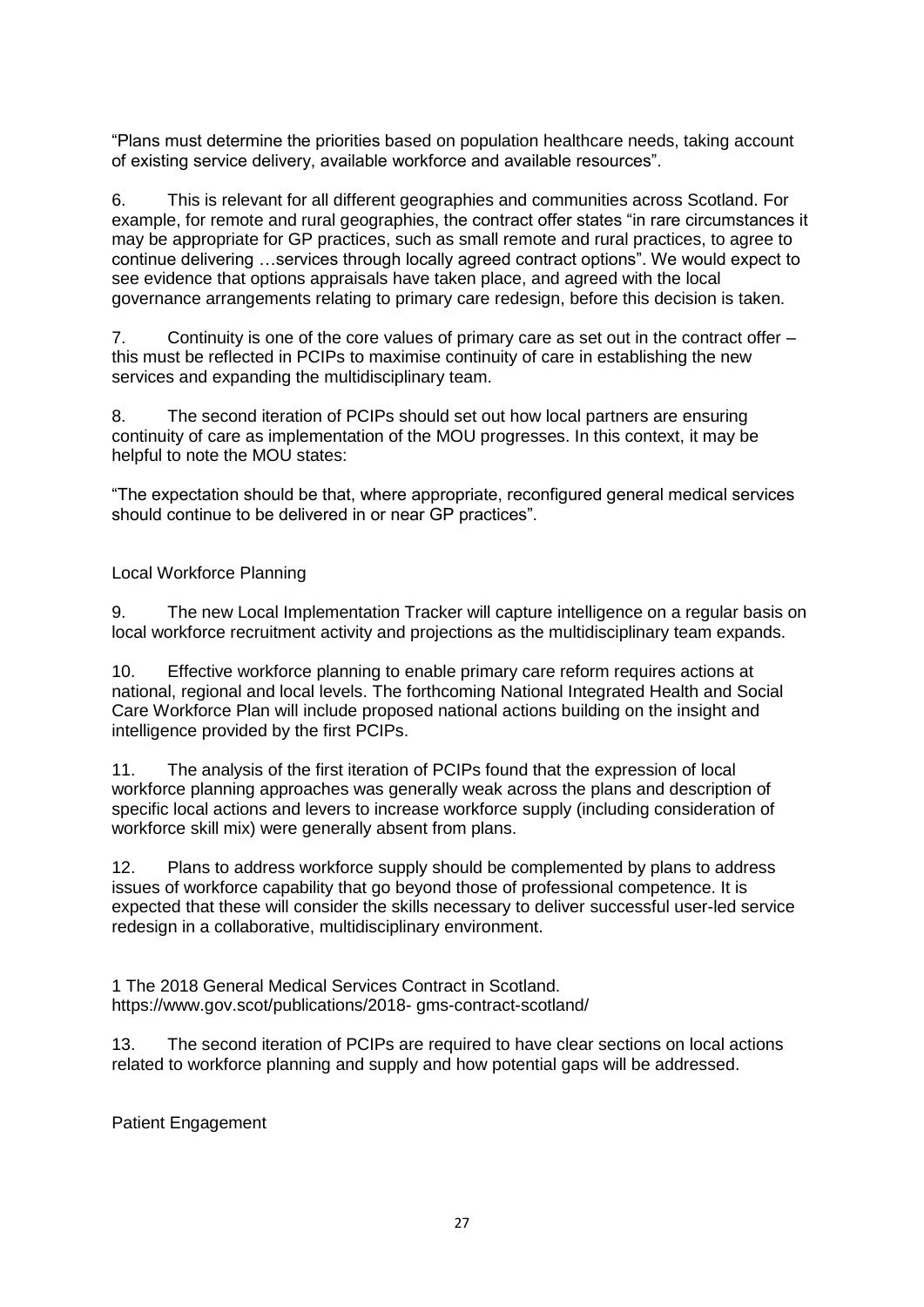14. Both the MOU and the Primary Care Improvement Fund allocation letter of 23 May 2018 stress the need for effective engagement of patients and service users as plans are developed. The MOU states:

"In order to ensure that the provision of any new or reconfigured service has a patientcentred approach to care based on an understanding of the patient's needs, life circumstances and experiences, it is important that patients, carers and communities are engaged as key stakeholders in the planning and delivery of new services. HSCPs should ensure that patient engagement is a key part of their Primary Care Improvement Plans".

15. Analysis of the first iteration of PCIPs considered by the Oversight Group indicated that while there was evidence of strong engagement between HSCPs, Health Board professional leads, and the GP profession (in both co-producing and agreeing the plans) engagement with the wider public and patient engagement activities were less consistently evident across the first iteration of plans.

16. The second iteration of PCIPs should set out how local partners are ensuring that patient engagement is a key part of their plan.

## **Infrastructure**

17. Both physical and digital infrastructure are key enablers of service redesign.

18. In relation to physical infrastructure specifically, all Health Boards are required under CEL 35 (2010)2 to have Property and Asset Management Strategies. As well as covering NHS owned property, they are required to include other assets used for the delivery of NHS services such as property held by independent contractors and leased premises.

19. In relation to Primary Medical Services in particular, all Health Boards are required to

"have in place a plan for the development of premises to support the provision of Primary Medical Services. This plan must be approved in consultation with the local Area Medical Committee. This plan should be updated annually and be consistent with the Health Board's wider Property Strategy." 3

2 A Policy for Property and Asset Management in NHS Scotland CEL 35(2010) : https://www.sehd.scot.nhs.uk/mels/CEL2010\_35.pdf 3 Primary Medical Services – (Premises Development Grants, Improvement Grants And Premises Costs) Directions 2004, Direction 8 available at www.sehd.scot.nhs.uk/gpweb/7/index7\_dir.html

20. It is necessary for service plans to be developed in order for Health Boards to then plan the development of premises to support those services. Accordingly, Integration Authorities and Health Boards must work closely together in these planning processes.

21. In relation to digital infrastructure, the costs of supplying hardware and providing software licenses to additional staff to support primary care service re- design are core workforce costs that must be identified in PCIPs.

22. The second iteration of PCIPs should set-out what local processes are in place to identify both the physical and digital infrastructure needed to support Primary Care service re-design. They should also set out what resources are required locally for both physical and digital infrastructure.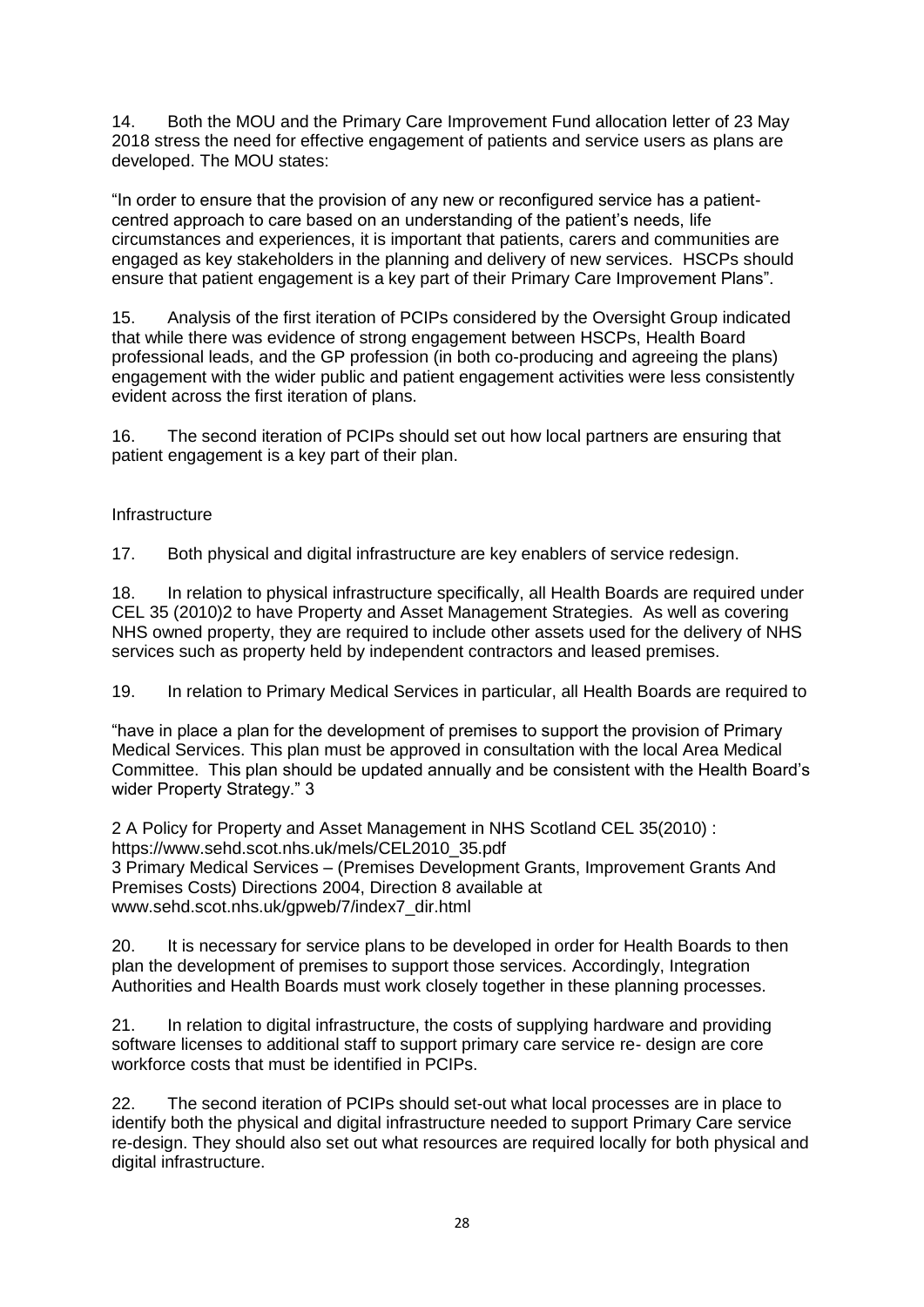23. The second iteration of PCIPs must demonstrate that Health Board's plans for the development of premises to support the provision of Primary Medical Services have taken account of the need to support Primary Care service re-design.

# Funding

24. The analysis of the first iteration of PCIPs identified that 18 of the 31 IA areas included indicative funding profiles for more than one service priority for the initial three year period covered by the MOU. The analysis of in-year returns showed further refinement of expenditure profiles. The new Local Implementation Tracker will routinely capture PCIF spend and profiled expenditure against each of the six areas of service redesign. It is our expectation that all IAs will now be in a position to complete this element of the tracker in full.

Evaluation and understanding impact

25. The Primary Care Improvement Fund allocation letter of 23 May 2018 asked local partners to include in their PCIPs consideration of how changes will be evaluated locally.

26. The second iteration of PCIPs should include a description of how changes are being monitored and evaluated locally.

National GMS Oversight Group March 2019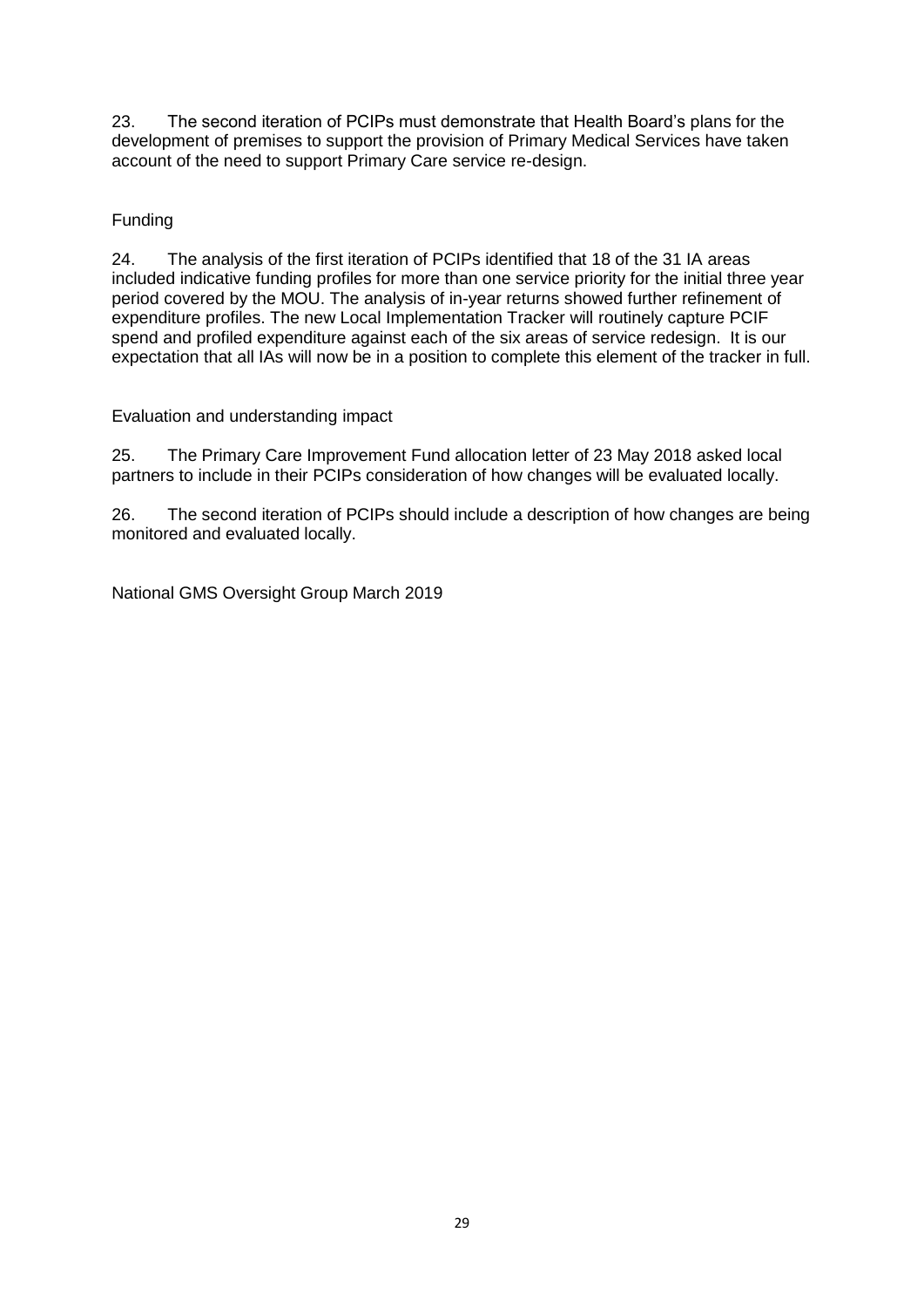## **5.2 National Local Implementation Tracker**

#### **Local Implementation Tracker Guidance**

The following tracker should be used by Integration Authorities in collaboration with Health Boards and GP subcommittees to monitor progress of primary care reform across their localities, and in line with service transfer as set out within the Memorandum of Understanding.

The **MoU Progress tab** should be used through local discussions between Integration Authorities and GP subcommittee to agree on progress against the six MoU priority services as well as enablers required to deliver these. This tracker should be completed using a RAG system, and comments boxes have been provided to supply further information.

If you are funding staff through different funding streams, for example, mental health workers through Action 15 funding, please include this information in the relevant section so we are aware that you are taking steps to recruit staff in this area.

The **Workforce and Funding Profiles tab** replaces the Template C returns that were provided to Scottish Government in 2018/19. These tables should allow Integration Authorities to consider financial and workforce planning required to deliver primary care improvement, and reassure GP sub-committee of progress. These tables will also support Integration Authorities in requesting the second tranche of the Primary Care Improvement Fund allocation in October 2019.

If you are funding staff through different funding streams, for example, recruiting mental health workers in Action 15, do not record these in Tables 1 and 2. However, they should be included in Tables 3 and 4 to inform workforce planning

We would also ask that this local implementation tracker be updated and shared with Scottish Government by 30<sup>th</sup> April 2019 for the period July 2018 to March 2019 and by 30<sup>th</sup> October 2019 for the period April to September 2019.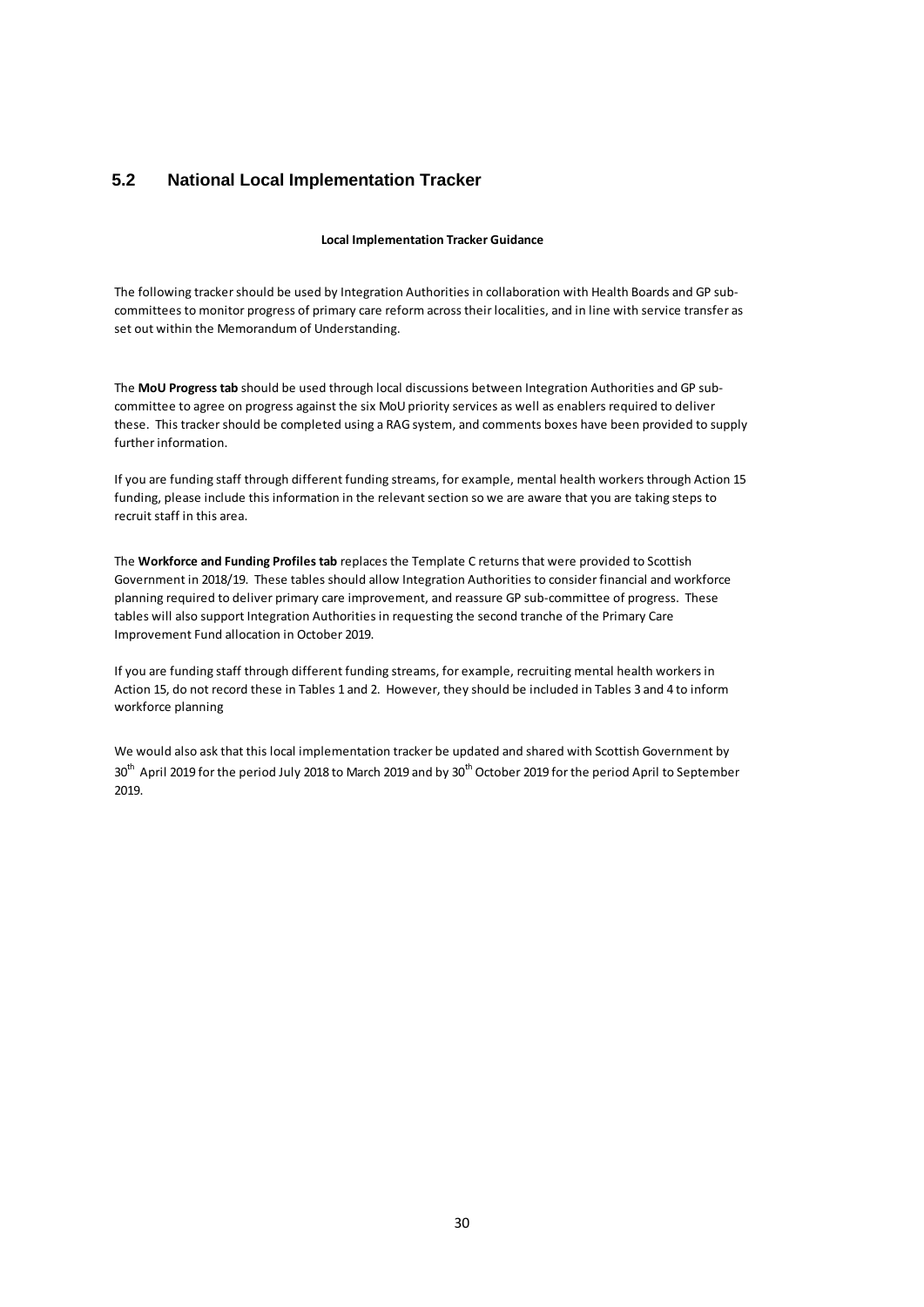**Primary Care Improvement Plans: Implementation Tracker DRAFT NOVEMBER 2018**

**Health Board Area: Greater Glasgow and Clyde Completed Completed** by:<br>HSCP/Board Health & Social Care Partnership: Glasgow City **HSCP/Board** David **Walker Number of practices: 146 GP Sub GP Sub Committee Pending Date: Pending 15/05/19 Implementation period: From: July 2018 To: March 2019**

|                                                     |                                                                | fully in place<br>/ on target                                                                          | partially in<br>place /<br>some<br>concerns | not in place /<br>not on target |
|-----------------------------------------------------|----------------------------------------------------------------|--------------------------------------------------------------------------------------------------------|---------------------------------------------|---------------------------------|
| <b>Notes for completion</b>                         |                                                                |                                                                                                        |                                             |                                 |
|                                                     | <b>Overview (HSCP)</b>                                         |                                                                                                        |                                             |                                 |
| to include consideration of relationships,          | MOU - Triumvirate enabled - GP Sub Engaged with Board / HSCPs  | G                                                                                                      | A                                           | $\boldsymbol{R}$                |
| involvement in ongoing structures and<br>monitoring | <b>Comment / supporting information</b>                        | Engaging with the GP sub through ILG<br>membership. Seeking to further develop at all<br><b>levels</b> |                                             |                                 |
|                                                     | <b>PCIP Agreed with GP Subcommittee</b>                        | G                                                                                                      | A                                           | R                               |
|                                                     | Comment / supporting information (date of latest agreement)    | Meeting on 15/5/19 to agree plan                                                                       |                                             |                                 |
|                                                     | Transparency of PCIF commitments, spend and associated funding | G.                                                                                                     | A                                           | R                               |
|                                                     | <b>Comment / supporting information</b>                        | Reported regularly to ILG with spend by<br>agreement                                                   |                                             |                                 |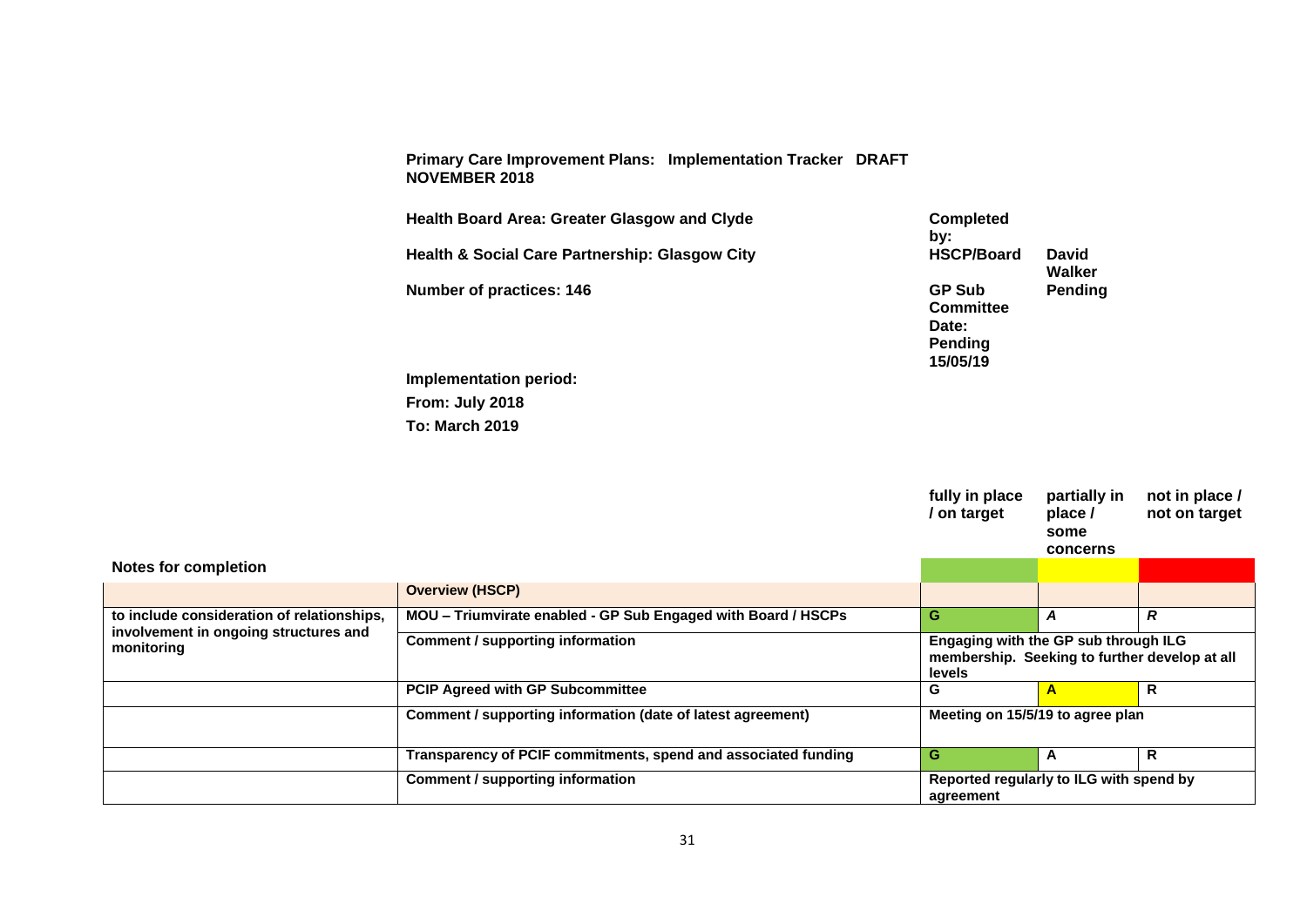| <b>Primary Care Support to complete</b>                                | <b>Enablers / contract commitments</b>            |                                                                                                                                                                                                           |                                                                               |                                                           |
|------------------------------------------------------------------------|---------------------------------------------------|-----------------------------------------------------------------------------------------------------------------------------------------------------------------------------------------------------------|-------------------------------------------------------------------------------|-----------------------------------------------------------|
|                                                                        | <b>BOARD</b>                                      |                                                                                                                                                                                                           |                                                                               |                                                           |
|                                                                        | <b>Premises</b>                                   |                                                                                                                                                                                                           |                                                                               |                                                           |
|                                                                        | GP Owned Premises: Sustainability loans supported | G                                                                                                                                                                                                         | $\mathsf{A}$                                                                  | A                                                         |
|                                                                        | comment / supporting information                  | <b>Applications</b>                                                                                                                                                                                       | No.                                                                           | 51 (GCHCSP<br>23)                                         |
|                                                                        |                                                   | Loans<br>approved                                                                                                                                                                                         | No.                                                                           | 51 provisional                                            |
|                                                                        |                                                   | narrative:                                                                                                                                                                                                | Funding available for all<br>applications subjection to                       | finalisation of loan agreement                            |
|                                                                        | GP Leased Premises: Register and process in place | G                                                                                                                                                                                                         | $\mathbf{A}$                                                                  | $\mathsf{R}$                                              |
|                                                                        | comment / supporting information                  | <b>Applications</b>                                                                                                                                                                                       | No.                                                                           | $\overline{17(6)}$<br>GCHSCP)                             |
| tbc additional question on<br>implementation of other processes as per |                                                   | Leases<br>transferred                                                                                                                                                                                     | No.                                                                           | $\mathbf 0$                                               |
| new regulations, e.g. list closure, area<br>change, disputes           |                                                   | narrative:                                                                                                                                                                                                | 17 expressions of interest<br>from practices seeking<br>assignation of lease. | Process for developing the<br>register under development: |
|                                                                        | Stability agreement adhered to                    | G                                                                                                                                                                                                         | A                                                                             | R                                                         |
|                                                                        | comment / supporting information                  | Enhanced Services agreed annual in line with<br>stability agreement; local arrangements<br>developed in relation to vaccination prior to<br>about changes to wider community services<br>(e.g. Sandyford) |                                                                               | national guidance. Some concerns expressed                |
|                                                                        | <b>GP Subcommittee input funded</b>               | G                                                                                                                                                                                                         | A                                                                             | $\overline{\mathsf{R}}$                                   |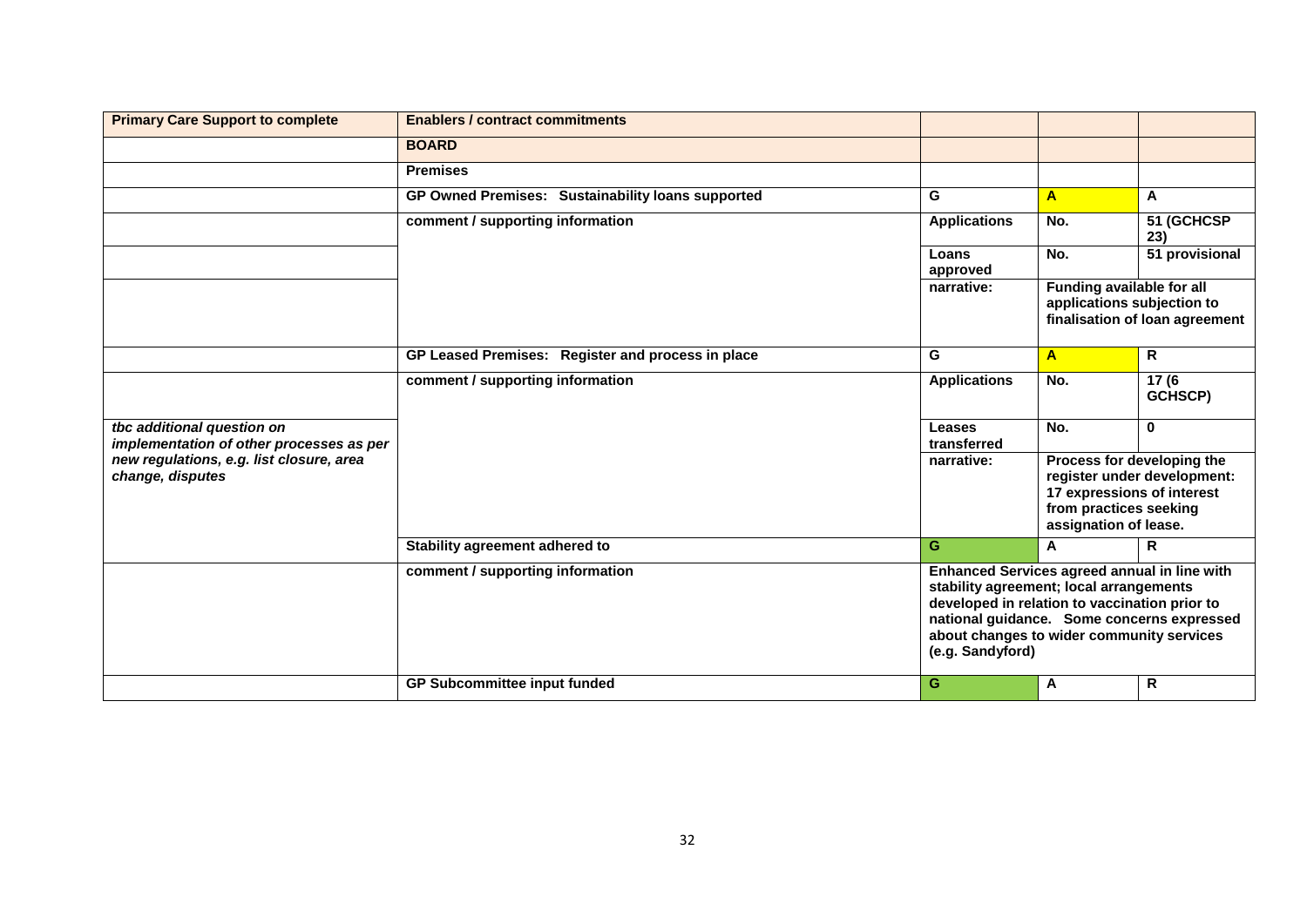|                                       | comment / supporting information                                         | Additional sessions and HSCP reps funded in<br>18/19 to support new contract and PCIP<br>processes, in addition to core GP<br>Subcommittee funding. Final agreement re<br>balance of new 18/19 funding still to be<br>confirmed. Move to a more standardised<br>approach in 19/20 supported by new funding in<br>the process of being finalised. |                |              |  |
|---------------------------------------|--------------------------------------------------------------------------|--------------------------------------------------------------------------------------------------------------------------------------------------------------------------------------------------------------------------------------------------------------------------------------------------------------------------------------------------|----------------|--------------|--|
|                                       | Data Sharing Agreement in Place                                          | G                                                                                                                                                                                                                                                                                                                                                | A              | R            |  |
|                                       | comment / supporting information                                         | Awaiting national data sharing agreement.<br>This is required as a matter of urgency to<br>support local agreements.                                                                                                                                                                                                                             |                |              |  |
|                                       |                                                                          |                                                                                                                                                                                                                                                                                                                                                  |                |              |  |
|                                       | <b>HSCP</b>                                                              |                                                                                                                                                                                                                                                                                                                                                  |                |              |  |
|                                       | Programme and project management support in place                        | G.<br>R.<br>A                                                                                                                                                                                                                                                                                                                                    |                |              |  |
|                                       | comment / supporting info                                                | Programme manager, Admin support and<br>PCDO's in post                                                                                                                                                                                                                                                                                           |                |              |  |
|                                       | Support to practices for MDT development and leadership                  | G                                                                                                                                                                                                                                                                                                                                                | $\overline{A}$ | $\mathsf{R}$ |  |
|                                       | comment / supporting info                                                | Engaging with practices, clusters and<br>Localities to understand their needs.<br>Development of Collaborative leadership and<br>learning workstream to support MDT working                                                                                                                                                                      |                |              |  |
|                                       | GPs established as leaders of extended MDT                               | G                                                                                                                                                                                                                                                                                                                                                | $\overline{A}$ | $\mathsf{R}$ |  |
|                                       | comment / supporting info                                                | <b>Building on existing strengths</b>                                                                                                                                                                                                                                                                                                            |                |              |  |
|                                       | <b>Workforce Plan reflects PCIPs</b>                                     | G<br>$\mathsf{R}$<br>$\overline{A}$                                                                                                                                                                                                                                                                                                              |                |              |  |
| consider adding question on long term | comment / supporting info<br><b>Accommodation identified for new MDT</b> | Recognised in HSCP workforce plans.<br>Collegiate arrangement with other 5 HSCPs in<br>the Board area. Ongoing review of workforce<br>need in response to tests of change and impact<br>on MoU priorities.<br>R<br>G                                                                                                                             |                |              |  |
|                                       |                                                                          |                                                                                                                                                                                                                                                                                                                                                  | $\mathbf{A}$   |              |  |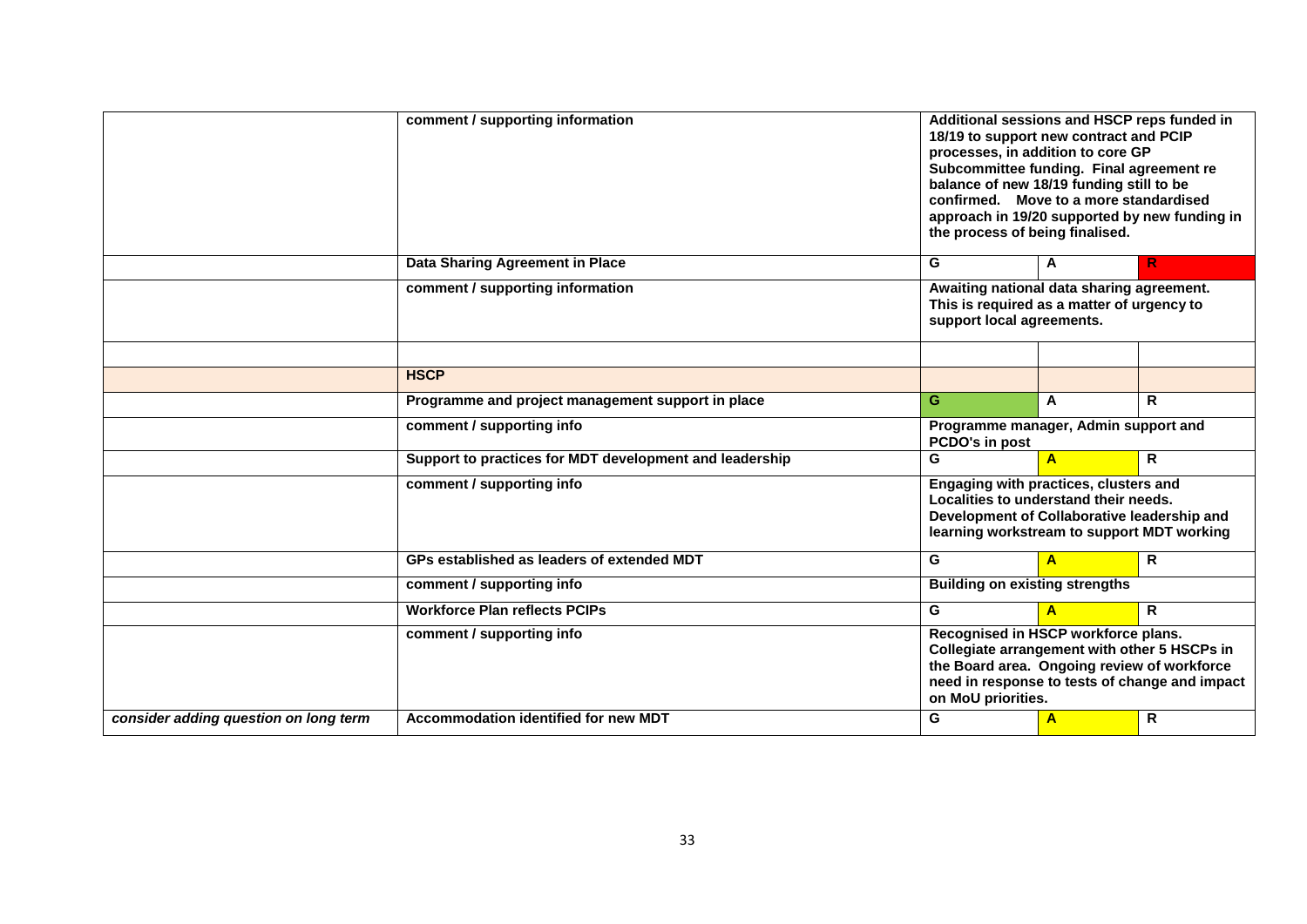| strategic plan for primary care premises | comment / supporting info                                  |                        | Back scanning for all practices and reviewing<br>accommodation within HSCP estate and other<br>providers. Progress could be delayed due to<br>lack of availability of appropriate space. |                                               |  |  |
|------------------------------------------|------------------------------------------------------------|------------------------|------------------------------------------------------------------------------------------------------------------------------------------------------------------------------------------|-----------------------------------------------|--|--|
|                                          | GP Clusters supported in Quality Improvement role          | G.                     | $\mathbf{A}$                                                                                                                                                                             | $\mathsf{R}$                                  |  |  |
|                                          | comment / supporting info                                  |                        | Led by Localities in Glasgow                                                                                                                                                             |                                               |  |  |
|                                          | EHealth and system support for new MDT working             | G                      | $\mathbf{A}$                                                                                                                                                                             | R.                                            |  |  |
|                                          | comment / supporting info                                  | key issues             |                                                                                                                                                                                          | Hindered by slow rate of national progress on |  |  |
|                                          | <b>MOU PRIORITIES</b>                                      |                        |                                                                                                                                                                                          |                                               |  |  |
|                                          |                                                            |                        |                                                                                                                                                                                          |                                               |  |  |
|                                          | Pharmacotherapy                                            |                        |                                                                                                                                                                                          |                                               |  |  |
|                                          | PCIP pharmacotherapy plans meet contract commitment        | G.                     | Α                                                                                                                                                                                        | R                                             |  |  |
|                                          | Pharmacotherapy implementation on track vs PCIP commitment | G.                     | A                                                                                                                                                                                        | R                                             |  |  |
|                                          | Practices with PSP service in place                        | $\overline{43}$        | 0.4/5000 weighted population implementation                                                                                                                                              |                                               |  |  |
|                                          | WTE/1,000 patients                                         | ratio                  |                                                                                                                                                                                          |                                               |  |  |
|                                          | Pharmacist Independent Prescribers (as % of total)         | 80% of all pharmacists |                                                                                                                                                                                          |                                               |  |  |
|                                          |                                                            | Level 1                | Level 2                                                                                                                                                                                  | Level 3                                       |  |  |
|                                          | <b>Level of Service</b>                                    | yes                    | yes                                                                                                                                                                                      | <b>Yes</b>                                    |  |  |
|                                          | comment / narrative                                        |                        | Contract workload prioritisation has been<br>varied by local practice agreement. Slow<br>recruitment based on available supply.                                                          |                                               |  |  |
|                                          | <b>Community Treatment and Care Services</b>               |                        | R.<br>G<br>A<br>G<br>R.<br>$\mathbf{A}$                                                                                                                                                  |                                               |  |  |
|                                          | PCIP CTS plans meet contract commitment                    |                        |                                                                                                                                                                                          |                                               |  |  |
|                                          | Development of CTS on schedule vs PCIP                     |                        |                                                                                                                                                                                          |                                               |  |  |
|                                          | Practices with access to phlebotomy service                |                        | No. practices - 58 Practices                                                                                                                                                             |                                               |  |  |
|                                          | <b>Practices with access to CTS service</b>                |                        | No. practices - 58 Practices                                                                                                                                                             |                                               |  |  |
|                                          | Range of services in CTS                                   |                        | Full range as per MoU                                                                                                                                                                    |                                               |  |  |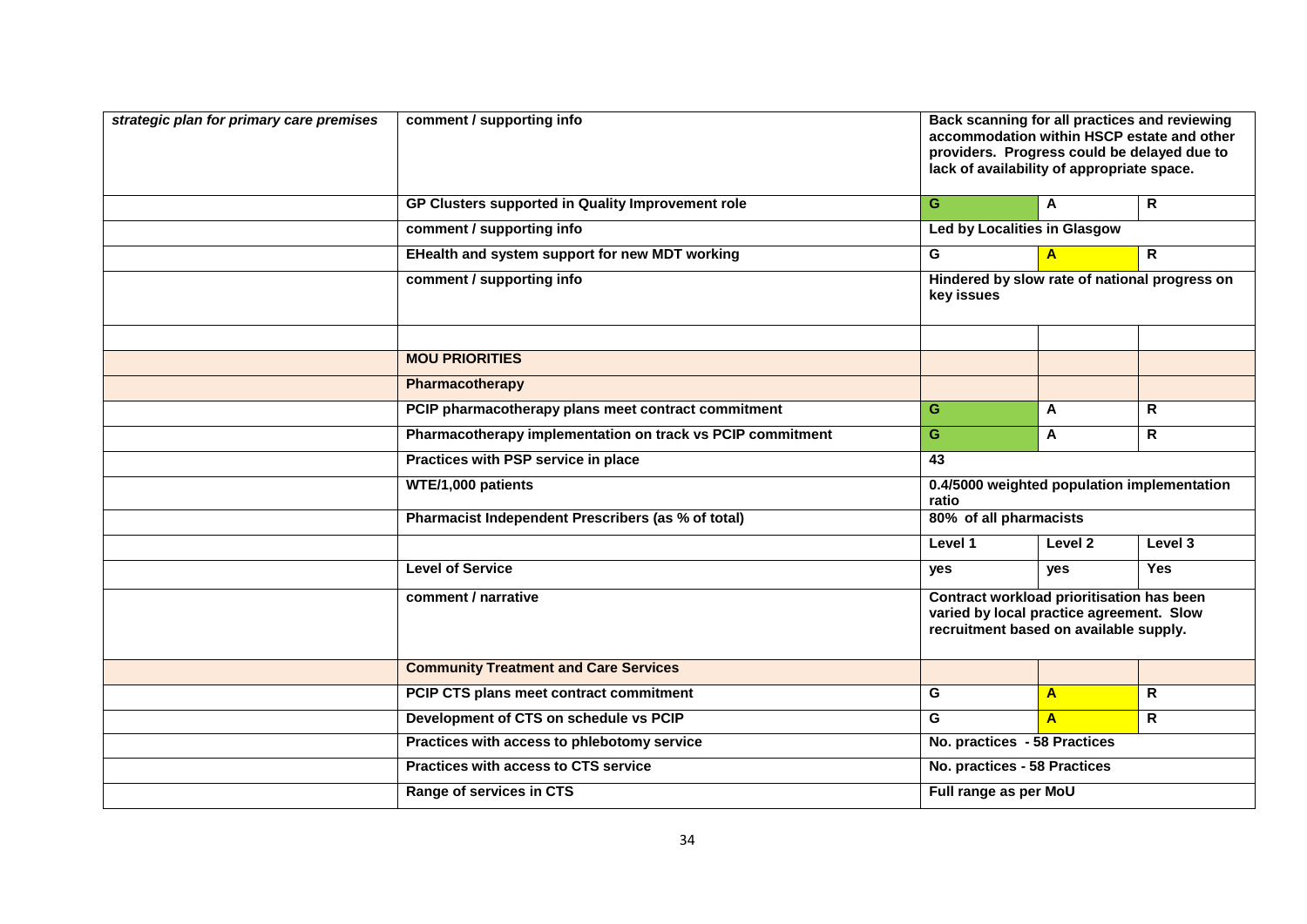| comment / narrative                                     | practices.                                                                                                                                                   | Challenge to provide for patients in smaller |                         |  |
|---------------------------------------------------------|--------------------------------------------------------------------------------------------------------------------------------------------------------------|----------------------------------------------|-------------------------|--|
| <b>Vaccine transformation Program</b>                   |                                                                                                                                                              |                                              |                         |  |
| PCIP VTP plans meet contract commitment                 | $\overline{G}$                                                                                                                                               | A                                            | $\overline{\mathsf{R}}$ |  |
| VTP on schedule vs PCIP                                 | G                                                                                                                                                            | $\mathbf{A}$                                 | R                       |  |
| Pre-school: model agreed                                | G                                                                                                                                                            | A                                            | R.                      |  |
| practices covered by service                            | 146                                                                                                                                                          |                                              |                         |  |
| School age: model agreed                                | G                                                                                                                                                            | A                                            | R.                      |  |
| practices covered by service                            | 146                                                                                                                                                          |                                              |                         |  |
| out of schedule: model agreed                           | G.                                                                                                                                                           | $\mathbf{A}$                                 | R                       |  |
| practices covered by service                            | No. practices - NA                                                                                                                                           |                                              |                         |  |
| Adult imms: model agreed                                | G                                                                                                                                                            | $\overline{A}$                               | R.                      |  |
| practices covered by service                            | Implementation in 2019/20 with ongoing<br>monitor and review                                                                                                 |                                              |                         |  |
| Adult Flu: model agreed                                 | G                                                                                                                                                            | $\mathbf{A}$                                 | $\overline{R}$          |  |
| practices covered by service                            |                                                                                                                                                              | Plans for 2019/20. Under 65 area challenges  |                         |  |
| Pregnancy: model agreed                                 | G                                                                                                                                                            | $\mathbf{A}$                                 | R.                      |  |
| practices covered by service                            | To be implemented by Maternity Service in<br>2019/20                                                                                                         |                                              |                         |  |
| Travel: model agreed                                    | G                                                                                                                                                            | $\mathbf{A}$                                 | $\overline{R}$          |  |
| practices covered by service                            | $\mathbf{0}$                                                                                                                                                 |                                              |                         |  |
| comment / narrative                                     | Dependant on national appraisal lead by HPS.                                                                                                                 |                                              |                         |  |
| <b>Urgent Care Services</b>                             |                                                                                                                                                              |                                              |                         |  |
| Development of Urgent Care Services on schedule vs PCIP | G.                                                                                                                                                           | A                                            | R.                      |  |
| practices supported with Urgent Care Service            | $\Omega$                                                                                                                                                     |                                              |                         |  |
| comment / narrative                                     | Implemented preferred model of local GPs to<br>cover residential care. ANP posts in<br>residential care operational from April 2019<br>following inductions. |                                              |                         |  |
| <b>Additional Services (complete where relevant)</b>    |                                                                                                                                                              |                                              |                         |  |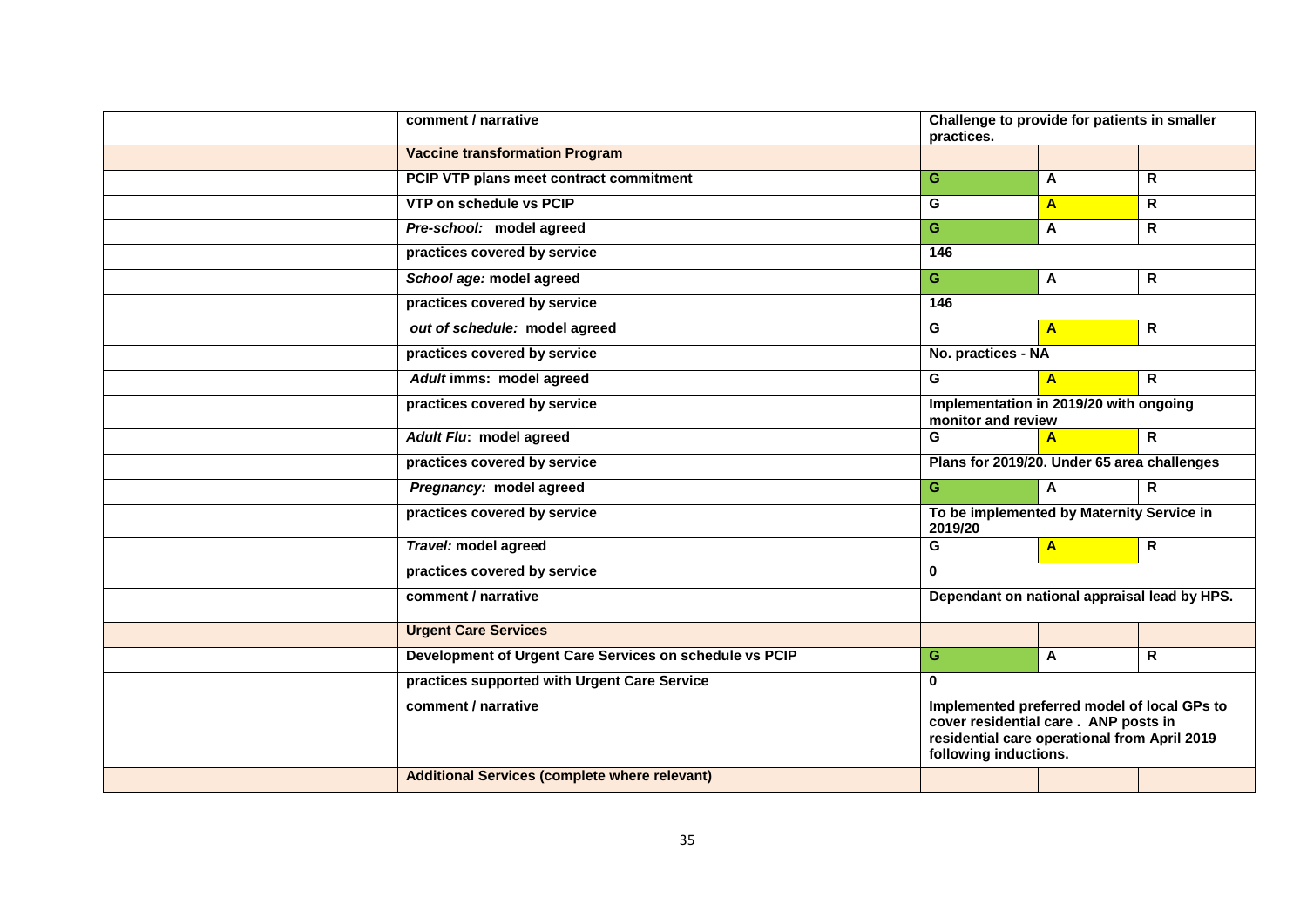|                                      | <b>APS - Physiotherapy / MSK</b>               |                                                        |                                                |                                                                                                                                               |  |  |  |
|--------------------------------------|------------------------------------------------|--------------------------------------------------------|------------------------------------------------|-----------------------------------------------------------------------------------------------------------------------------------------------|--|--|--|
|                                      | Development of APP roles on track vs PCIP      | G.                                                     | A                                              | R.                                                                                                                                            |  |  |  |
|                                      | <b>Practices accessing APP</b>                 | $\overline{13}$                                        |                                                |                                                                                                                                               |  |  |  |
|                                      | WTE/1,000 patients                             |                                                        | 0.33wte / 14,000-16,000 population             |                                                                                                                                               |  |  |  |
|                                      | comment / narrative                            | supply                                                 | Slow process of recruitment based on available |                                                                                                                                               |  |  |  |
|                                      | <b>Mental health workers</b>                   |                                                        |                                                |                                                                                                                                               |  |  |  |
|                                      | On track vs PCIP                               | G                                                      | $\mathbf{A}$                                   | $\overline{R}$                                                                                                                                |  |  |  |
|                                      | Practices accessing MH workers / support       | 0                                                      |                                                |                                                                                                                                               |  |  |  |
| * ref to Action 15 where appropriate | WTE/1,000 patients                             | <b>TBC</b>                                             |                                                |                                                                                                                                               |  |  |  |
|                                      | comment / narrative                            |                                                        |                                                | Reviewing pathways and locally considering<br>further options for greatest impact set against<br>complex landscape of both in / out of hours. |  |  |  |
|                                      | <b>APS - Community Links Workers</b>           |                                                        |                                                |                                                                                                                                               |  |  |  |
|                                      | On track vs PCIP                               | G.                                                     | A                                              | R.                                                                                                                                            |  |  |  |
|                                      | <b>Practices accessing Link workers</b>        | 18                                                     |                                                |                                                                                                                                               |  |  |  |
|                                      | WTE/1,000 patients                             | <b>TBC</b>                                             |                                                |                                                                                                                                               |  |  |  |
|                                      | comment / narrative                            |                                                        |                                                | Plans to expand to 35 in 2019/20 to support<br>practices with deprived patient population                                                     |  |  |  |
|                                      | Other locally agreed services (insert details) |                                                        |                                                |                                                                                                                                               |  |  |  |
|                                      | <b>Service - Occupational Therapy</b>          |                                                        |                                                |                                                                                                                                               |  |  |  |
|                                      | On track vs PCIP                               | G                                                      | $\mathbf{A}$                                   | R.                                                                                                                                            |  |  |  |
|                                      | practices accessing service                    | 0                                                      |                                                |                                                                                                                                               |  |  |  |
|                                      | comment / narrative                            | Model to be considered and possible testing<br>2019/20 |                                                |                                                                                                                                               |  |  |  |
|                                      |                                                |                                                        |                                                |                                                                                                                                               |  |  |  |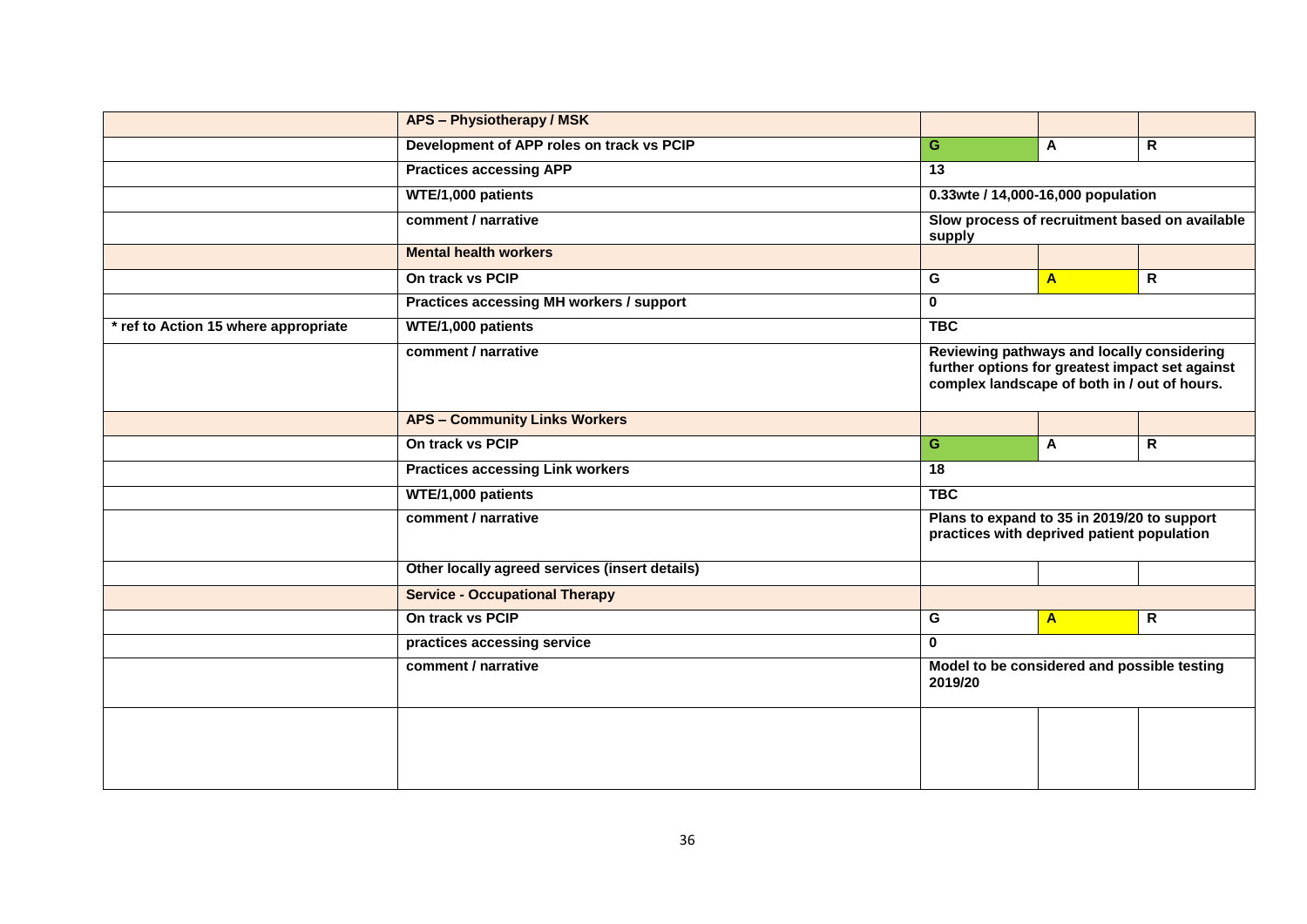|                                                            | <b>Overall assessment of progress against PCIP</b>                                                                                                                                                                                                                                                                                                                                                                                                                                                                                                                                                                              |  | A |  |  |  |  |  |
|------------------------------------------------------------|---------------------------------------------------------------------------------------------------------------------------------------------------------------------------------------------------------------------------------------------------------------------------------------------------------------------------------------------------------------------------------------------------------------------------------------------------------------------------------------------------------------------------------------------------------------------------------------------------------------------------------|--|---|--|--|--|--|--|
|                                                            | <b>Specific Risks</b>                                                                                                                                                                                                                                                                                                                                                                                                                                                                                                                                                                                                           |  |   |  |  |  |  |  |
|                                                            | Time needed for engagement with GPs and others balanced against pressure to accelerate spend.<br>Providing quantifiable evidence of impact of additional services in reducing GP workload and benefiting patients.<br>Responding adequately to effects of deprivation on GP workload.<br>Maintaining sustainably of GP practices.                                                                                                                                                                                                                                                                                               |  |   |  |  |  |  |  |
| include interdependencies<br>indicate if local or national | <b>Barriers to Progress</b><br>Availability of key skilled staff, ANPs, APPs and Pharmacists with competition between HSCP and Practices.<br>Digital solutions to support PCIP.<br>Lack of data sharing agreement.<br>Loss of GP attrition and succession planning across tripartite arrangements.<br>Availability of appropriate accommodation.                                                                                                                                                                                                                                                                                |  |   |  |  |  |  |  |
|                                                            | <b>Issues FAO National Oversight Group</b><br>National workforce planning, recruitment and training.<br>Digital and data sharing solutions.<br>Desire for local flexibility within the MoU parameter to provide GP input for local flexibility.<br>Candour in the above with SGPC that fulfilment of plans will at present rate overshoot plan period (2020/21) and<br>financial allocations.<br>No financial support to cover staff pay uplifts and superannuation costs.<br>Accommodation availability and funding process for GP practices through improvement grants.<br>Affordability of delivering on the full programme. |  |   |  |  |  |  |  |
|                                                            |                                                                                                                                                                                                                                                                                                                                                                                                                                                                                                                                                                                                                                 |  |   |  |  |  |  |  |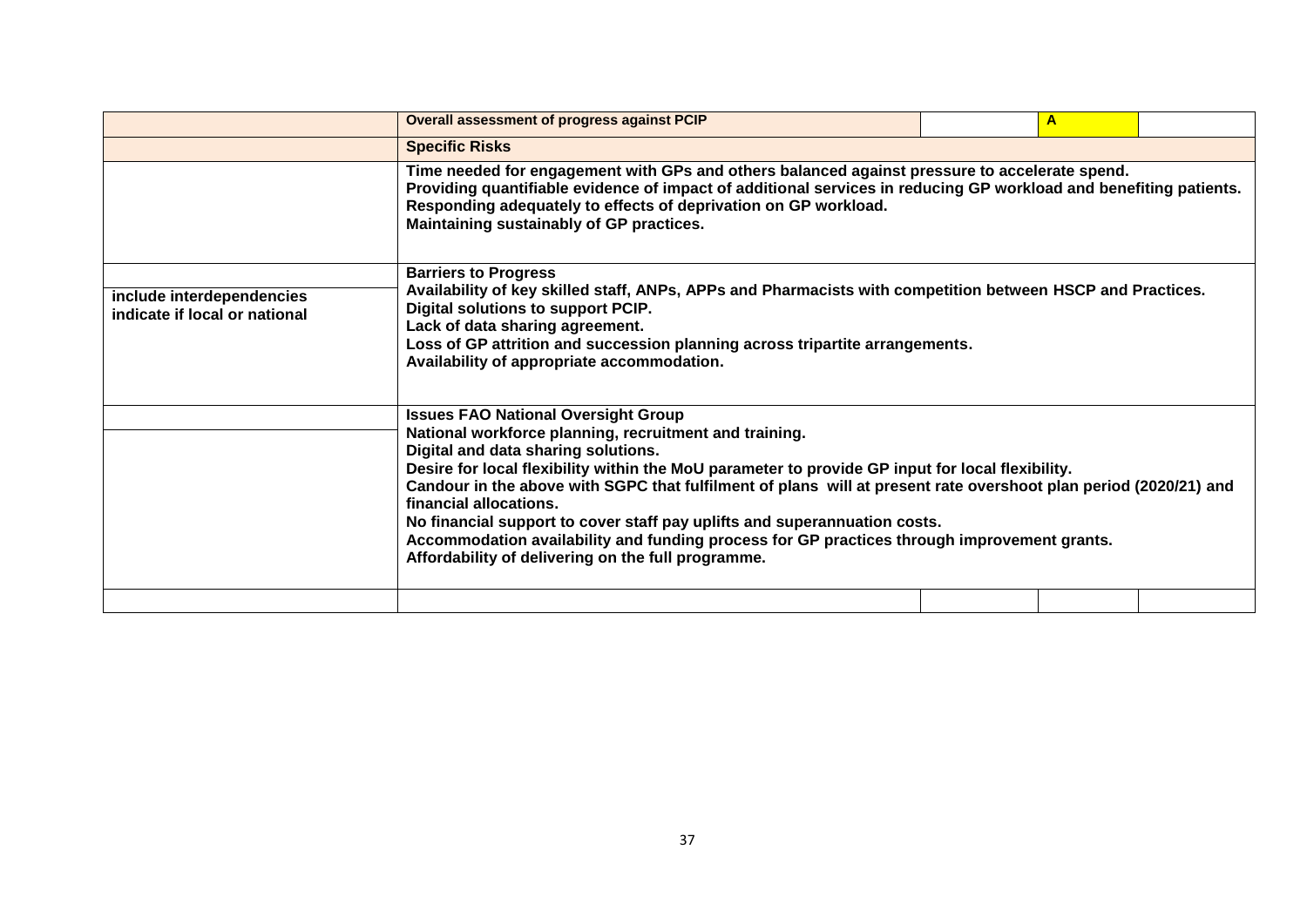#### **Funding and Workforce profile**

#### **Table 1: Spending profile 2018 - 2022 (£s)**

#### **Please include how much you spent in-year from both PCIF and any unutilised funding held in reserve**

| Financial Year                            |            | Service 1: Vaccinations Transfer Programme (£s)                    | Service 2: Pharmacotherapy (£s) |                                                                    | Service 3: Community Treatment and Care<br>Services (£s) |                                                                    | Service 4: Urgent care (£s) |                                                                          | Service 5: Additional Professional<br>roles (£s) |                                                                         | Service 6: Community link<br>workers (£s) |                                                                          |
|-------------------------------------------|------------|--------------------------------------------------------------------|---------------------------------|--------------------------------------------------------------------|----------------------------------------------------------|--------------------------------------------------------------------|-----------------------------|--------------------------------------------------------------------------|--------------------------------------------------|-------------------------------------------------------------------------|-------------------------------------------|--------------------------------------------------------------------------|
|                                           | Staff cost | Other costs (staff training,<br>equipment, infrastructure<br>etc.) | Staff cost                      | Other costs (staff<br>training, equipment,<br>infrastructure etc.) | Staff cost                                               | Other costs (staff<br>training, equipment,<br>infrastructure etc.) | Staff cost                  | Other costs<br>(staff training,<br>equipment,<br>infrastructure<br>etc.) | Staff cost                                       | Other costs<br>(staff training,<br>equipment,<br>infrastructure<br>etc. | Staff cost                                | Other costs<br>(staff training,<br>equipment,<br>infrastructure<br>etc.) |
| 2018-19 actual spend                      | 112        |                                                                    |                                 |                                                                    | 605                                                      |                                                                    |                             |                                                                          | 712                                              | 191                                                                     | 467                                       |                                                                          |
| 2019-20 planned spend                     | 1064       |                                                                    | 1769                            |                                                                    | 1296                                                     | 418                                                                | 242                         |                                                                          | 1828                                             | 1200                                                                    | 1347                                      |                                                                          |
| 2020-21 planned spend                     | 2458       |                                                                    | 2590                            |                                                                    | 4949                                                     | 179                                                                | 267                         |                                                                          | 2559                                             | 1835                                                                    | 2033                                      |                                                                          |
| 2021-22 planned spend                     | 2542       |                                                                    | 2779                            |                                                                    | 6185                                                     | 179                                                                | 1136                        |                                                                          | 3304                                             | 2089                                                                    | 2153                                      |                                                                          |
| Total planned spend                       | 6176       |                                                                    | 7623                            |                                                                    | 13035                                                    | 776                                                                | 1647                        |                                                                          | 8403                                             | 5315                                                                    | 6000                                      |                                                                          |
| Toble 2: Source of funding 2019 2022 (fe) |            |                                                                    |                                 |                                                                    |                                                          |                                                                    |                             |                                                                          |                                                  |                                                                         |                                           |                                                                          |

#### **Table 2: Source of funding 2018 - 2022 (£s)**

|                |                                                       | Of which, funded from:                 |                                    |                                            |  |  |  |
|----------------|-------------------------------------------------------|----------------------------------------|------------------------------------|--------------------------------------------|--|--|--|
| Financial Year | <b>Total Planned</b><br>Expenditure (from<br>Table 1) | Unutilised PCIF held in IA<br>reserves | <b>Current year PCIF</b><br>budget | Unutilised tranche 2<br>funding held by SG |  |  |  |
| 2018-19        | 2574                                                  |                                        |                                    |                                            |  |  |  |
| 2019-20        | 9164                                                  | 2946                                   | 6647                               |                                            |  |  |  |
| 2020-21        | 16870                                                 | 2454                                   | 13294                              |                                            |  |  |  |
| 2021-22        | 20367                                                 |                                        | 18792                              |                                            |  |  |  |
| <b>Total</b>   | 48975                                                 | 5400                                   | 38733                              |                                            |  |  |  |

Funding sources for 19/20 will include £2.946m Primary Care Transformation Fund monies have been carried forward. Based on our current projections full delivery of the plan will not be achieved until after 2021/22 at a total cost of £22.9m exceeding the final year allocation of £18.8m by £4.1m.

Similar applies also to workforce where projected full delivery is at 456 additional staff. Further financial pressure emerging from staff pay uplifts and superannuation costs.

| 2021-22                                                                                                                                                   | 20367                      |                     | 18792                                                                  |                              |           |                                                 |                        |           |                                          |                    |           |                           |
|-----------------------------------------------------------------------------------------------------------------------------------------------------------|----------------------------|---------------------|------------------------------------------------------------------------|------------------------------|-----------|-------------------------------------------------|------------------------|-----------|------------------------------------------|--------------------|-----------|---------------------------|
| Total                                                                                                                                                     | 48975                      | 5400                | 38733                                                                  |                              |           |                                                 |                        |           |                                          |                    |           |                           |
| Table 3: Workforce profile 2018 - 2022 (headcount)                                                                                                        |                            |                     |                                                                        |                              |           |                                                 |                        |           |                                          |                    |           |                           |
|                                                                                                                                                           | Service 2: Pharmacotherapy |                     | Services 1 and 3: Vaccinations / Community Treatment and Care Services |                              |           | Service 4: Urgent Care (advanced practitioners) |                        |           | Service 5: Additional professional roles |                    |           | Service 6:                |
| Financial Year                                                                                                                                            | Pharmacist                 | Pharmacy Technician | Nursing                                                                | <b>Healthcare Assistants</b> | Other [a] | <b>ANPs</b>                                     | Advanced<br>Paramedics | Other [a] | Mental Health<br>workers                 | <b>MSK Physios</b> | Other [a] | Community link<br>workers |
| TOTAL headcount staff in post as at 31<br>March 2018                                                                                                      |                            |                     |                                                                        |                              |           |                                                 |                        |           |                                          |                    |           |                           |
| INCREASE in staff headcount (1 April<br>2018 - 31 March 2019)                                                                                             |                            |                     |                                                                        |                              |           |                                                 |                        |           |                                          |                    |           | 17                        |
| PLANNED INCREASE in staff headcount<br>(1 April 2019 - 31 March 2020) [b]                                                                                 | <b>NA</b>                  | NA.                 | NA                                                                     | <b>NA</b>                    |           | NA                                              | <b>NA</b>              | <b>NA</b> | <b>NA</b>                                | <b>NA</b>          |           | <b>NA</b>                 |
| PLANNED INCREASE in staff headcount<br>(1 April 2020 - 31 March 2021) [b]                                                                                 | <b>NA</b>                  |                     | <b>NA</b>                                                              | <b>NA</b>                    |           | <b>NA</b>                                       | <b>NA</b>              | <b>NA</b> | <b>NA</b>                                | <b>NA</b>          |           | <b>NA</b>                 |
| PLANNED INCREASE staff headcount (1<br>April 2021 - 31 March 2022) [b]                                                                                    | <b>NA</b>                  |                     | <b>NA</b>                                                              | <b>NA</b>                    |           |                                                 | <b>NA</b>              | <b>NA</b> | <b>NA</b>                                | <b>NA</b>          |           | <b>NA</b>                 |
| TOTAL headcount staff in post by 31<br>March 2022                                                                                                         | 43                         |                     |                                                                        |                              |           |                                                 |                        |           |                                          |                    |           | 17                        |
| [a] please specify workforce types in the comment field below<br>[b] If planned increase is zero, add 0. If planned increase cannot be estimated, add n/a |                            |                     |                                                                        |                              |           |                                                 |                        |           |                                          |                    |           |                           |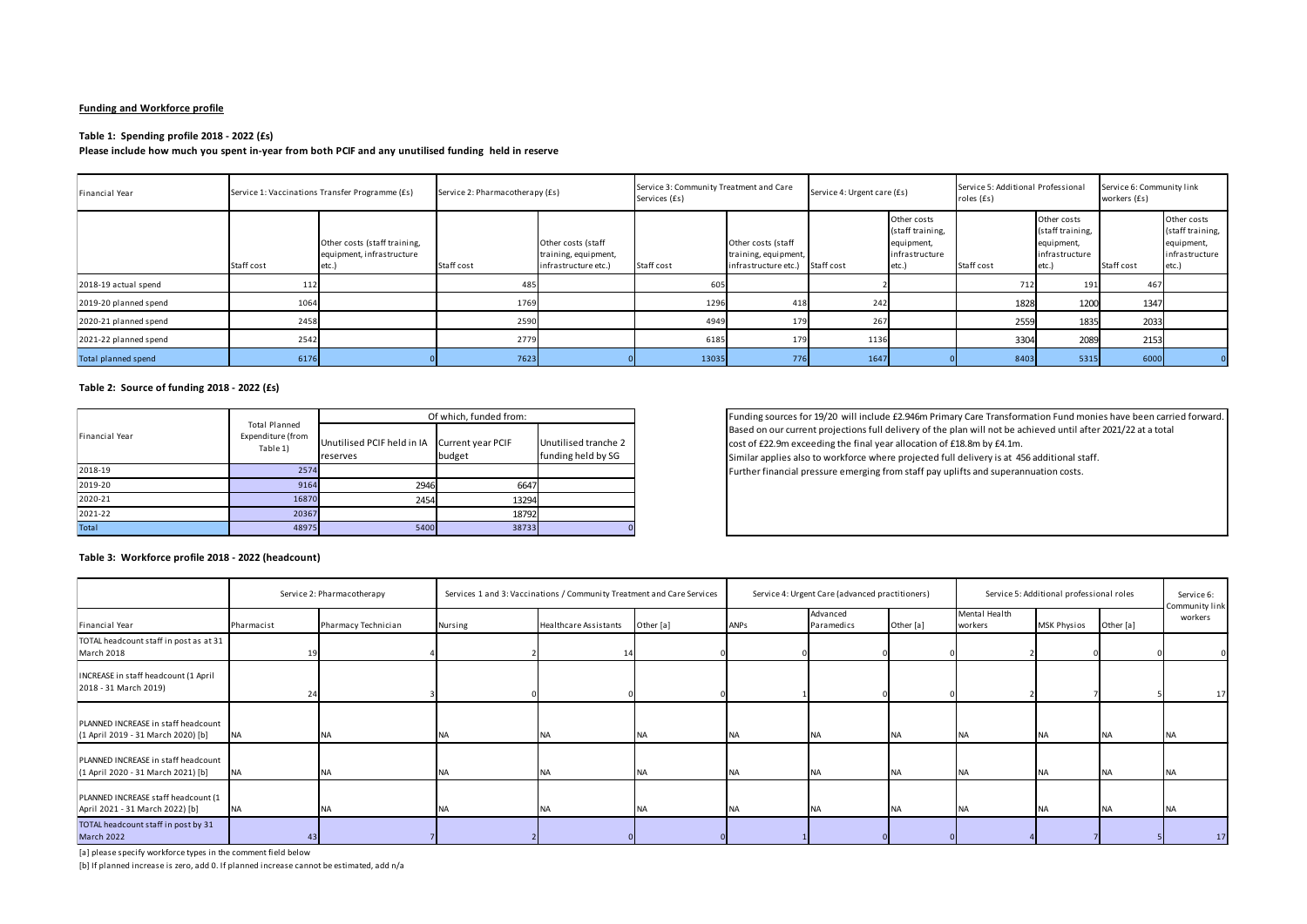### **Table 4: Workforce profile 2018 - 2022 (WTE)**

| Table 4: Workforce profile 2018 - 2022 (WTE)                        |            |                                                                        |         |                       |                                                 |      |                        |                                          |                          |                    |                              |         |
|---------------------------------------------------------------------|------------|------------------------------------------------------------------------|---------|-----------------------|-------------------------------------------------|------|------------------------|------------------------------------------|--------------------------|--------------------|------------------------------|---------|
| Service 2: Pharmacotherapy                                          |            | Services 1 and 3: Vaccinations / Community Treatment and Care Services |         |                       | Service 4: Urgent Care (advanced practitioners) |      |                        | Service 5: Additional professional roles |                          |                    | Service 6:<br>Community link |         |
| Financial Year                                                      | Pharmacist | Pharmacy Technician                                                    | Nursing | Healthcare Assistants | Other [a]                                       | ANPs | Advanced<br>Paramedics | Other [a]                                | Mental Health<br>workers | <b>MSK Physios</b> | Other [a]                    | workers |
| TOTAL WTE staff in post as at 31 March<br>2018                      | 15.3       | 3.4                                                                    | 1.0     | 11.0                  | 0.0                                             | 0.0  | 0.0                    | 0.0                                      | 2.0                      | 0.0                | 0.0                          |         |
| INCREASE in staff WTE (1 April 2018 -<br>31 March 2019)             | 15.6       | 2.2                                                                    | 0.0     | 0.0                   | 0.0                                             | 1.0  | 0.0                    |                                          | 2.0                      | 7.0                | 5.0                          | 17      |
| PLANNED INCREASE in staff WTE (1 April<br>2019 - 31 March 2020) [b] | 12.4       | 6.0                                                                    | 24.0    | 35.0                  | 8.0                                             | 2.6  | 0.0                    |                                          | <b>TBC</b>               | 5.0                | 1.0                          | 18      |
| PLANNED INCREASE in staff WTE (1 April<br>2020 - 31 March 2021) [b] | 9.0        | 6.0                                                                    | 10.0    | 44.0                  | 11.0                                            | 0.0  | 0.0                    |                                          | TBC                      | 5.0                | 2.0                          |         |
| PLANNED INCREASE staff WTE (1 April<br>2021 - 31 March 2022) [b]    | TBC        | <b>TBC</b>                                                             | 6.0     | 16.0                  | 0.0                                             | 17.4 | 0.0                    |                                          | TBC                      |                    | 5.0 TBC                      |         |
| TOTAL WTE staff in post by 31 March<br>2022                         | 52.3       | 17.6                                                                   | 41.0    | 106.0                 | 19.0                                            | 21.0 | 0.0                    | 0.0                                      | 4.0                      | 22.0               | 8.0                          | 41.0    |

[a] please specify workforce types in the comment field

[b] If planned increase is zero, add 0. If planned increase cannot be estimated, add n/a

Comments: Vaccination coorindated on board wide basis with wte stil to be confirmed.

PCIP models a ration of 2:1 pharmacist to technicians. Test of change to identify the task deliverable by technicain resource is ongoing which will inform this model going forward.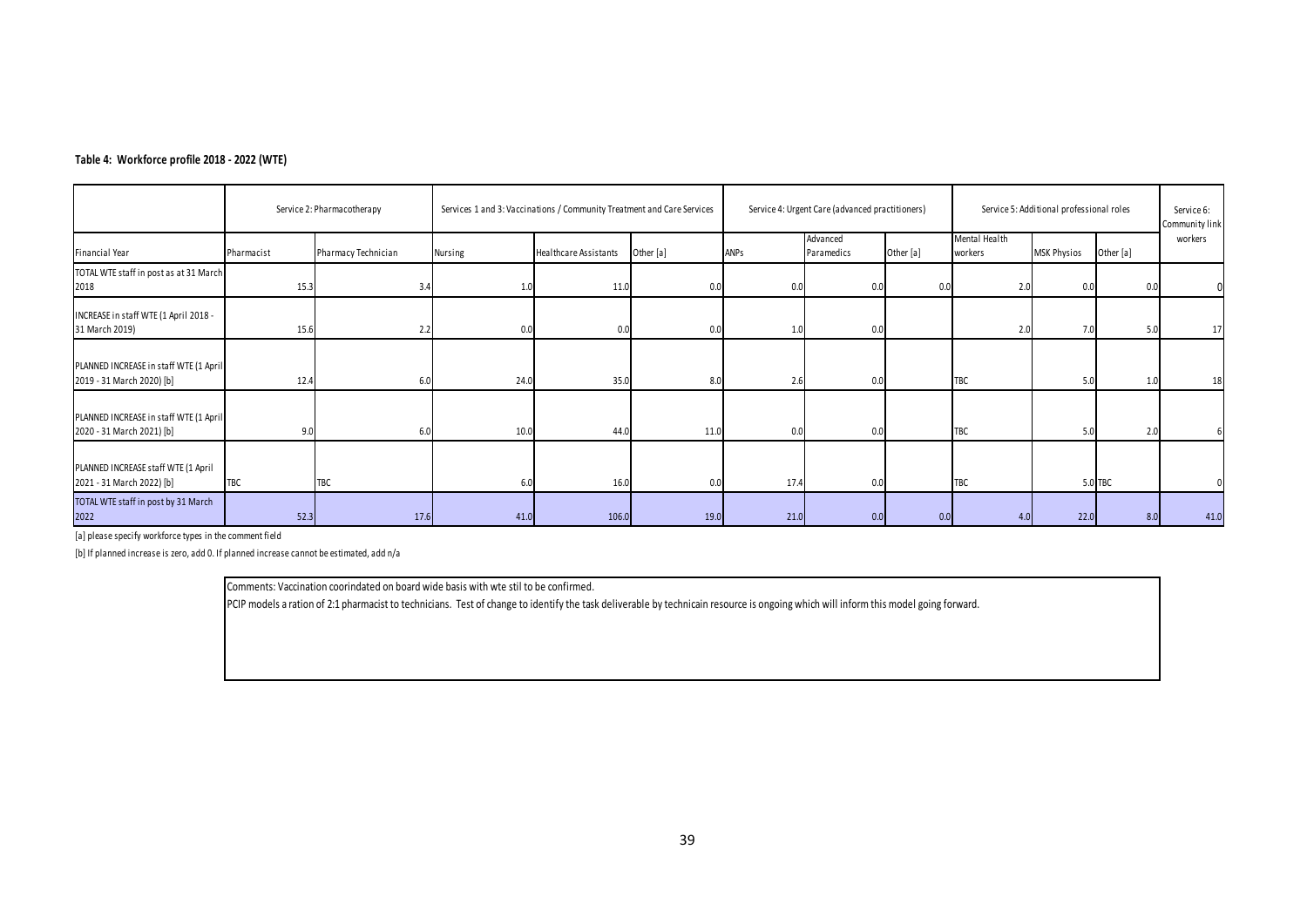# **5.3 Finaical Plan**

| <b>Primary Care Improvement Fund</b>                             |                |          | 19/20 Planned 20/21 Planned 21/22 Planned Full Delivery |          |
|------------------------------------------------------------------|----------------|----------|---------------------------------------------------------|----------|
|                                                                  |                |          | Expenditure Expenditure Expenditure                     | Cost     |
| <b>Priority Workstreams</b>                                      |                |          |                                                         |          |
| Vaccination Transformation Programme                             | 1,064          | 2,458    | 2,542                                                   | 2,550    |
| Pharmacotherapy                                                  | 1,769          | 2,590    | 2,779                                                   | 5,500    |
| Community Treatment and Care                                     | 1,714          | 5,128    | 6,363                                                   | 6,400    |
| <b>Urgent Care</b>                                               | 242            | 267      | 1,136                                                   | 1,136    |
| <b>Community Link Workers</b>                                    | 1,347          | 2,033    | 2,153                                                   | 2,200    |
| <b>Mental Health</b>                                             | 881            | 1,006    | 1,350                                                   | 2,000    |
| <b>Advanced Practice Physios</b>                                 | 556            | 1,013    | 1,311                                                   | 2,500    |
| Occupational Therapy                                             | 26             | 168      | 264                                                     | 264      |
| <b>Enabling Workstreams</b>                                      |                |          |                                                         |          |
| Sustainability                                                   | 50             | 100      | 100                                                     | 100      |
| <b>Cluster Support</b>                                           | 281            | 281      | 281                                                     | 281      |
| <b>Project Team</b>                                              | 301            | 307      | 313                                                     |          |
| Collaborative Leadership and Learning                            | 317            | 320      | 324                                                     |          |
| Premises                                                         | 470            | 1,050    | 1,300                                                   |          |
| <b>Total Estimated Costs</b>                                     | 9,018          | 16,721   | 20,216                                                  | 22,931   |
| <b>Primary Care Transformation Fund Projects Carried Forward</b> | 146            | 149      | 151                                                     |          |
| <b>Total</b>                                                     | 9,164          | 16,870   | 20,367                                                  | 22,931   |
|                                                                  |                |          |                                                         |          |
| <b>Funding</b><br><b>SG</b>                                      |                |          |                                                         |          |
| <b>PCTF</b>                                                      | 6,647<br>2,783 |          |                                                         |          |
| PCIP carry forward 18/19                                         | 2,025          |          |                                                         |          |
| <b>Total funding</b>                                             | 11,455         | 13,294   | 18,792                                                  | 18,792   |
|                                                                  |                |          |                                                         |          |
| <b>Balance</b>                                                   | 2,291          | $-3,576$ | $-1,575$                                                | $-4,139$ |